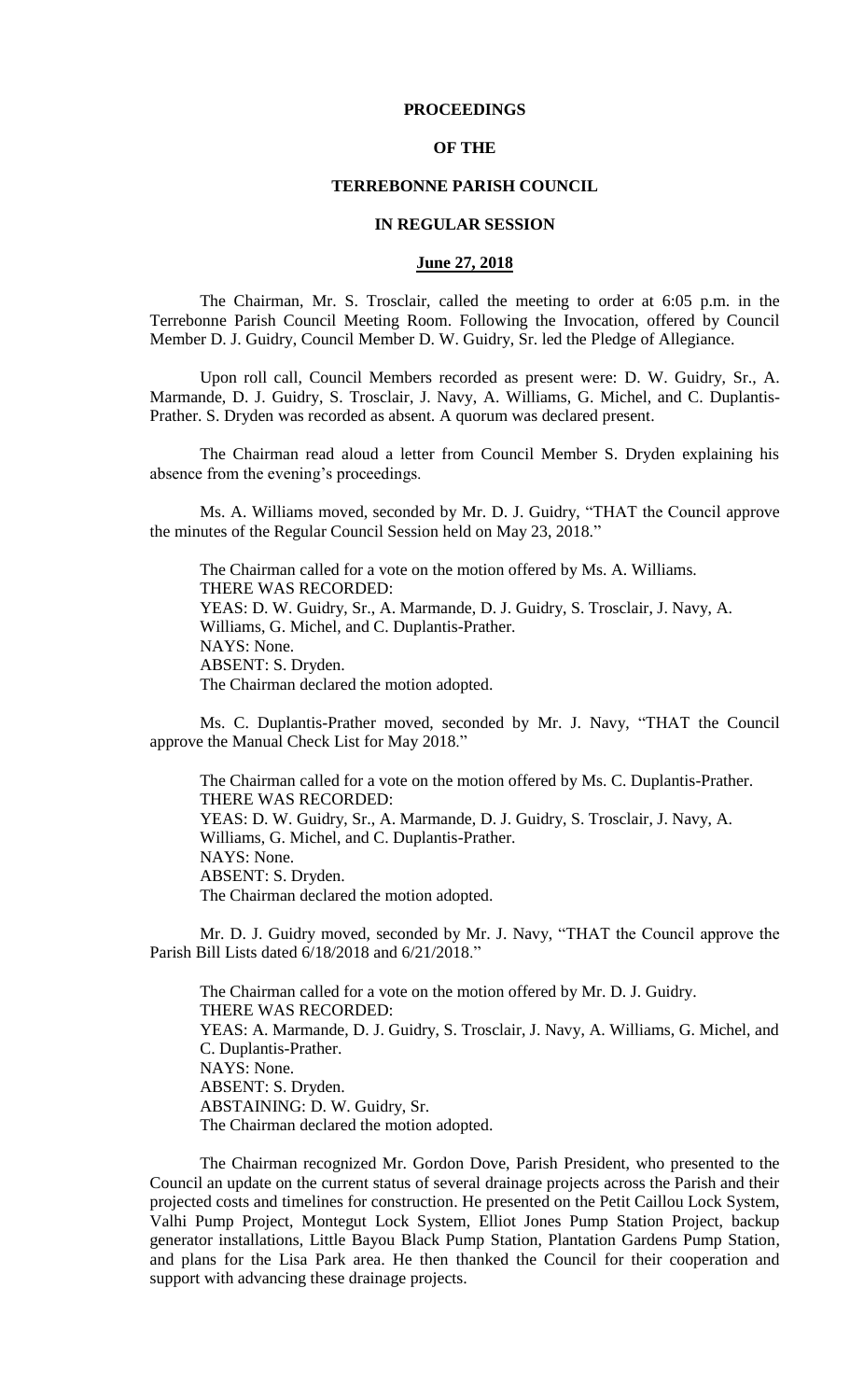The Chairman recognized Mr. Christopher Pulaski, Interim Recreation Department Director, and Mr. Dana Ortego, Human Resources and Risk Management Director, who gave a presentation on new policies, procedures, and protocols regarding the Terrebonne Parish Recreation Department. They presented new application and emergency response training requirements for officials, coaches, and volunteers of Recreation Department programs and new policies for identifying and monitoring officials, coaches, and volunteers while attending Recreation Department events.

Several Council Members shared their concerns regarding the enforcement of the new policies and offered suggestions for improvements to minimize costs for those who would like to volunteer and for addressing complete background checks of volunteers.

Discussion ensued relative to Recreation Districts and their ability to comply with similar requirements regarding the hiring of staff and monitoring of personnel attending Recreation Department programs.

The Chairman recognized Mr. Mike Toups, Parish Manager, who presented a report on the status of drainage pump station projects across the parish and the purchasing of the remaining emergency generators needed for the pump stations.

Ms. C. Duplantis-Prather read aloud a proclamation declaring Saturday, July 21, 2018 as "Saint Gregory Musical Festival Day" in Houma-Terrebonne.

The Chairman recognized Ms. Elise Rau, Houma resident, who gave a brief history of their musical festival program and thanked the Council for the proclamation.

Ms. A. Williams read aloud the names of students who were awarded a Terrebonne Parish District Attorney's (Office Children's Advocacy Center) grant for educational materials funded by Entergy and presented them with certificates.

Several Council Members congratulated the students on the grant award and commended them and their families on their success.

Mr. D. J. Guidry moved, seconded by Ms. A. Williams, "THAT it now being 6:30 p.m., the Council open public hearings."

The Chairman called for a vote on the motion offered by Mr. D. J. Guidry. THERE WAS RECORDED: YEAS: D. W. Guidry, Sr., A. Marmande, D. J. Guidry, S. Trosclair, J. Navy, A. Williams, G. Michel, and C. Duplantis-Prather. NAYS: None. ABSENT: S. Dryden. The Chairman declared the motion adopted.

The Chairman recognized the public for comments on the following:

A. An ordinance that will authorize the Parish President to enter into a Cooperative Endeavor with Gospel Assembly Church of Houma, Inc. to facilitate the donation of the adjudicated property located at 307 Palm Avenue for use in low to moderate income housing. (Continued from 6/13/18)

The Chairman recognized Ms. Angela Guidry, Purchasing Manager, who gave a brief history of the adjudication, public auction, declaration as surplus, and proposed donation of the aforementioned property.

Council Member C. Duplantis-Prather shared her concerns regarding the notification of Council Members regarding potential donations of adjudicated property in the districts they represent.

A discussion ensued relative to changes in procedures and requirements of nonprofit organizations that are donated adjudicated properties for use in low to moderate income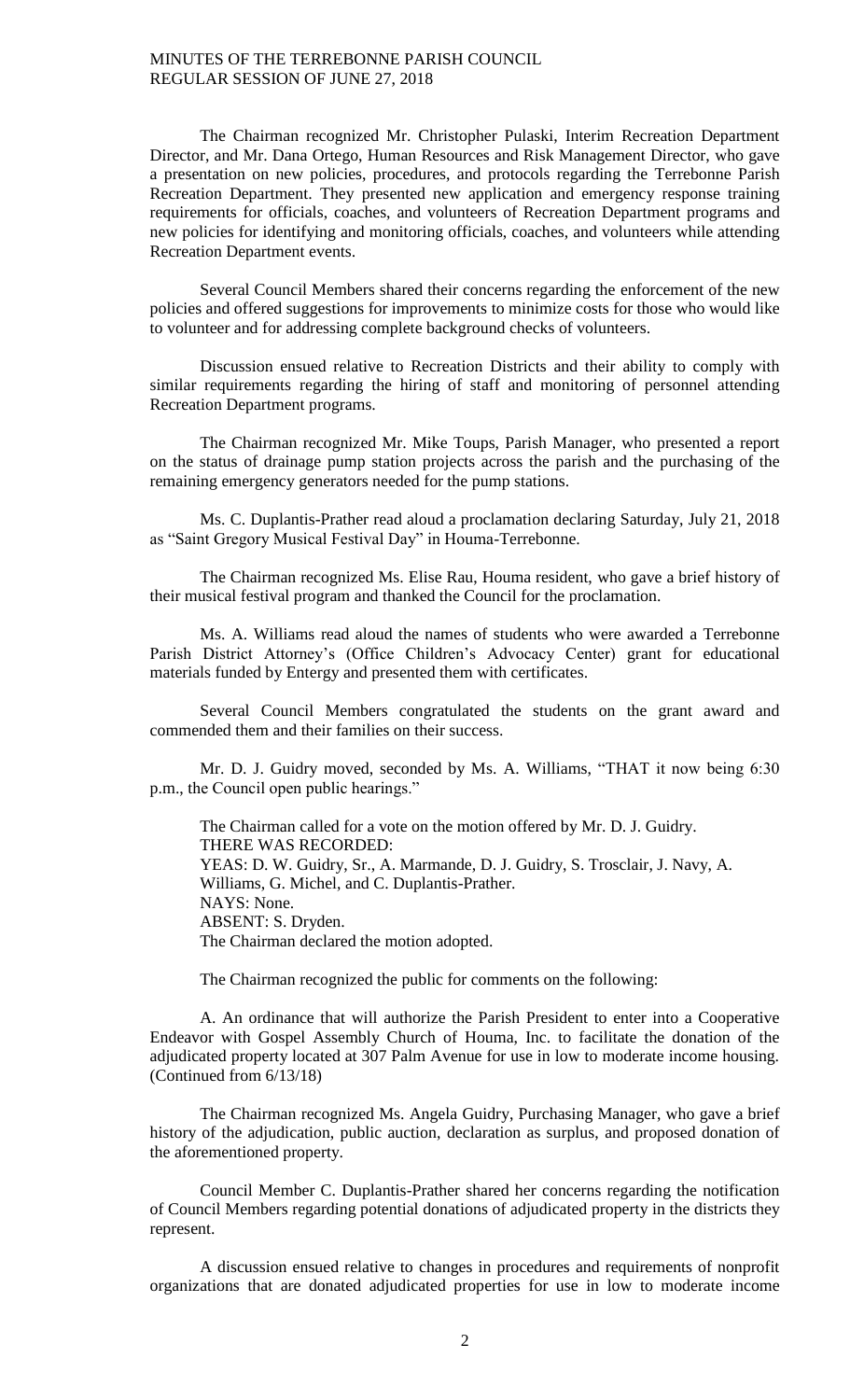housing. Several Council Members suggested potential improvements regarding increasing awareness of adjudicated properties and the re-auctioning of adjudicated properties once the Parish owns 100% of the property.

Discussion continued relative to regular Council procedure regarding the donation of an adjudicated property. Several Council Members voiced their concerns for opposition to the proposed ordinance with the knowledge that proper procedure had been conducted for the aforementioned property and points of confusion associated with the proposed ordinance.

The Chairman recognized Rev. Leo Brown, Houma resident, who shared some of the negative impacts he has recently experienced associated with the proposed ordinance and asked that the Council consider fair treatment regarding the proposed ordinance. He then shared additional concerns regarding investments into the aforementioned property prior to its donation.

Discussion continued relative to courses of actions available regarding adjudicated properties to be donated prior to their donation.

The Chairman recognized Mr. Rod Roddy, Houma resident, who shared his experiences and correspondence in requesting information regarding the aforementioned property and its availability to purchase.

The Chairman recognized Ms. Angela Guidry who reviewed correspondence between the Purchasing Department and Mr. Rod Roddy regarding a potential purchase of the property.

Upon Council Member D. W. Guidry, Sr.'s request, Mr. Rod Roddy clarified that he was no longer interested in purchasing the property at a required minimum bid.

There were no further comments from the public on the proposed ordinance.

Mr. D. J. Guidry moved, seconded by Ms. A. Williams, "THAT the Council close the aforementioned public hearing."

The Chairman called for a vote on the motion offered by Mr. D. J. Guidry. THERE WAS RECORDED: YEAS: D. W. Guidry, Sr., A. Marmande, D. J. Guidry, S. Trosclair, J. Navy, A. Williams, G. Michel, and C. Duplantis-Prather. NAYS: None. ABSENT: S. Dryden. The Chairman declared the motion adopted.

OFFERED BY: MR. J. NAVY SECONDED BY: MS. A. WILLIAMS

#### **ORDINANCE NO. 8971**

AN ORDINANCE TO AUTHORIZE THE PARISH PRESIDENT TO ENTER INTO A COOPERATIVE ENDEAVOR WITH GOSPEL ASSEMBLY CHURCH OF HOUMA, INC. TO FACILITATE THE DONATION OF THE ADJUDICATED PROPERTY LOCATED AT 307 PALM AVENUE, HOUMA, LOUISIANA 70364 (TAX ACCOUNTS #R-03- C-23504-100 AND #R-03-C-23504-200) FOR USE IN LOW TO MODERATE INCOME HOUSING IN TERREBONNE PARISH, AND TO ADDRESS OTHER MATTERS RELATIVE THERETO.

WHEREAS, 99% of immovable property owned by William J. & Cathy Whited situated at Lot 11 & S/2 Lot 13 Block 3 Garnet Addition (307 Palm Avenue, Houma, Louisiana 70364), in Terrebonne Parish, Louisiana ("Property") was adjudicated to the Terrebonne Parish Consolidated Government on July 6, 2012 for nonpayment of taxes; and 1% of immovable property owned by L T D Assets Management situated at said Property was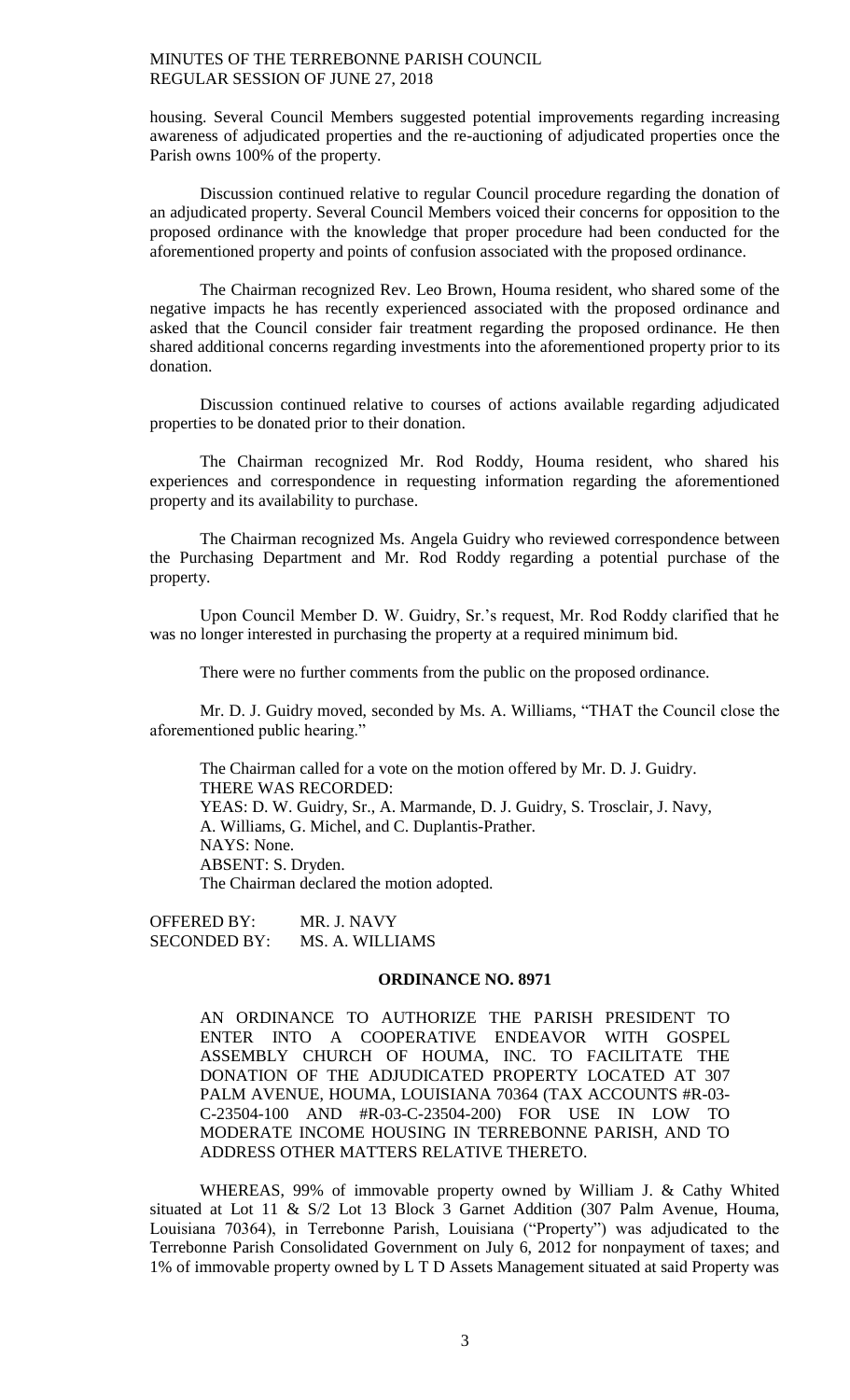adjudicated to the Terrebonne Parish Consolidated Government on June 24, 2012 for nonpayment of taxes; and

WHEREAS, the three (3) year period for redemption provided by Art. 7, §25 of the Louisiana Constitution has elapsed on the Property without redemption; and

WHEREAS, by virtue of Terrebonne Parish Consolidated Government Ordinance Numbers 8746 and 8881, the Terrebonne Parish Council declared 100% of the immovable adjudicated property as surplus and no longer needed for public use; and

WHEREAS, to date, the Terrebonne Parish Consolidated Government has been unable to sell the said surplus property in accordance with Louisiana law; and

WHEREAS, LA R.S. 47:2205 authorizes the parish to donate adjudicated property to any person to the extent allowed by the Louisiana Constitution; and

WHEREAS, La. Const. Art. VII, § 14 authorizes political subdivisions to enter into cooperative endeavor agreements with any public or private corporation for a public purpose and to donate public funds for programs of social welfare for the aid and support of the needy; and

WHEREAS, Gospel Assembly Church of Houma, Inc., a local non-profit corporation (hereinafter sometimes referred to as the "Non-Profit"), has expressed interest in acquiring the Property for use in its program designed to increase the availability of affordable rental housing for low to moderate income persons within the parish of Terrebonne; and

WHEREAS, TPCG finds that donating the Properties to the Non-Profit in order to facilitate additional low to moderate income housing in Terrebonne Parish serves a public purpose, that any expenditure or transfer of public funds according to the terms of the proposed cooperative endeavor, taken as a whole, is not gratuitous, and that Terrebonne Parish has a demonstrable, objective, and reasonable expectation of receiving at least equivalent value in exchange for the expenditure or transfer; and

WHEREAS, TPCG desires to condition the said donation of the Property on the Non-Profit's performance of any and all notice and filing requirements set forth by Louisiana law regarding the transfer of adjudicated property; and

WHEREAS, in order to outline the Non-Profit's obligations as set forth above, which include that the Non-profit perform the required tax party notices prior to acquiring the Property, and maintain the Property as affordable housing, TPCG desires to enter into a cooperative endeavor agreement with the Non-Profit establishing the Non-Profit's obligations; and

NOW BE IT ORDAINED by the Terrebonne Parish Council, on behalf of the Terrebonne Parish Consolidated Government, that the property described as:

1.1 A certain lot of ground, located in the Parish of Terrebonne, State of Louisiana, on the left descending bank of Bayou Terrebonne, measuring Sixty (60') feet front on the west side of Palm Avenue, by a depth of Seventy-Six (76') feet, being better known and designated as Lot No. Eleven (11) of Block No. Three (3) on a plan of "Plat Showing Survey of the North Half of Block 3, the south half of Block 5 and the Continuation of Blocks 1 and 4 of Garnet Addition," a subdivision of part of property of Harry Hollier as per plan of said subdivision made by T. Baker Smith, C.E., on June 10, 1938, and duly recorded in the Clerk's Office of the Parish of Terrebonne, Louisiana.

1.2 A certain fractional lot of ground, situated in the Parish of Terrebonne, State of Louisiana; lying on the left descending bank of Bayou Terrebonne, better known and designated as the south half  $(S \ 1/2)$  of Lot No. Thirteen  $(13)$  of Block No.  $(3)$  as shown and designated on a plan of Survey of the north half (N 1/2) of Block Three (3), the south half (S 1/2) of Block Five (5) and the Continuations of Blocks One (1) and Four (4) of Garnet Addition, a Subdivision made by T. Baker Smith, C.E., dated June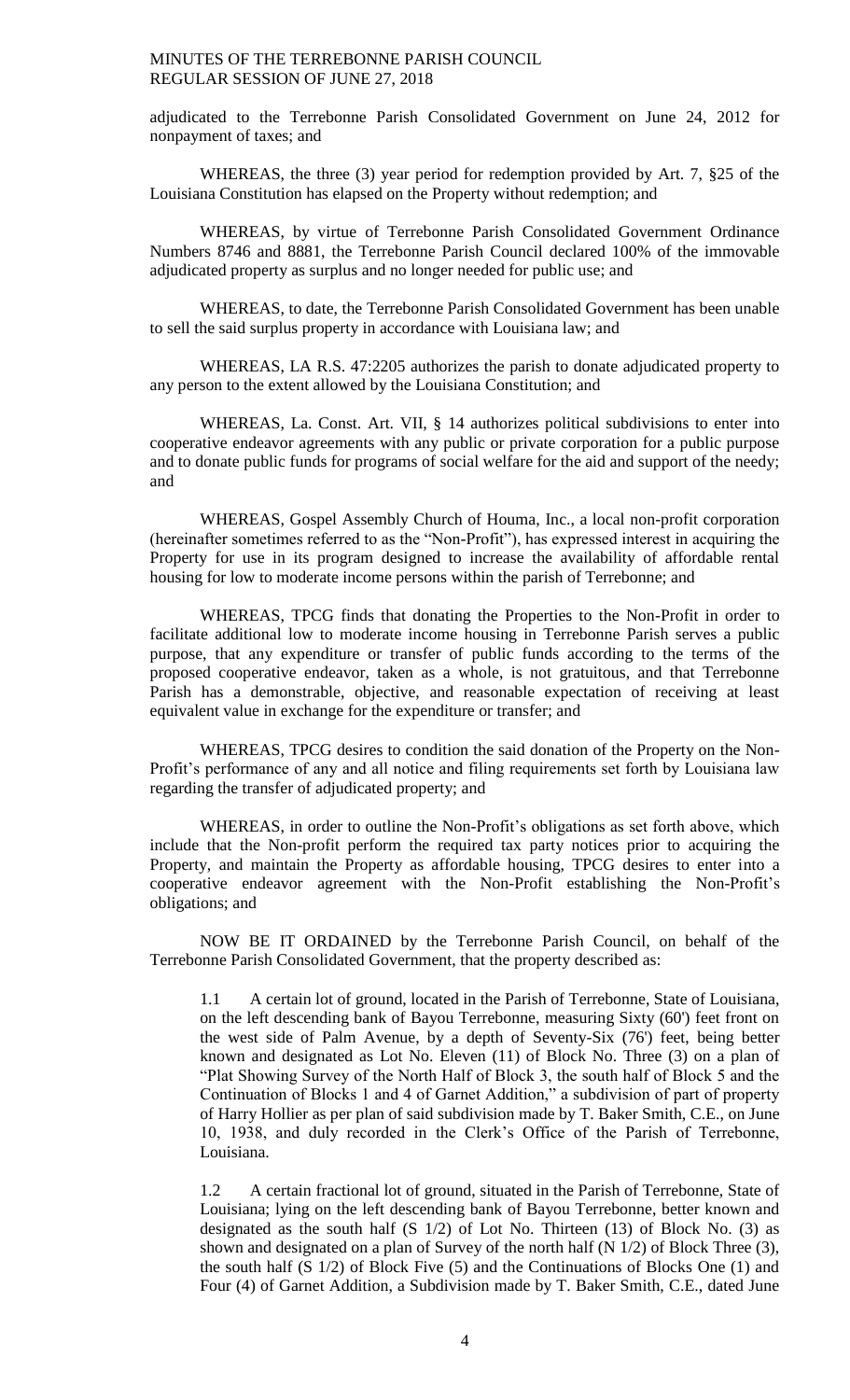> 10, 1938, duly recorded in the Clerk's Office of the Parish of Terrebonne, Louisiana, said fractional lot of ground, being immediately in the rear of Lot No. Eleven (11) of Block No. Three (3) of said Subdivision; together with all buildings and improvements, and all rights, ways, privileges and servitudes thereunto belonging or in anywise appertaining.

> Bearing a municipal address of 307 Palm Avenue, Houma, Louisiana 70364, and bearing Tax Accounts Numbers R-03-C-23504-100 and R-03-C-23504-200.

> Being the same property acquired by TPCG through adjudication at tax sales registered July 6, 2012, at Terrebonne Parish COB 2293, Page 480, Entry No. 1403379 and tax sale registered on June 24, 2014, Terrebonne Parish COB 2381, Page 483, Entry No. 1456834, respectively.

being all Property adjudicated to the Terrebonne Parish Consolidated Government more than three years ago; and

BE IT FURTHER ORDAINED, by the Terrebonne Parish Council, on behalf of the Terrebonne Parish Consolidated Government, that the Parish President is hereby authorized to execute and enter into and enforce a cooperative endeavor agreement with Non-profit to facilitate the transfer of the Property to the Non-profit, and that the Parish President is hereby authorized to execute and enter into and enforce a donation of said Property to the Non-profit upon the Non-profit's satisfactory performance of the cooperative endeavor agreement in accordance with the terms contained in that agreement, which is attached hereto, and inclusive of the terms below.

# SECTION I

The non-profit shall be solely responsible for compliance with La. R.S. 47:2206 regarding notification to tax sale parties for redemption purposes, La. R.S. 47:2208 regarding the recordation of affidavits necessary to erase encumbrances after the transfer, and any other legal procedures to ensure proper title. Terrebonne Parish Consolidated Government has not and will not perform these requirements. Terrebonne Parish Consolidated Government encourages the Non-profit to consult legal counsel regarding Louisiana law on adjudicated property.

#### SECTION II

If any word, clause, phrase, section or other portion of this ordinance shall be declared null, void, invalid, illegal, or unconstitutional, the remaining words, clauses, phrases, sections and other portions of this ordinance shall remain in force and effect, the provisions of this ordinance hereby being declared to be severable.

#### SECTION III

Any ordinance or part thereof in conflict herewith is hereby repealed.

#### SECTION IV

This ordinance shall become effective upon approval by the Parish President or as otherwise provided in Section 2-13 (b) of the Home Rule Charter for a Consolidated Government for Terrebonne Parish, whichever occurs sooner.

This ordinance, having been introduced, was voted upon as follows:

THERE WAS RECORDED: YEAS: D.W. Guidry, Sr., A. Marmande, D.J. Guidry, S. Trosclair, J. Navy and A. Williams. NAYS: C. Duplantis-Prather and G. Michel. NOT VOTING: None. ABSTAINING: None. ABSENT: S. Dryden. The Chairman declared the ordinance adopted on this, the 13th day of June 2018.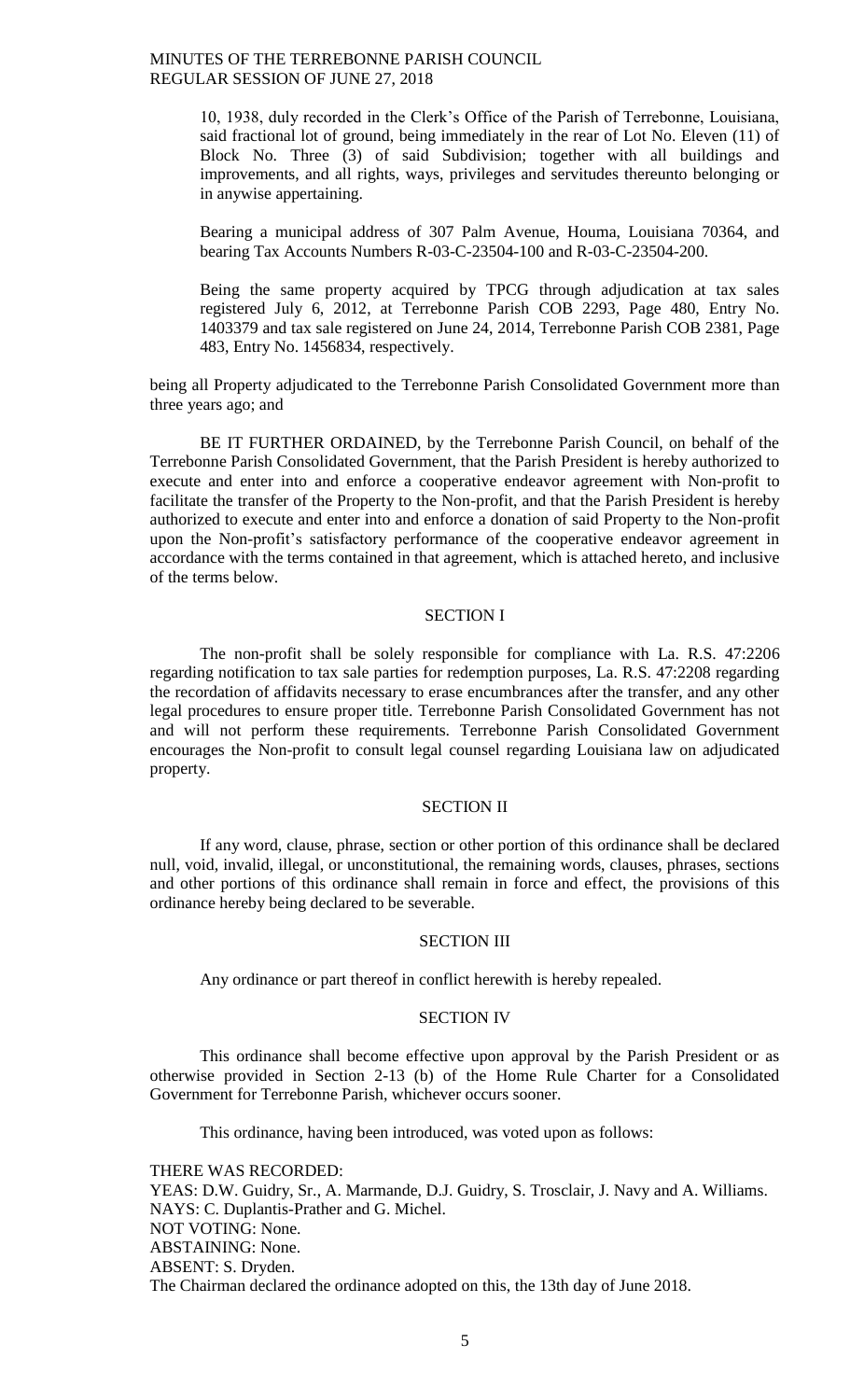The Chairman recognized the public for comments on the following:

C. An ordinance to declare as surplus twenty-eight (28) tax properties adjudicated to the Terrebonne Parish Consolidated Government and to acquire authorization to dispose of said properties in accordance with LA R.S. 47:2196.

- 1. 2793 West Park Av.
- 2. 275 Fieldcrest Dr.
- 3. 225-A Royce St.
- 4. 225 Kraemer St.
- 5. 509 Westview Dr.
- 6. 316 Authement St.
- 7. 117 Banks Av.
- 8. 580 New Orleans Blvd.
- 9. 134-B Samuel St.
- 10. 1128 Daspit St.
- 11. 9121 Main St.
- 12. 302 Jackson St.
- 13. 2602 Madge St.
- 14. 603 Garnet St.
- 15. 136 King St.
- 16. 407 Hibernia Pl.
- 17. 7356 Shrimpers Row
- 18. 7232 Shrimpers Row
- 19. 6995 Grand Caillou Rd.
- 20. 6364 Shrimpers Row
- 21. 131 Orange St.
- 22. 130 Judith St.
- 23. 4865 Bayouside Dr.
- 24. 4862 Hwy. 56
- 25. 103 Green St.
- 26. 3318 Grand Caillou Rd.
- 27. 2794 West Park Av.
- 28. 2797 West Park Av.

The Chairman recognized Mr. Stephen Morel, New Orleans resident, who spoke about a program provided by Civic Source to address adjudicated properties with provisions for title clearing and title insurance and then offered to present the program to the Council in greater detail at a later date.

There were no further comments from the public on the proposed ordinance.

Ms. A. Williams moved, seconded by Mr. D. J. Guidry, "THAT the Council close the aforementioned public hearing."

The Chairman called for a vote on the motion offered by Ms. A. Williams. THERE WAS RECORDED: YEAS: D. W. Guidry, Sr., A. Marmande, D. J. Guidry, S. Trosclair, J. Navy, A. Williams, G. Michel, and C. Duplantis-Prather. NAYS: None. ABSENT: S. Dryden. The Chairman declared the motion adopted.

OFFERED BY: MR. D. J. GUIDRY SECONDED BY: MS. A. WILLIAMS

## **ORDINANCE NO. 8972**

AN ORDINANCE DECLARING THE FOLLOWING PROPERTIES ADJUDICATED TO TERREBONNE PARISH CONSOLIDATED GOVERNMENT AS SURPLUS AND NOT NEEDED FOR A PUBLIC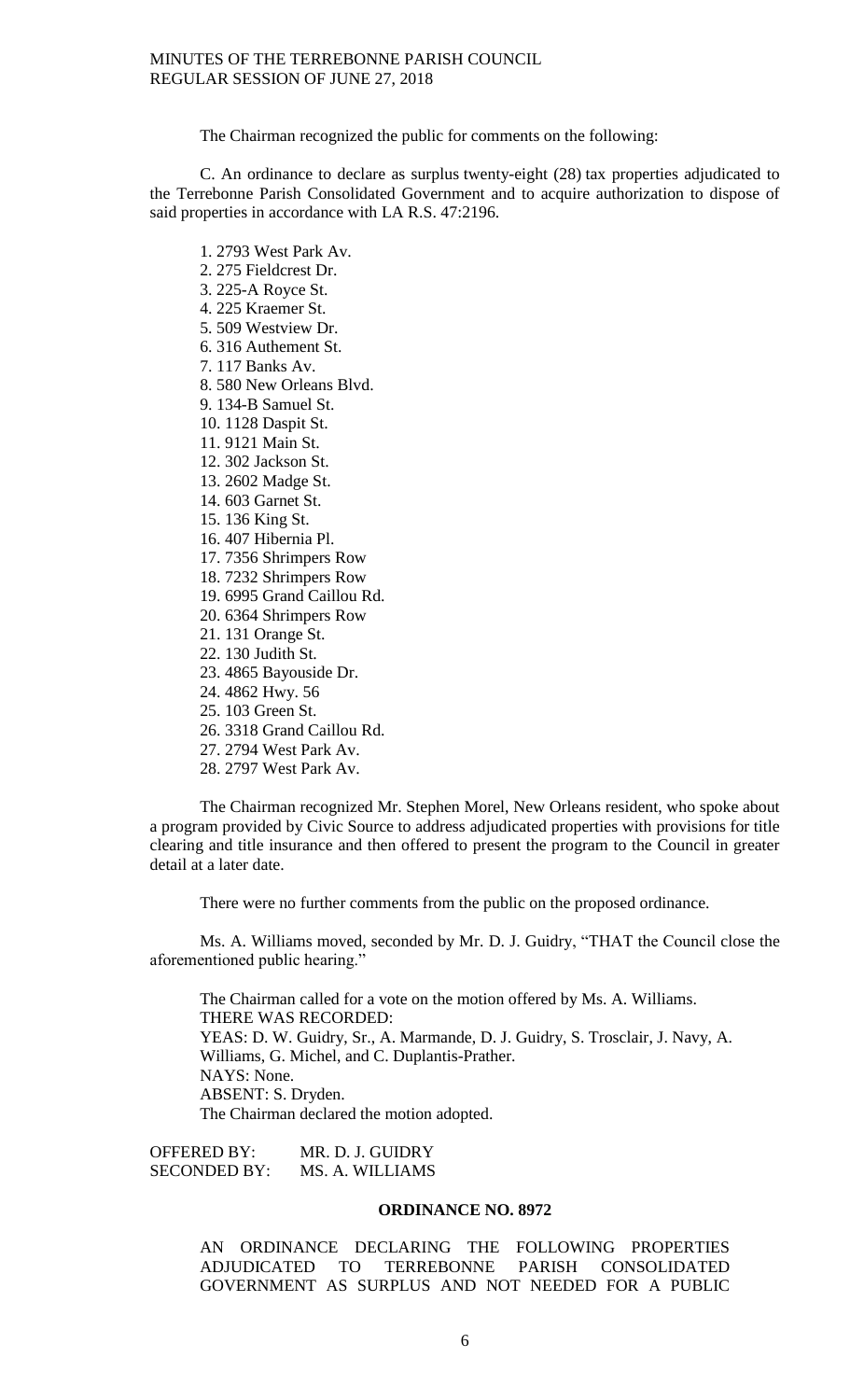> PURPOSE; \_1) 2793 WEST PARK AV.; 2) 275 FIELDCREST DR.; 3) 225- A ROYCE ST.; 4) 225 KRAEMER ST.; 5) 509 WESTVIEW DR.; 6) 316 AUTHEMENT ST.; 7) 117 BANKS AV.; 8) 580 NEW ORLEANS BLVD.; 9) 134-B SAMUEL ST.; 10) 1128 DASPIT ST.; 11) 9121 MAIN ST.; 12) 302 JACKSON ST.; 13) 2602 MADGE ST.; 14) 603 GARNET ST.; 15) 136 KING ST.; 16) 407 HIBERNIA PL.; 17) 7356 SHRIMPERS ROW; 18) 7232 SHRIMPERS ROW; 19) 6995 GRAND CAILLOU RD.; 20) 6364 SHRIMPERS ROW; 21) 131 ORANGE ST.; 22) 130 JUDITH ST.; 23) 4865 BAYOUSIDE DR.; 24) 4862 HWY. 56; 25) 103 GREEN ST.; 26) 3318 GRAND CAILLOU RD. 27) 2794 WEST PARK AV.; AND 28) 2797 WEST PARK AV.; AND TO ADDRESS OTHER MATTERS RELATIVE THERETO.

**WHEREAS**, 100\_% of immovable property was adjudicated to the Terrebonne Parish Consolidated Government on \_JUNE 25, 2015\_ for nonpayment of taxes; and

**WHEREAS**, LA R.S. 47:2196, *et seq.* authorizes the parish to sell adjudicated property in accordance with law; and

**WHEREAS**, the three (3) year period for redemption provided by Art. 7, §25 of the Louisiana Constitution has elapsed without redemption; and

**WHEREAS**, the Terrebonne Parish Consolidated Government now wishes to declare the property described below surplus and not needed for a public purpose and to dispose of said property in accordance with LA R.S. 47:2196, *et seq*.; and

**NOW BE IT ORDAINED** by the Terrebonne Parish Council, on behalf of the Terrebonne Parish Consolidated Government, that the following described properties adjudicated to the Terrebonne Parish Consolidated Government and depicted on the attached plats, if any, are hereby declared surplus:

- 1. ON THE LEFT DESCENDING BANK OF BAYOU TERREBONNE.BOUNDED ABOVE BY ESTATE OF DAVID GARY. BOUNDED BELOW BY JAMES L. BOSTON. LOT 35.42 FT.FRONT ON SOUTHERN SIDE OF PUBLIC ROAD AS SHOWN ON MAP RECORDED CB 451/68 ANDBEING PART OF LOT 23 HEDGEFORD PLANTATION. LESS PARCEL 3-4 SOLD LA. HWY.DEPT. CB 985/916. (2793 WEST PARK AV), (PARCEL #4030), WITH OWNER OF RECORD CHRISTINE CHASSION.
- 2. LOT 11 BLOCK 2 ADDEN. 1 ORDOYNE SUBD. (275 FIELDCREST DR.), (PARCEL #5609), WITH OWNER OF RECORD DWAYNE P. & JILL THIBODAUX.
- 3. LOT 7 BLOCK 7 ADDEN. 5 ALLEMAND SUBD (225-A ROYCE ST.), (PARCEL #7795), WITH OWNERS OF RECORD KEITH ANGELETTE.
- 4. LOTS 26, 27 & 28 BLOCK 2 ADDEN. 2 KRAEMER SUBD. (225 KRAEMER ST.), (PARCEL #8753), WITH OWNER OF RECORD LINDA CARGILL TRAHAN.
- 5. LOT 6 BLOCK 23 ADDEN. 11 LISA PARK S/D. (509 WESTVIEW DR.), (PARCEL #16282), WITH OWNER OF RECORD THOMAS P. RAGAS.
- 6. LOT 15 BLOCK 1 HORACE J. AUTHEMENT SUBD. (316 AUTHEMENT ST.), (PARCEL #19259), WITH OWNER OF RECORD BARBARA CELESTINE SMITH.
- 7. LOT 9 BLOCK C MECHANICVILLE. (117 BANKS AV.), (PARCEL #19747), WITH OWNER OF RECORD ALBERT CROWELL (ESTATE).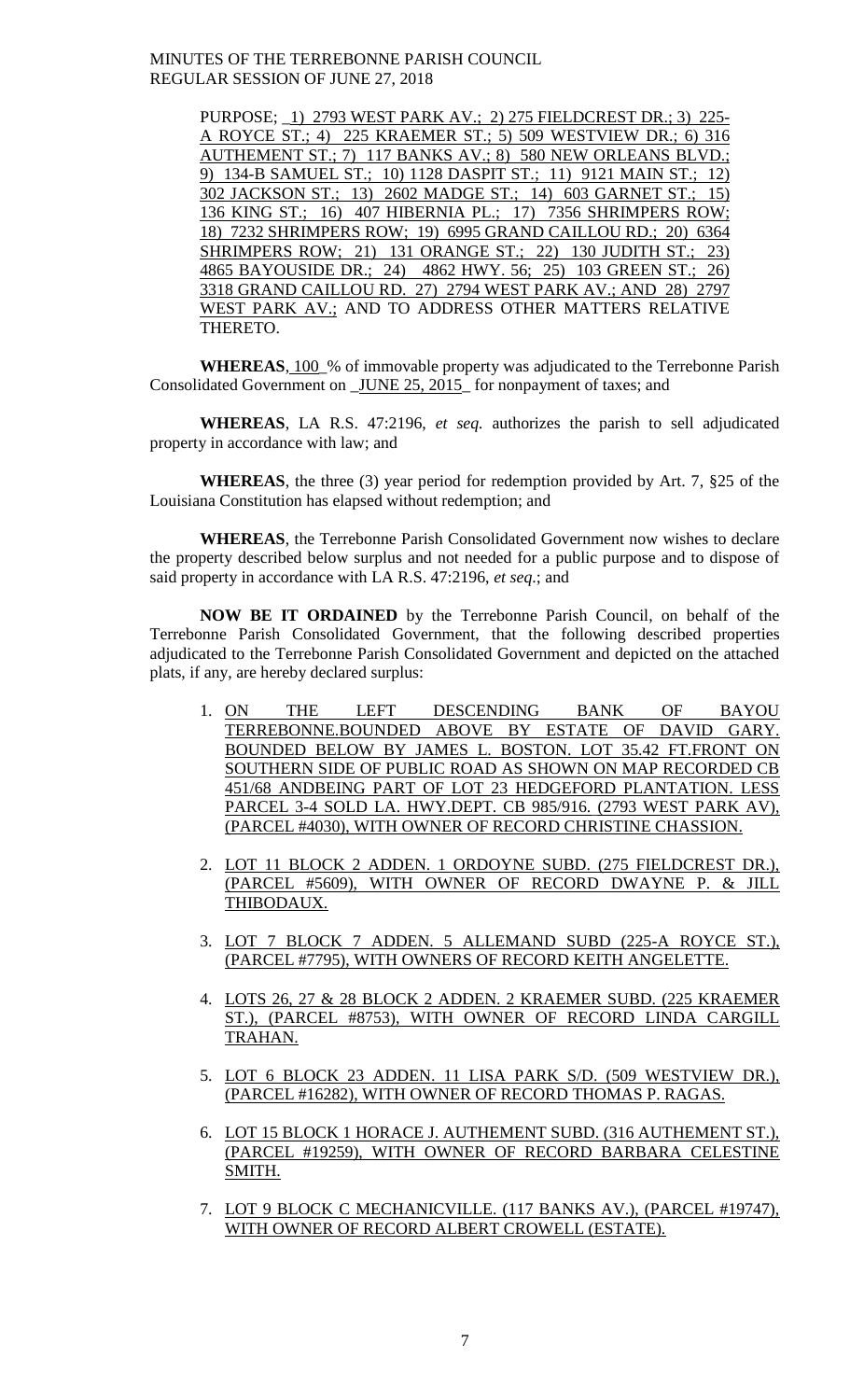- 8. NORTHERNMOST 61' OF LOT 3 BLOCK 3 JOLET SUBD. (580 NEW ORLEANS BLVD.), (PARCEL #20501), WITH OWNER OF E A C BARGES, INC.
- 9. LOT 31 BLOCK D MECHANICVILLE SUBDIVISION. (134-B SAMUEL ST.), (PARCEL #20767), WITH OWNERS OF RECORD JUDY HITE (2/5), JUDY HITE (3/5).
- 10. LOT 30 X 107' ON WEST SIDE OF DASPIT ST. BEING A PORTION OF BLOCK 80 NEWTOWN. BOUNDED NORTH BY HARRISON CELESTIN OR ASSIGNS. BOUNDED SOUTH BY WIDOW OF GEORGE ROBERTSON OR ASSIGNS. (1128 DASPIT ST.) (PARCEL #21926) WITH OWNER OF RECORD FRED JOHNSON, JR. (REV.).
- 11. E/2 OF LOT 6 BLOCK G MECHANICVILLE, MEASURING 35' 2" ON BATTURE. (FORMERLY KNOWN AS LOT 11 BLOCK G BEFORE THE RESUBDIVISION OF BLOCK G). (9121 MAIN ST.) (PARCEL #22860) WITH OWNER OF RECORD JUDY HITE.
- 12. LOT 6 BLOCK 8 ADDEN. 3 BELLEVIEW PLACE. (302 JACKSON ST.) (PARCEL #22909) WITH OWNER OF RECORD BYRD & BYRD, INC.
- 13. SOUTHERNMOST/2 LOTS 23 & 24 SQUARE 5 BARROWTOWN. (2602 MADGE ST.) (PARCEL #23942) WITH OWNER OF RECORD THOMAS PICOU, SR.
- 14. SOUTHERNMOST 30' OF LOT 23 BLOCK 1 ADDEN. #3 GARNET ADDITION. ALSO NORTHERNMOST 25' OF LOT 23 BLOCK 1 GARNET ADDITION. (603 GARNET ST.) (PARCEL #23977) WITH OWNER OF RECORD AURELIA J. PITRE (1/2), GENE PITRE (1/16), JUDY P. DARCEY (1/16), LERNA P. PICOU (1/16), DANIEL PITRE (1/16), JERRY PITRE (1/16), EDWARD J. PITRE, JR. (1/16), RICKY J. PITRE (1/16), KATHY PITRE (1/48), TINA P. CABALLERO (1/48), COREY PITRE (1/48).
- 15. LOT 32 BLOCK C, MECHANICVILLE. (136 KING ST.) (PARCEL #24967) WITH OWNER OF RECORD DONALD SINGLETON, JR. (2/3), NATHANIEL SINGLETON (1/6), DIANE V. SINGLETON (1/6), H/E TO DONALD SINGLETON, JR.'S 2/3 INT.
- 16. LOT 17 BLOCK 8 ADDEN. #1 ELYSIAN PARK SUBDIVISION. (407 HIBERNIA PL.) (PARCEL #25446) WITH OWNER OF RECORD BRIAN DERRICK ROEDER.
- 17. ON THE RIGHT DESCENDING BANK OF BAYOU GRAND CAILLOU. BOUNDED ABOVE BY HOUSTON DUTHU. BOUNDED BELOW BY CHARLES BILLIOT. LOT 50 X 100' ON WEST SIDE PUBLIC HWY. LOCATED IN SECTION 86, T19S - R17E. (7356 SHRIMPERS ROW) (PARCEL #26455) WITH OWNER OF RECORD ADAM LEROY BILLIOT.
- 18. LOT 5 BLOCK 5 OAK ESTATES. (7232 SHRIMPERS ROW) (PARCEL #26625) WITH OWNER OF RECORD PAUL FANGUY.
- 19. LOT 2 BLOCK 2 A.J. AUTHEMENT SUBD. #2. ALSO S/2 OF LOTS 3 & 4 BLOCK 2 A.J. AUTHEMENT SUBD. #2. (6995 GRAND CAILLOU RD.) (PARCEL #27241) WITH OWNER OF RECORD JIMMIE P. FEDELE, LESLIE J. BUQUET.
- 20. ON THE RIGHT DESCENDING BANK OF BAYOU GRAND CAILLOU PUBLIC ROAD. BOUNDED ABOVE BY FELICIEN BRUNET. BOUNDED BELOW BY JULIEN CHAISSON. LOT 50 X 135'. (6364 SHRIMPERS ROW) (PARCEL #27602) WITH OWNER OF RECORD JUSTIN BOURGEOIS.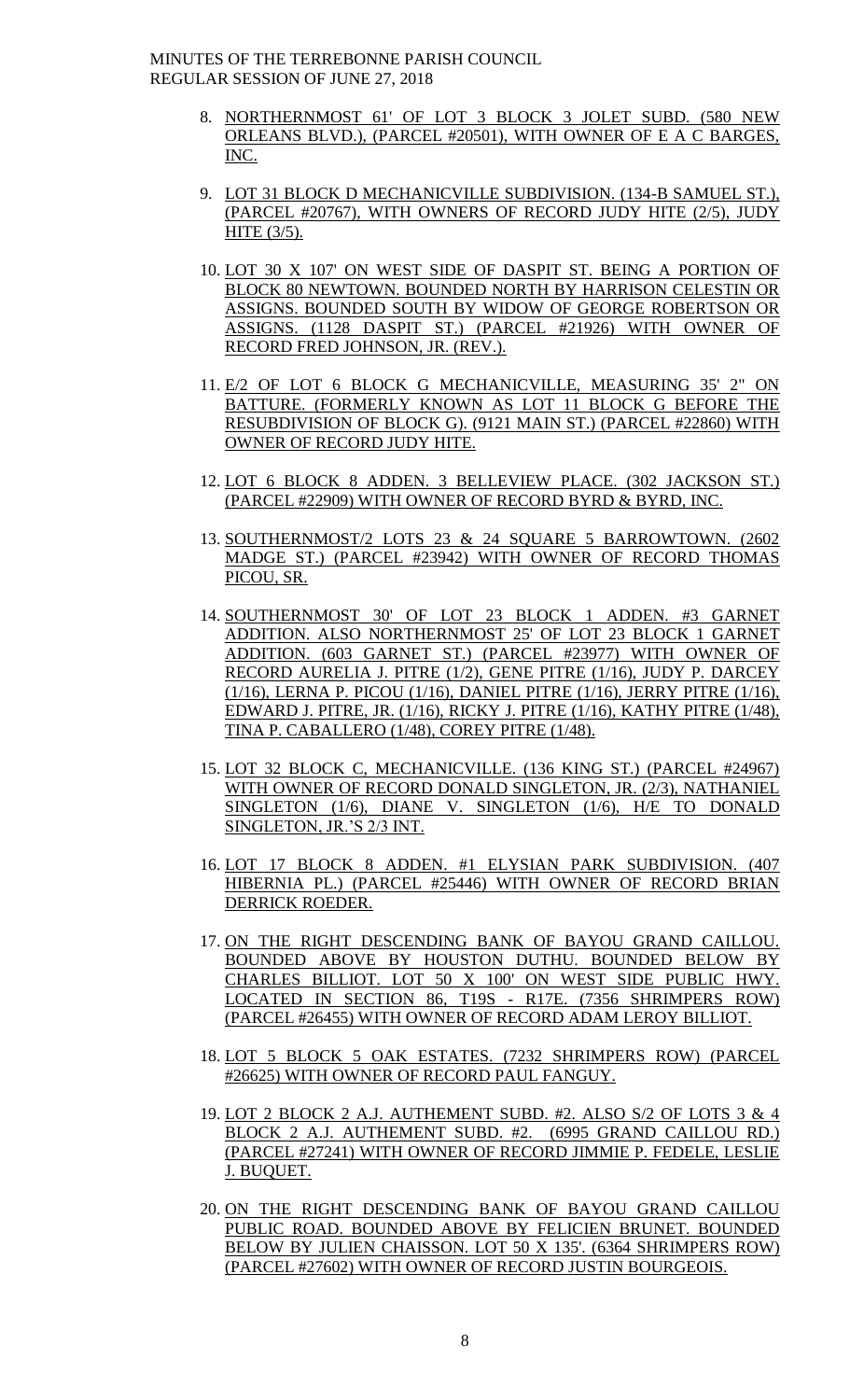- 21. LOT 28 BLOCK 2 ADDEN. 1 A.J. AUTHEMENT SUBD. #2. (131 ORANGE ST.) (PARCEL #28189) WITH OWNER OF RECORD CLEVELAND J. & RHONDA RODRIGUE.
- 22. LOT 16 BLOCK 3 ADDEN. 1 CALVIN L.MARTIN SUBD. (130 JUDITH ST.) (PARCEL #33738) WITH OWNER OF RECORD TANYA T. LUKE.
- 23. ON THE LEFT DESCENDING BANK OF BAYOU LITTLE CAILLOU. LOT 42 X 142'. BOUNDED NORTH BY NOAH SMITH, NOW OR FORMERLY. BOUNDED SOUTH BY ESTATE OF EDWARD MOSES, SR. OR ASSIGNS. (4865 BAYOUSIDE DR.) (PARCEL #34229) WITH OWNER OF RECORD LOU BIRDA GRIFFIN (ESTATE).
- 24. ON THE RIGHT DESCENDING BANK OF BAYOU LITTLE CAILLOU. BOUNDED ABOVE BY EDWARD SMITH, JR. BOUNDED BELOW BY ANDERSON MASON. LOWER 1/2 LOT 7 CHESTER SMITH S/D. LESS LOT 80 X 60' SOLD TO NICHOLAS SMITH, JR. CB 332/235. (4862 HWY. 56) (PARCEL #36155) WITH OWNER OF RECORD NICHOLAS SMITH.
- 25. ON THE RIGHT DESCENDING BANK OF BAYOU BLACK. 60 X 120' LOT 7 BLOCK 8 GREEN STREET, SCOTTSVILLE. (103 GREEN ST.) (PARCEL #38540) WITH OWNER OF RECORD CLAUDELL PORCHE, MILTON PORCHE, WILLIAM PORCHE, ANTHONY JAMES PORCHE, MICHAEL WAYNE PORCHE, CASSANDRA ELAINE PORCHE RENER, JANET FAYE PORCHE WILLIAMS, LETTIE MAE PORCHE SINGLETON.
- 26. LOT 10 AS SHOWN ON "MAP SHOWING THE REDIVISION OF A PORTION OF THE PROPERTY BELONGING TO ASHLAND LAND PARTNERSHIP LOCATED IN SECTION 79 T18S R18E". (3318 GRAND CAILLOU RD.) (PARCEL #50156) WITH OWNER OF RECORD ASHLAND BATTURE LOTS, A LTD. PARTNERSHIP.
- 27. ON THE LEFT DESCENDING BANK OF BAYOU TERREBONNE. BATTURE TRACT OF LOT 23 HEDGEFORD PLANTATION MEASURING 97.21' MORE OR LESS BY DEPTH 87' MORE OR LESS TO THE EASTERN WATERS EDGE OF BAYOU TERREBONNE. LESS 39' X 87' MORE OR LESS SOLD TO NATALIE GIVENS, CB 595/876. LESS TRACT 3-2 SOLD TO LA. HWY. DEPT. CB 1057/240. (2794 WEST PARK AV.) (PARCEL #61292) WITH OWNER OF RECORD THELMA DIGGS AVIE (25/144), DAVID H. GARY (17/144), BENJAMIN GARY (17/144), ARTHUR ANDREWS (17/144), MADELINE WILKERSON SMITH (17/288), JANICE WILKERSON DARDEN (17/288), DORIS BROWN SIMONTON (17/432), VIRGINIA BROWN HUMPHREY (17/432), JOSEPH BROWN (17/432), ROSE MARY GIVENS SAVAGE (17/144), JO ANN GASERY GIBBS (17/720), BILLY RAY GASERY (17/720), REGINALD GASERY (17/720), DARRELL PARKER (17/720), SANDRA PARKER (17/720).
- 28. ON THE LEFT DESCENDING BANK OF BAYOU TERREBONNE. TRACT 1 "HOMESITE TRACT" SITUATED IN LOT 23 HEDGEFORD PLANTATION. (2797 WEST PARK AV.) (PARCEL #61293) WITH AN OWNER OF RECORD THELMA DIGGS AVIE (11/18), DAVID H. GARY (1/18), BENJAMIN GARY (1/18), ARTHUR ANDREWS (1/18), MADELINE WILKERSON SMITH (1/36), JANICE WILKERSON DARDEN (1/36), DORIS BROWN SIMONTON (1/54), VIRGINIA BROWN HUMPREY (1/54), JOSEPH BROWN (1/54), ROSE MARY GIVENS SAVAGE (1/18), JO ANN GASERY GIBBS (1/90), BILLY RAY GASERY (1/90), REGINALD GASERY (1/90), DARRELL PARKER (1/90), SANDRA PARKER (1/90).

BE IT FURTHER ORDAINED, by the Terrebonne Parish Council, on behalf of the Terrebonne Parish Consolidated Government, that Administration be hereby authorized to dispose of the property in accordance with LA R.S. 47:2196, *et seq*. and inclusive of the following terms.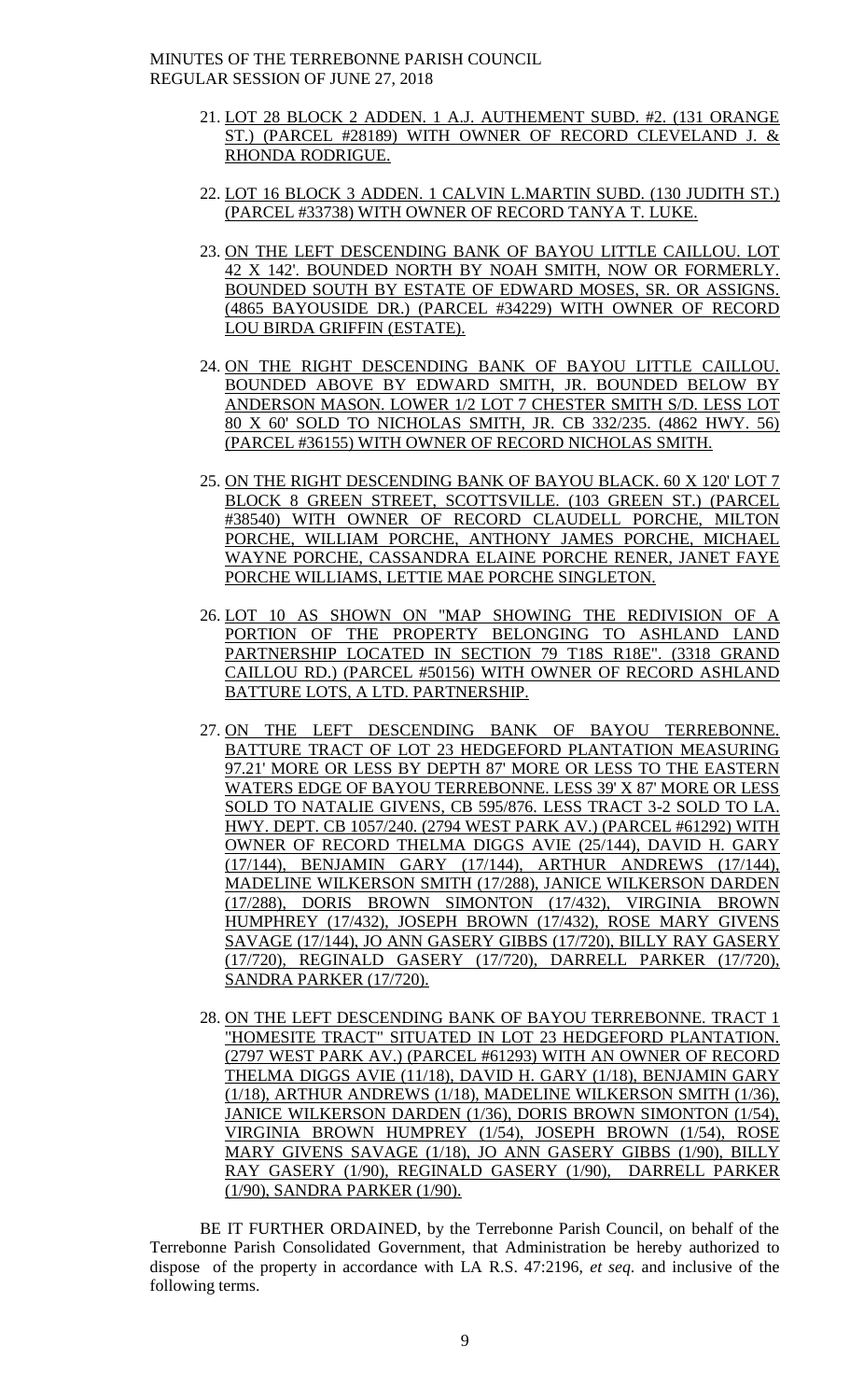#### SECTION I

Each bid shall be accompanied by a deposit in the form of a Certified Check, Cashier's Check, Money Order or Bid Bond with Power of Attorney (Letters of Credit WILL NOT be accepted) in the amount of five percent (5%) of the proposed price made payable to the Terrebonne Parish Consolidated Government. Bid deposits made for non-winning bids shall be returned. The bid deposit made with the winning bid shall be non-refundable, unless redemption occurs, and paid towards the purchase price. The balance of the purchase price is due at the time of closing and payable in the form of a Certified Check, Cashier's Check, or Money Order.

## SECTION II

Additionally, the winning bidder shall bear the cost of recording the sale document into the conveyance records of the Parish of Terrebonne pursuant to La. R.S. 47:2207.

### SECTION III

The winning bidder, otherwise known as the Purchaser or Acquirer, of this adjudicated property is solely responsible for compliance with La. R.S. 47:2206 regarding notification of parties who may have had an interest in the property regarding their rights of redemption and La. R.S. 47:2208 regarding recordation of those notices. Copies of the applicable law will be distributed along with bid packets for this adjudicated property. Terrebonne Parish Consolidated Government has not and will not perform these requirements; thus, it is the purchaser's or acquiring person's responsibility to do so. Terrebonne Parish Consolidated Government encourages the Purchaser or Acquiring Person to consult legal counsel regarding Louisiana law on adjudicated property.

### SECTION IV

By acquiring a bid packet for the bid/purchase of this adjudicated property, each bidder acknowledges that he/she/it has received all information discussed in this ordinance as well as the statutes (laws) discussed in Section II above, and that he/she/it understands these procedures must be followed in order to fully protect he/she/its rights in the adjudicated property purchased from the parish.

#### SECTION V

If any word, clause, phrase, section or other portion of this ordinance shall be declared null, void, invalid, illegal, or unconstitutional, the remaining words, clauses, phrases, sections and other portions of this ordinance shall remain in force and effect, the provisions of this ordinance hereby being declared to be severable.

#### SECTION VI

Any ordinance or part thereof in conflict herewith is hereby repealed.

### SECTION VII

This ordinance shall become effective upon approval by the Parish President or as otherwise provided in Section 2-13 (b) of the Home Rule Charter for a Consolidated Government for Terrebonne Parish, whichever occurs sooner.

This ordinance, having been introduced and laid on the table for two weeks, was voted upon as follows:

THERE WAS RECORDED: YEAS: D.W. Guidry, Sr., A. Marmande, D.J. Guidry, S. Trosclair, J. Navy, A. Williams, G. Michel and C. Duplantis-Prather. NAYS: None. NOT VOTING: None.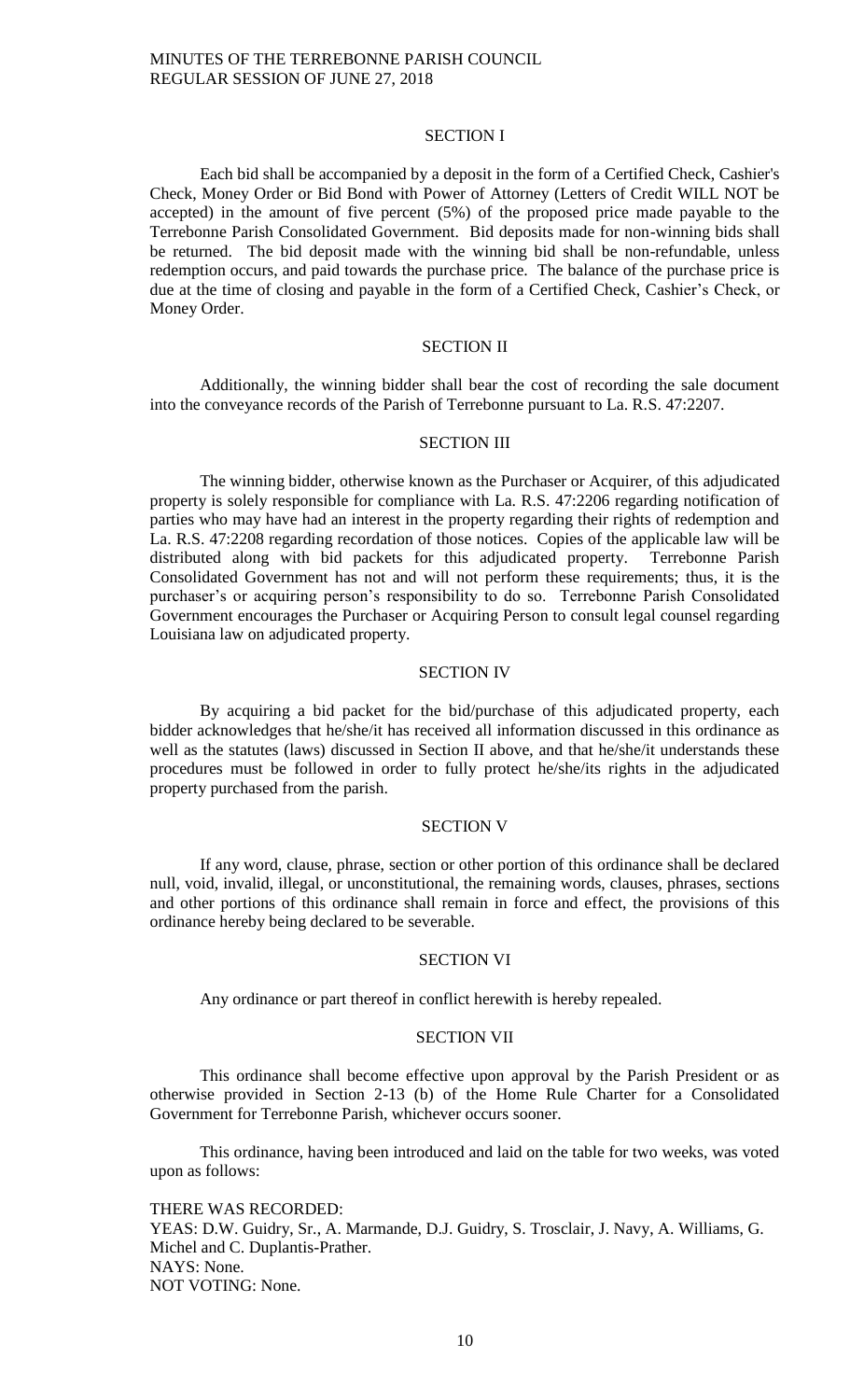ABSTAINING: None. ABSENT: S. Dryden. The Chairman declared the ordinance adopted on this, the 27th day of June 2018.

The Chairman recognized the public for comments on the following:

D. An ordinance to declare as surplus a tax property located at 432 Authement Street adjudicated to the Terrebonne Parish Consolidated Government and to acquire authorization to dispose of said property in accordance with LA R.S. 47:2196.

There were no comments from the public on the proposed ordinance.

Mr. G. Michel moved, seconded by Mr. J. Navy, "THAT the Council close the aforementioned public hearing."

The Chairman called for a vote on the motion offered by Mr. G. Michel. THERE WAS RECORDED: YEAS: D. W. Guidry, Sr., A. Marmande, D. J. Guidry, S. Trosclair, J. Navy, A. Williams, G. Michel, and C. Duplantis-Prather. NAYS: None. ABSENT: S. Dryden. The Chairman declared the motion adopted.

OFFERED BY: MR. J. NAVY SECONDED BY: MS. A. WILLIAMS

## **ORDINANCE NO. 8973**

AN ORDINANCE DECLARING PROPERTY ADJUDICATED TO TERREBONNE PARISH CONSOLIDATED GOVERNMENT AS SURPLUS AND NOT NEEDED FOR A PUBLIC PURPOSE; **\_ LOT 32 BLOCK 1 HORACE AUTHEMENT SUBD. (432 AUTHEMENT ST.) WITH AN OWNER OF RECORD OF \_ELODIE DIGGS CELESTIN (50%) AND BARBARA CELESTINE SMITH (50%)\_** AND TO ADDRESS OTHER MATTERS RELATIVE THERETO.

**WHEREAS**, **\_50\_%** of immovable property owned by **ELODIE DIGGS CELESTIN** and described below was adjudicated to the Terrebonne Parish Consolidated Government on **\_JUNE 24, 2014\_** for nonpayment of taxes; and

**WHEREAS**, **\_50\_%** of immovable property owned by **BARBARA CELESTIN SMITH** and described below was adjudicated to the Terrebonne Parish Consolidated Government on **\_JUNE 25, 2015\_\_** for nonpayment of taxes; and

**WHEREAS**, LA R.S. 47:2196, *et seq.* authorizes the parish to sell adjudicated property in accordance with law; and

**WHEREAS**, the three (3) year period for redemption provided by Art. 7, §25 of the Louisiana Constitution has elapsed without redemption; and

**WHEREAS**, the Terrebonne Parish Consolidated Government now wishes to declare the property described below surplus and not needed for a public purpose and to dispose of said property in accordance with LA R.S. 47:2196, *et seq*.; and

**NOW BE IT ORDAINED** by the Terrebonne Parish Council, on behalf of the Terrebonne Parish Consolidated Government, that the following described property adjudicated to the Terrebonne Parish Consolidated Government, with an owner of record of **ELODIE DIGGS CELESTIN (50%) AND BARBARA CELESTINE SMITH (50%)** and depicted on the attached plat, if any, is hereby declared surplus:

**LOT 32 BLOCK 1 HORACE AUTHEMENT SUBD.**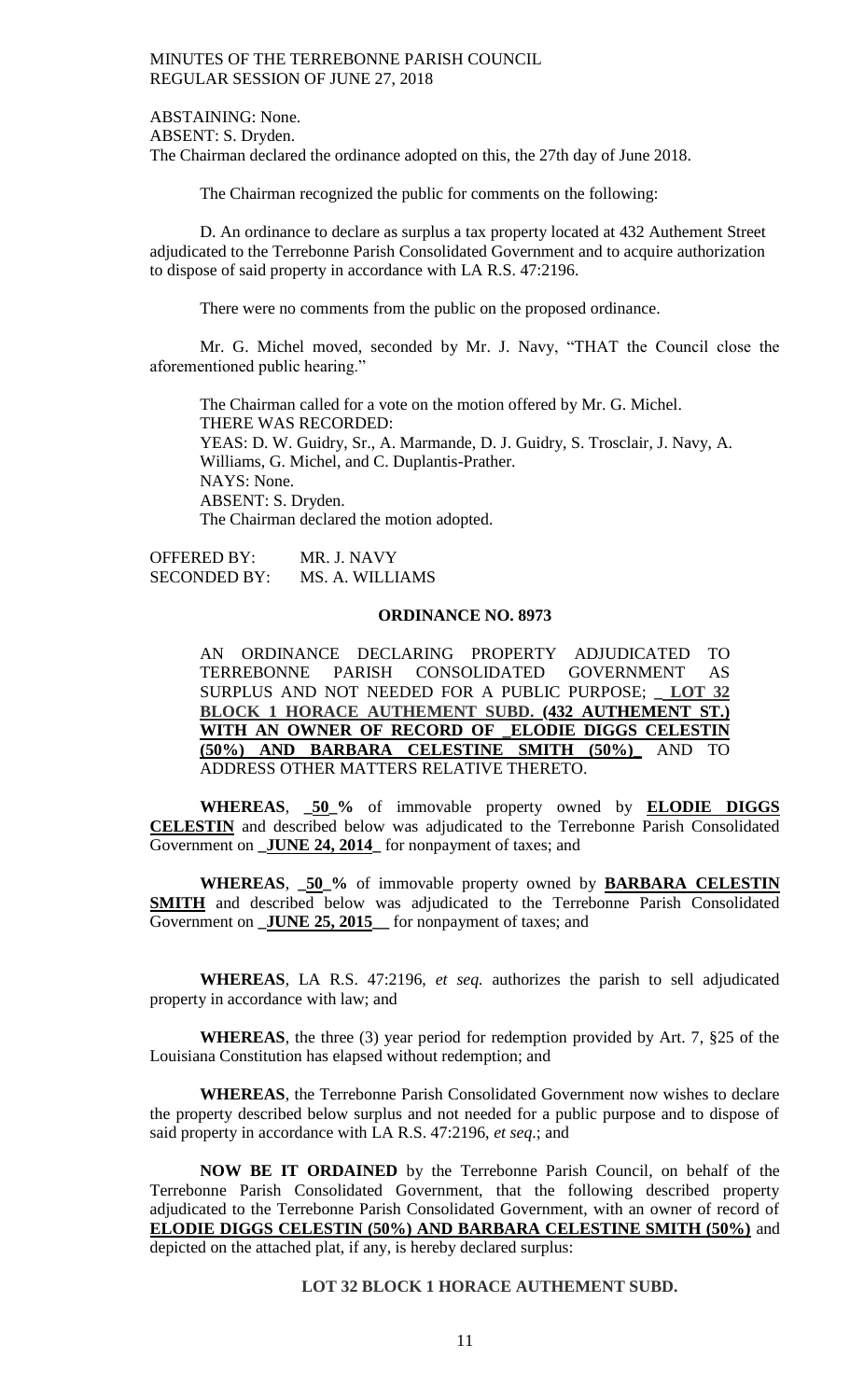**BE IT FURTHER ORDAINED**, by the Terrebonne Parish Council, on behalf of the Terrebonne Parish Consolidated Government, that Administration be hereby authorized to dispose of the property in accordance with LA R.S. 47:2196, *et seq*. and inclusive of the following terms.

### **SECTION I**

Each bid shall be accompanied by a deposit in the form of a Certified Check, Cashier's Check, Money Order or Bid Bond with Power of Attorney (Letters of Credit WILL NOT be accepted) in the amount of twenty percent (20%) of the proposed price made payable to the Terrebonne Parish Consolidated Government. The bid deposit made with the winning bid shall be non-refundable, unless redemption occurs, and paid towards the purchase price. The balance of the purchase price is due at the time of closing and payable in the form of a Certified Check, Cashier's Check, or Money Order.

### **SECTION II**

Additionally, the winning bidder shall bear the cost of recording the sale document into the conveyance records of the Parish of Terrebonne pursuant to La. R.S. 47:2207.

# **SECTION III**

The winning bidder, otherwise known as the Purchaser or Acquirer, of this adjudicated property is solely responsible for compliance with La. R.S. 47:2206 regarding notification of parties who may have had an interest in the property regarding their rights of redemption and La. R.S. 47:2208 regarding recordation of those notices. Copies of the applicable law will be distributed along with bid packets for this adjudicated property. Terrebonne Parish Consolidated Government has not and will not perform these requirements; thus, it is the purchaser's or acquiring person's responsibility to do so. Terrebonne Parish Consolidated Government encourages the Purchaser or Acquiring Person to consult legal counsel regarding Louisiana law on adjudicated property.

# **SECTION IV**

By acquiring a bid packet for the bid/purchase of this adjudicated property, each bidder acknowledges that he/she/it has received all information discussed in this ordinance as well as the statutes (laws) discussed in Section II above, and that he/she/it understands these procedures must be followed in order to fully protect he/she/its rights in the adjudicated property purchased from the parish.

# **SECTION V**

If any word, clause, phrase, section or other portion of this ordinance shall be declared null, void, invalid, illegal, or unconstitutional, the remaining words, clauses, phrases, sections and other portions of this ordinance shall remain in force and effect, the provisions of this ordinance hereby being declared to be severable.

### **SECTION VI**

Any ordinance or part thereof in conflict herewith is hereby repealed.

### **SECTION VII**

This ordinance shall become effective upon approval by the Parish President or as otherwise provided in Section 2-13 (b) of the Home Rule Charter for a Consolidated Government for Terrebonne Parish, whichever occurs sooner.

This ordinance, having been introduced and laid on the table for two weeks, was voted upon as follows:

# THERE WAS RECORDED: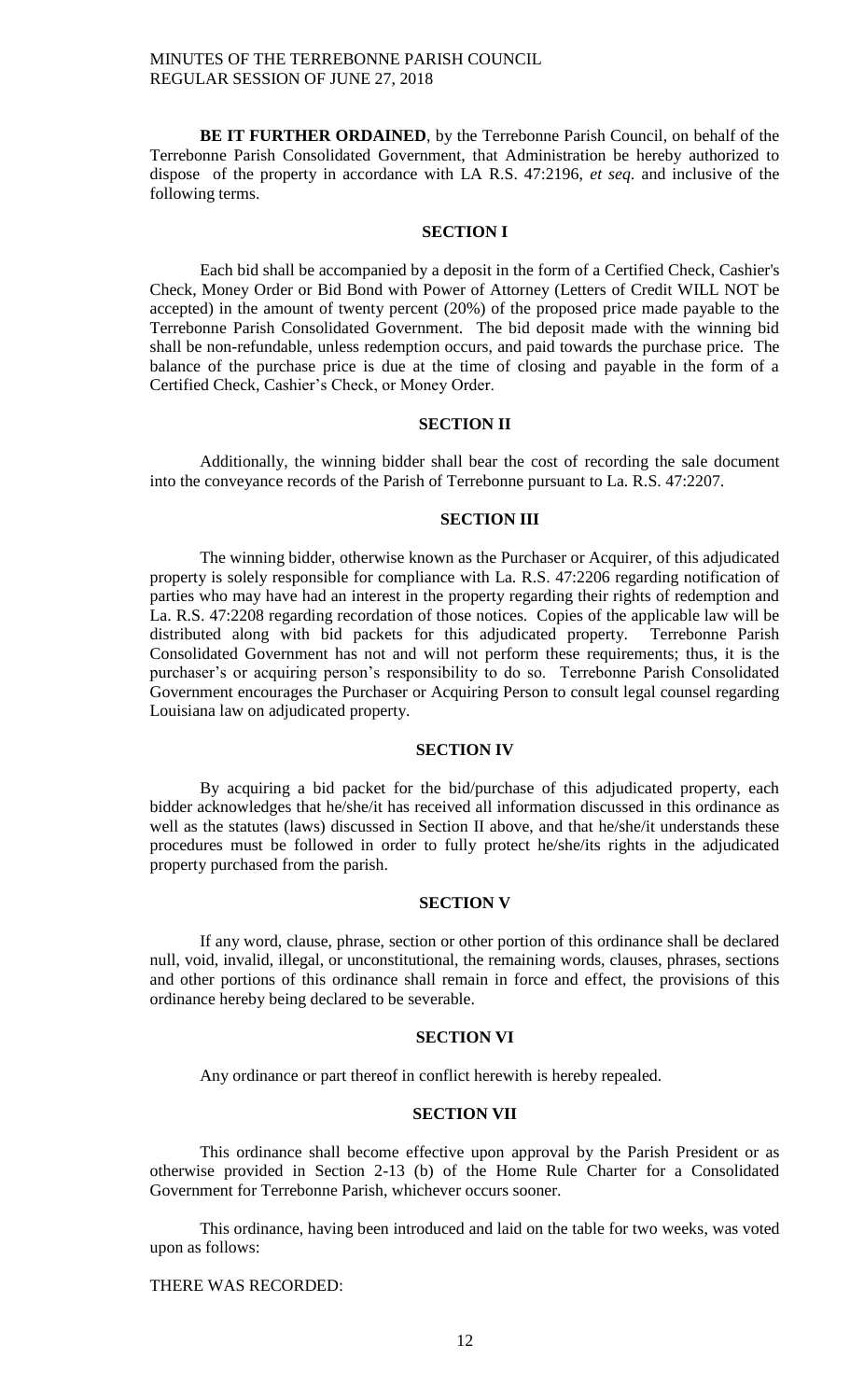YEAS: D.W. Guidry, Sr., A. Marmande, D.J. Guidry, S. Trosclair, J. Navy, A. Williams, G. Michel and C. Duplantis-Prather. NAYS: None. NOT VOTING: None. ABSTAINING: None. ABSENT: S. Dryden. The Chairman declared the ordinance adopted on this, the 27th day of June 2018.

The Chairman recognized the public for comments on the following:

E. An ordinance to declare as surplus a tax property located at 115 Napa Street adjudicated to the Terrebonne Parish Consolidated Government and to acquire authorization to dispose of said property in accordance with LA R.S. 47:2196.

There were no comments from the public on the proposed ordinance.

Mr. D. J. Guidry moved, seconded by Mr. G. Michel, "THAT the Council close the aforementioned public hearing."

The Chairman called for a vote on the motion offered by Mr. D. J. Guidry. THERE WAS RECORDED: YEAS: D. W. Guidry, Sr., A. Marmande, D. J. Guidry, S. Trosclair, J. Navy, A. Williams, G. Michel, and C. Duplantis-Prather. NAYS: None. ABSENT: S. Dryden. The Chairman declared the motion adopted.

OFFERED BY: MR. D. J. GUIDRY SECONDED BY: MR. G. MICHEL

### **ORDINANCE NO. 8974**

AN ORDINANCE DECLARING PROPERTY ADJUDICATED TO TERREBONNE PARISH CONSOLIDATED GOVERNMENT AS SURPLUS AND NOT NEEDED FOR A PUBLIC PURPOSE; **115 NAPA ST. (PARCEL #34941)** WITH AN OWNER OF RECORD OF **JUDY CARTER** AND TO ADDRESS OTHER MATTERS RELATIVE THERETO

**WHEREAS**, **97%** of immovable property owned by **JUDY CARTER** and described below was adjudicated to the Terrebonne Parish Consolidated Government on **JUNE 25, 2015** for nonpayment of taxes; and

**WHEREAS,** LA R.S. 47:2196, *et seq.* authorizes the parish to sell adjudicated property in accordance with law; and

**WHEREAS**, the three (3) year period for redemption provided by Art. 7, §25 of the Louisiana Constitution has elapsed without redemption; and

**WHEREAS**, the Terrebonne Parish Consolidated Government now wishes to declare the property described below surplus and not needed for a public purpose and to dispose of said property in accordance with LA R.S. 47:2196, *et seq*.; and

**NOW BE IT ORDAINED** by the Terrebonne Parish Council, on behalf of the Terrebonne Parish Consolidated Government, that the following described property adjudicated to the Terrebonne Parish Consolidated Government, with an owner of record of **JUDY CARTER** and depicted on the attached plat, if any, is hereby declared surplus:

ON THE RIGHT DESCENDING BANK OF BAYOU LITTLE CAILLOU. BOUNDED EAST BY DAVEY SMTIH & S. PELLEGRIN. BOUNDED WEST BY ROOSEVELT LECOMPTE & S. PELLEGRIN. LOT 100' ON LANE. ALSO LOTS 100' FRONT BY DEPTH OF 45' IN REAR OF ABOVE LOT.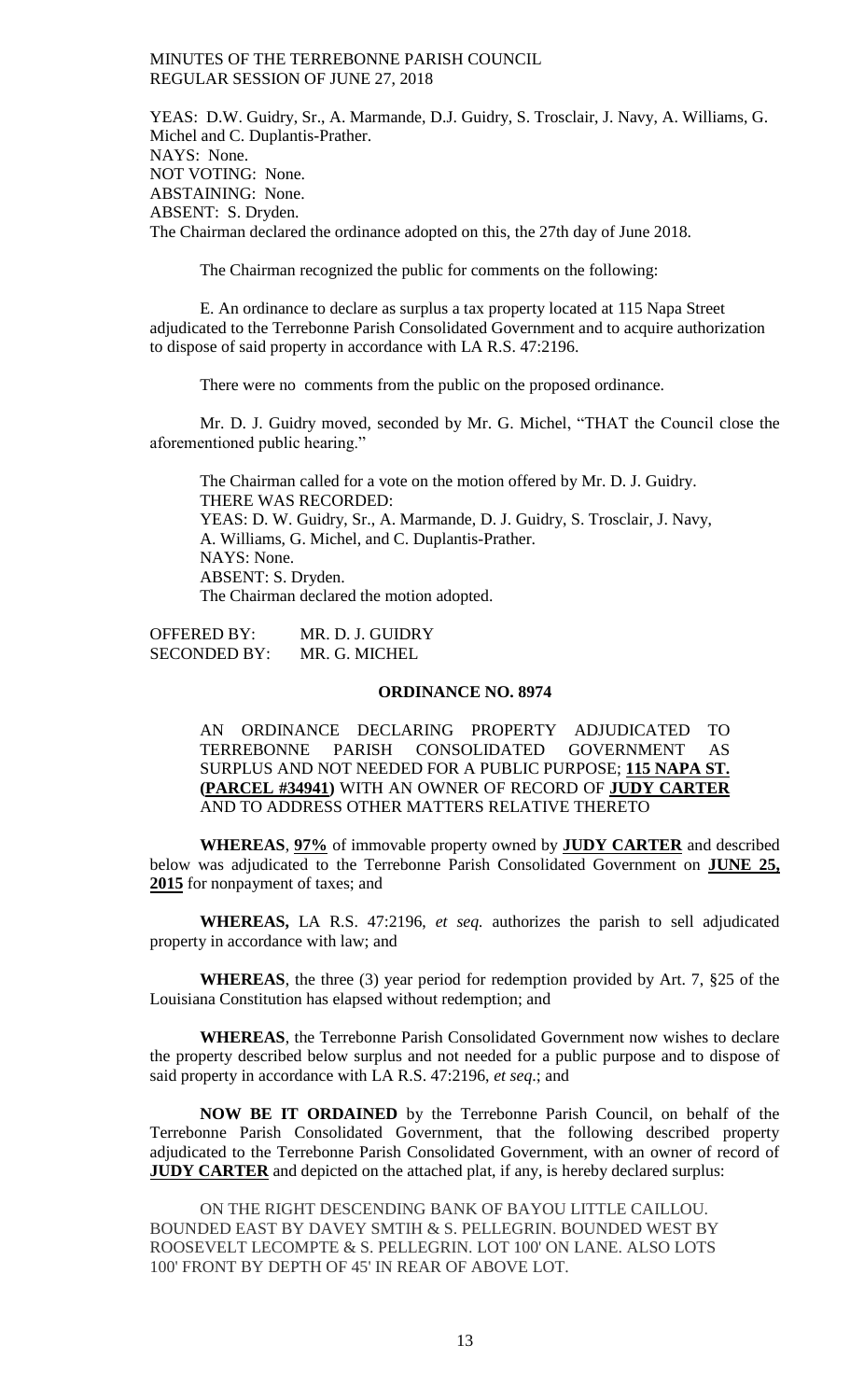**BE IT FURTHER ORDAINED**, by the Terrebonne Parish Council, on behalf of the Terrebonne Parish Consolidated Government, that Administration be hereby authorized to dispose of the property in accordance with LA R.S. 47:2196, *et seq*. and inclusive of the following terms.

#### **SECTION I**

Each bid shall be accompanied by a deposit in the form of a Certified Check, Cashier's Check, Money Order or Bid Bond with Power of Attorney (Letters of Credit WILL NOT be accepted) in the amount of five percent (5%) of the proposed price made payable to the Terrebonne Parish Consolidated Government. Bid deposits made for non-winning bids shall be returned. The bid deposit made with the winning bid shall be non-refundable, unless redemption occurs, and paid towards the purchase price. The balance of the purchase price is due at the time of closing and payable in the form of a Certified Check, Cashier's Check, or Money Order.

### **SECTION II**

Additionally, the winning bidder shall bear the cost of recording the sale document into the conveyance records of the Parish of Terrebonne pursuant to La. R.S. 47:2207.

# **SECTION III**

The winning bidder, otherwise known as the Purchaser or Acquirer, of this adjudicated property is solely responsible for compliance with La. R.S. 47:2206 regarding notification of parties who may have had an interest in the property regarding their rights of redemption and La. R.S. 47:2208 regarding recordation of those notices. Copies of the applicable law will be distributed along with bid packets for this adjudicated property. Terrebonne Parish Consolidated Government has not and will not perform these requirements; thus, it is the purchaser's or acquiring person's responsibility to do so. Terrebonne Parish Consolidated Government encourages the Purchaser or Acquiring Person to consult legal counsel regarding Louisiana law on adjudicated property.

### **SECTION IV**

By acquiring a bid packet for the bid/purchase of this adjudicated property, each bidder acknowledges that he/she/it has received all information discussed in this ordinance as well as the statutes (laws) discussed in Section II above, and that he/she/it understands these procedures must be followed in order to fully protect he/she/its rights in the adjudicated property purchased from the parish.

## **SECTION V**

If any word, clause, phrase, section or other portion of this ordinance shall be declared null, void, invalid, illegal, or unconstitutional, the remaining words, clauses, phrases, sections and other portions of this ordinance shall remain in force and effect, the provisions of this ordinance hereby being declared to be severable.

### **SECTION VI**

Any ordinance or part thereof in conflict herewith is hereby repealed.

### **SECTION VII**

This ordinance shall become effective upon approval by the Parish President or as otherwise provided in Section 2-13 (b) of the Home Rule Charter for a Consolidated Government for Terrebonne Parish, whichever occurs sooner.

This ordinance, having been introduced and laid on the table for two weeks, was voted upon as follows:

# THERE WAS RECORDED: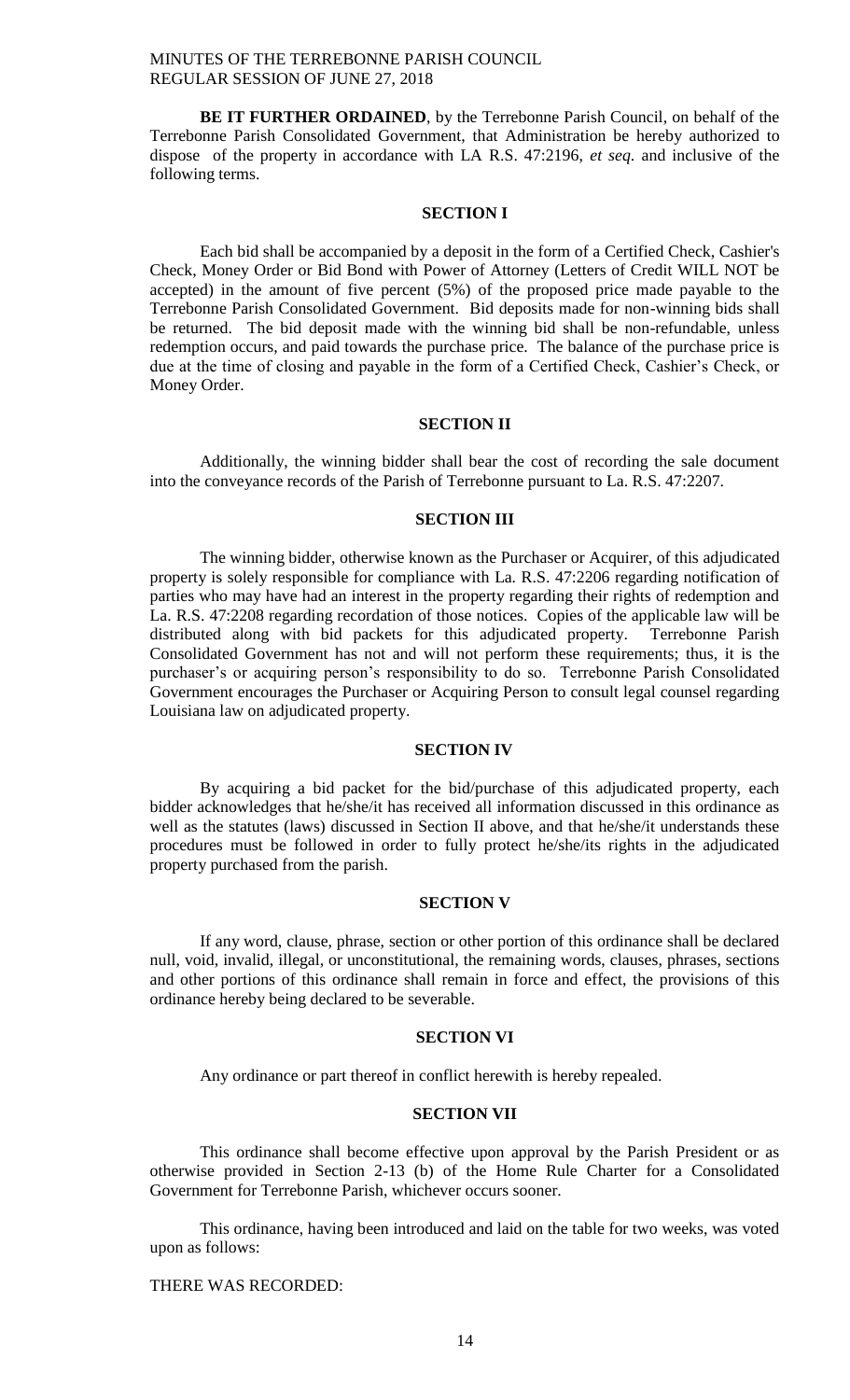YEAS: D.W. Guidry, Sr., A. Marmande, D.J. Guidry, S. Trosclair, J. Navy, A. Williams, G. Michel and C. Duplantis-Prather. NAYS: None. NOT VOTING: None. ABSTAINING: None. ABSENT: S. Dryden. The Chairman declared the ordinance adopted on this, the 27th day of June 2018.

The Chairman recognized the public for comments on the following:

F. An ordinance to declare as surplus a tax property located at 136 Banks Ave. adjudicated to the Terrebonne Parish Consolidated Government and to acquire authorization to dispose of said property in accordance with LA R.S. 47:2196.

There were no comments from the public on the proposed ordinance.

Mr. G. Michel moved, seconded by Mr. D. J. Guidry, "THAT the Council close the aforementioned public hearing."

The Chairman called for a vote on the motion offered by Mr. G. Michel. THERE WAS RECORDED: YEAS: D. W. Guidry, Sr., A. Marmande, D. J. Guidry, S. Trosclair, J. Navy, A. Williams, G. Michel, and C. Duplantis-Prather. NAYS: None. ABSENT: S. Dryden. The Chairman declared the motion adopted.

OFFERED BY: MR. G. MICHEL SECONDED BY: MS. A. WILLIAMS

### **ORDINANCE NO. 8975**

AN ORDINANCE DECLARING PROPERTY ADJUDICATED TO TERREBONNE PARISH CONSOLIDATED GOVERNMENT AS SURPLUS AND NOT NEEDED FOR A PUBLIC PURPOSE; **115 NAPA ST. (PARCEL #34941)** WITH AN OWNER OF RECORD OF **JUDY CARTER** AND TO ADDRESS OTHER MATTERS RELATIVE THERETO.

WHEREAS, **97%** of immovable property owned by **JUDY CARTER** and described below was adjudicated to the Terrebonne Parish Consolidated Government on **JUNE 25, 2015** for nonpayment of taxes; and

WHEREAS, LA R.S. 47:2196, *et seq.* authorizes the parish to sell adjudicated property in accordance with law; and

WHEREAS, the three (3) year period for redemption provided by Art. 7, §25 of the Louisiana Constitution has elapsed without redemption; and

WHEREAS, the Terrebonne Parish Consolidated Government now wishes to declare the property described below surplus and not needed for a public purpose and to dispose of said property in accordance with LA R.S. 47:2196, *et seq*.; and

NOW BE IT ORDAINED by the Terrebonne Parish Council, on behalf of the Terrebonne Parish Consolidated Government, that the following described property adjudicated to the Terrebonne Parish Consolidated Government, with an owner of record of **JUDY CARTER** and depicted on the attached plat, if any, is hereby declared surplus:

ON THE RIGHT DESCENDING BANK OF BAYOU LITTLE CAILLOU. BOUNDED EAST BY DAVEY SMTIH & S. PELLEGRIN. BOUNDED WEST BY ROOSEVELT LECOMPTE & S. PELLEGRIN. LOT 100' ON LANE. ALSO LOTS 100' FRONT BY DEPTH OF 45' IN REAR OF ABOVE LOT.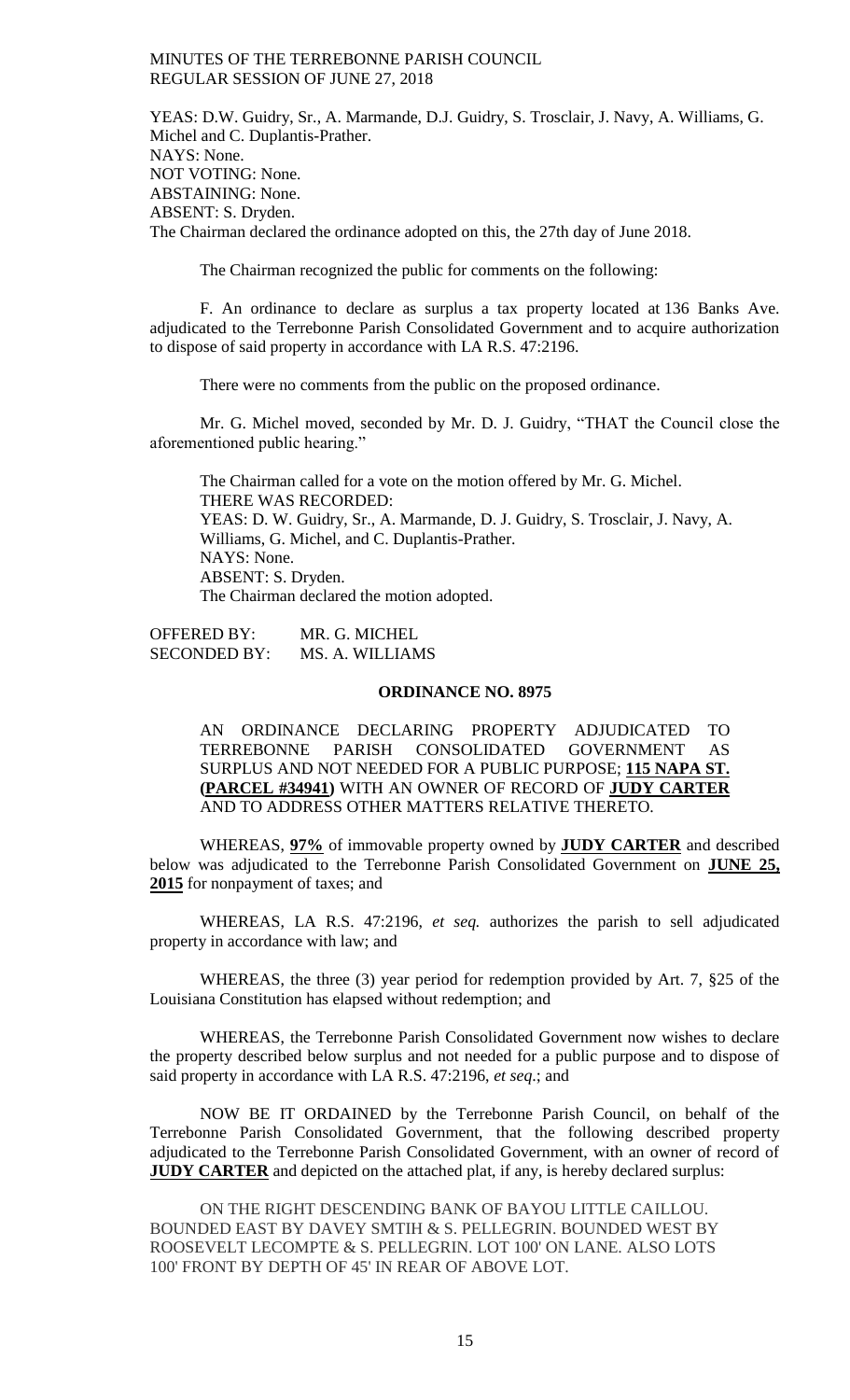**BE IT FURTHER ORDAINED**, by the Terrebonne Parish Council, on behalf of the Terrebonne Parish Consolidated Government, that Administration be hereby authorized to dispose of the property in accordance with LA R.S. 47:2196, *et seq*. and inclusive of the following terms.

#### **SECTION I**

Each bid shall be accompanied by a deposit in the form of a Certified Check, Cashier's Check, Money Order or Bid Bond with Power of Attorney (Letters of Credit WILL NOT be accepted) in the amount of five percent (5%) of the proposed price made payable to the Terrebonne Parish Consolidated Government. Bid deposits made for non-winning bids shall be returned. The bid deposit made with the winning bid shall be non-refundable, unless redemption occurs, and paid towards the purchase price. The balance of the purchase price is due at the time of closing and payable in the form of a Certified Check, Cashier's Check, or Money Order.

### **SECTION II**

Additionally, the winning bidder shall bear the cost of recording the sale document into the conveyance records of the Parish of Terrebonne pursuant to La. R.S. 47:2207.

# **SECTION III**

The winning bidder, otherwise known as the Purchaser or Acquirer, of this adjudicated property is solely responsible for compliance with La. R.S. 47:2206 regarding notification of parties who may have had an interest in the property regarding their rights of redemption and La. R.S. 47:2208 regarding recordation of those notices. Copies of the applicable law will be distributed along with bid packets for this adjudicated property. Terrebonne Parish distributed along with bid packets for this adjudicated property. Consolidated Government has not and will not perform these requirements; thus, it is the purchaser's or acquiring person's responsibility to do so. Terrebonne Parish Consolidated Government encourages the Purchaser or Acquiring Person to consult legal counsel regarding Louisiana law on adjudicated property.

# **SECTION IV**

By acquiring a bid packet for the bid/purchase of this adjudicated property, each bidder acknowledges that he/she/it has received all information discussed in this ordinance as well as the statutes (laws) discussed in Section II above, and that he/she/it understands these procedures must be followed in order to fully protect he/she/its rights in the adjudicated property purchased from the parish.

# **SECTION V**

If any word, clause, phrase, section or other portion of this ordinance shall be declared null, void, invalid, illegal, or unconstitutional, the remaining words, clauses, phrases, sections and other portions of this ordinance shall remain in force and effect, the provisions of this ordinance hereby being declared to be severable.

## **SECTION VI**

Any ordinance or part thereof in conflict herewith is hereby repealed.

### **SECTION VII**

This ordinance shall become effective upon approval by the Parish President or as otherwise provided in Section 2-13 (b) of the Home Rule Charter for a Consolidated Government for Terrebonne Parish, whichever occurs sooner.

This ordinance, having been introduced and laid on the table for two weeks, was voted upon as follows:

# THERE WAS RECORDED: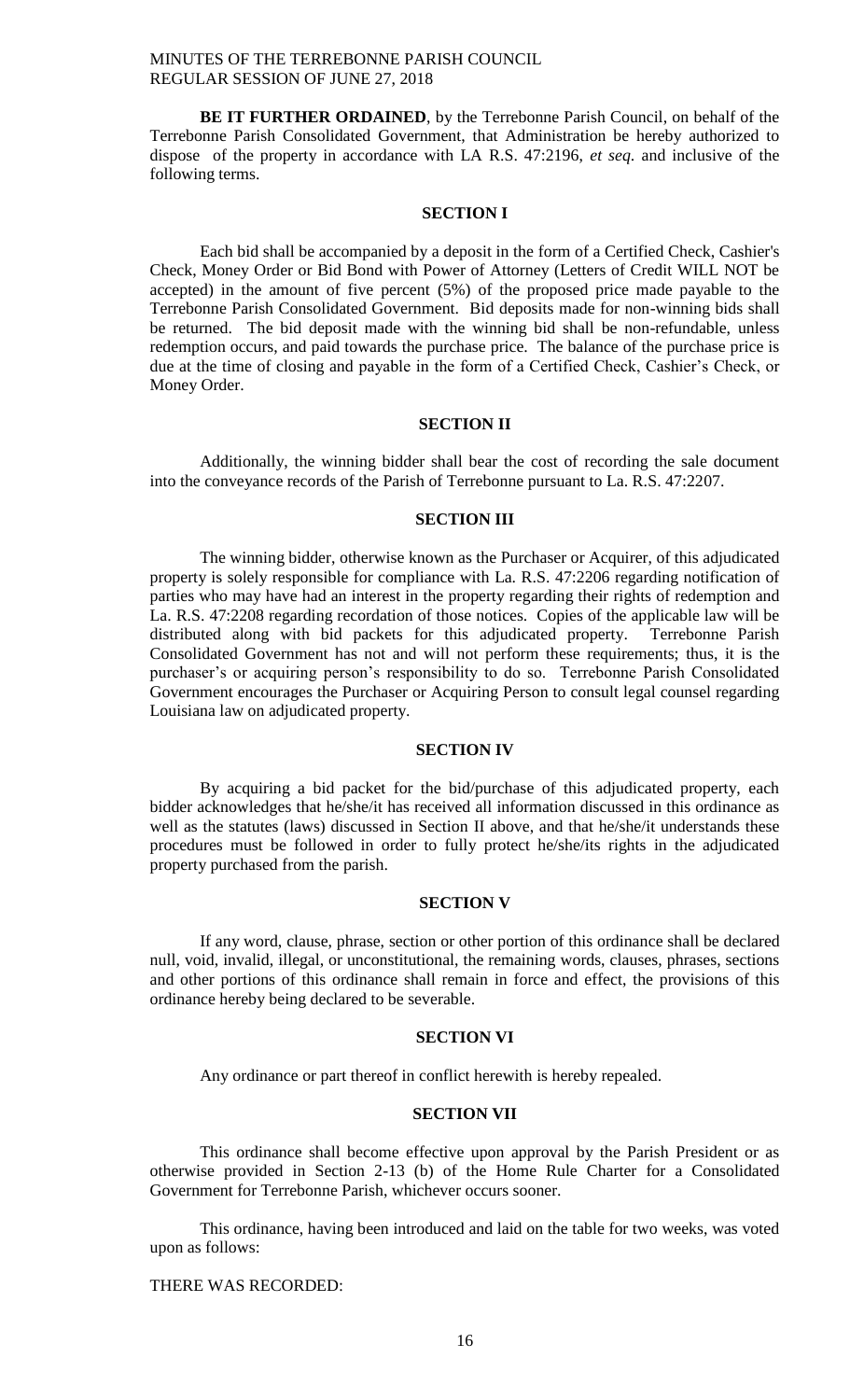YEAS: D.W. Guidry, Sr., A. Marmande, D.J. Guidry, S. Trosclair, J. Navy, A. Williams, G. Michel and C. Duplantis-Prather. NAYS: None. NOT VOTING: None. ABSTAINING: None. ABSENT: S. Dryden. The Chairman declared the ordinance adopted on this, the 27th day of June 2018.

The Chairman recognized the public for comments on the following:

G. An ordinance to amend the 2018 Adopted Operating Budget of the Terrebonne Parish Consolidated Government for the following items and to provide for related matters.

I. Series 2018A Taxable Sales Refunding Bonds, Series 2018B Sales Tax Bonds (Morganza Levee), \$60,008,448

There were no comments from the public on the proposed ordinance.

Mr. D. J. Guidry moved, seconded by Ms. A. Williams, "THAT the Council close the aforementioned public hearing."

The Chairman called for a vote on the motion offered by Mr. D. J. Guidry. THERE WAS RECORDED: YEAS: D. W. Guidry, Sr., A. Marmande, D. J. Guidry, S. Trosclair, J. Navy, A. Williams, G. Michel, and C. Duplantis-Prather. NAYS: None. ABSENT: S. Dryden. The Chairman declared the motion adopted.

OFFERED BY: MR. D. J. GUIDRY SECONDED BY: MS. A. WILLIAMS

## **ORDINANCE NO. 8976**

AN ORDINANCE TO AMEND THE 2018 ADOPTED OPERATING BUDGET OF THE TERREBONNE PARISH CONSOLIDATED GOVERNMENT FOR THE FOLLOWING ITEMS AND TO PROVIDE FOR RELATED MATTERS.

> **I.** SERIES 2018A TAXABLE SALES REFUNDING BONDS, SERIES 2018B SALES TAX BONDS (MORGANZA LEVEE), \$60,008,448

#### **SECTION I**

WHEREAS, in 2018, the Parish has refunded the Series 2011 bonds, and

WHEREAS, in 2018, the Parish has issued the Series 2018B bonds for the purpose of funding improvements related to the Morganza Levee system, and

WHEREAS, the Bond Issuance Costs and other expenses total to \$45,008,448, and

WHEREAS, \$15,000,000 is available for improvements to the Morganza Levee System.

NOW, THEREFORE BE IT ORDAINED, by the Terrebonne Parish Council, on behalf of the Terrebonne Parish Consolidated Government, that the 2018 Adopted Operating Budget be amended to recognize the Series 2018A taxable sales refunding bonds and Series 2018B Sales Tax Bonds. (Attachment A)

# **SECTION II**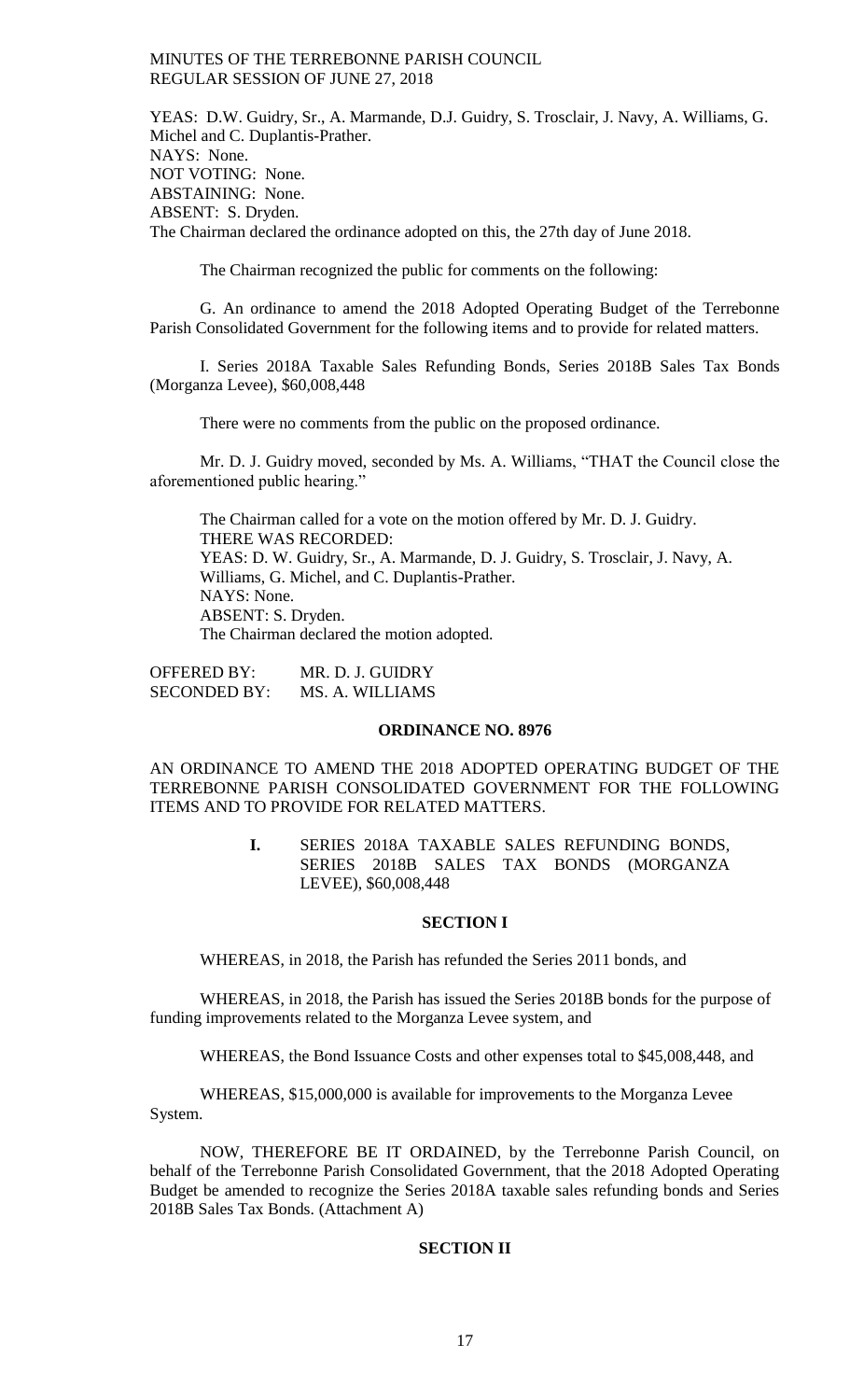If any word, clause, phrase, section or other portion of this ordinance shall be declared null, void, invalid, illegal, or unconstitutional, the remaining words, clauses, phrases, sections and other portions of this ordinance shall remain in full force and effect, the provisions of this ordinance hereby being declared to be severable.

#### **SECTION III**

This ordinance shall become effective upon approval by the Parish President or as otherwise provided in Section 2-13(b) of the Home Rule Charter for a Consolidated Government for Terrebonne Parish, whichever occurs sooner.

This ordinance, having been introduced and laid on the table for at least two weeks, was voted upon as follows:

THERE WAS RECORDED: YEAS: D.W. Guidry, Sr., A. Marmande, D.J. Guidry, S. Trosclair, J. Navy, A. Williams, G. Michel and C. Duplantis-Prather. NAYS: None. NOT VOTING: None. ABSTAINING: None. ABSENT: S. Dryden. The Chairman declared the ordinance adopted on this, the 27th day of June 2018.

# **ATTACHMENT A - Morganza Bonds**

|                                       |                | 2018           |              |
|---------------------------------------|----------------|----------------|--------------|
|                                       | <b>Adopted</b> | <b>Change</b>  | Amended      |
|                                       |                |                |              |
| Transfer to Levee District - Bonds    |                | 572,352        | 572,352      |
| Fund Balance (Decrease)               | n/a            | (572, 352)     | n/a          |
| Transfer to Levee District - Bonds    |                | 3,698,242      | 3,698,242    |
| Fund Balance (Decrease)               | n/a            | (3,698,242)    | n/a          |
| Transfer from 2011 Levee Sinking Fund |                | (572, 352)     | (572, 352)   |
| Transfer from 2011 Levee Reserve Fund |                | (3,698,242)    | (3,698,242)  |
| Proceeds of bond issuance             |                | (55, 737, 854) | (55,737,854) |
| <b>Bond Escrow Agent</b>              |                | 43,951,727     | 43,951,727   |
| <b>Bond Issuance Cost</b>             |                | 1,056,721      | 1,056,721    |
| Levee Bond Expense                    | 130,060        | 15,000,000     | 15,130,060   |

The Chairman recognized the public for comments on the following:

H. An ordinance to amend the 2018 Adopted Operating Budget and the 5-Year Capital Outlay Budget of the Terrebonne Parish Consolidated Government for the following Drainage Projects from the proceeds of the Drainage Sales Tax Revenue Bonds, Series 2018.

- I. Series 2018, Sales Tax Bonds (Drainage), \$15,170,000
- II. Petit Caillou Lock System at Boudreaux Canal, \$9,350,000
- III. Valhi Levee Pump Station with Sluice Gates, \$1,400,000
- IV. Bayou Terrebonne at Montegut Lock System. \$1,043,820
- V. Land for Retention Pond (Alma St. area), \$200,000
- VI. Various portable pump stations, \$502,000
- VII. Elliot Jones Canal Pump Station, \$798,295
- VIII. Various backup generators, \$720,000
- IX. 1-1A Drainage Project (Environmental and Freshwater Control pump station at North Equity Blvd, \$300,000
- X. Miscellaneous Drainage projects (pumps, culver improvements), \$685,885

There were no comments from the public on the proposed ordinance.

Ms. A. Williams moved, seconded by Mr. G. Michel, "THAT the Council close the aforementioned public hearing."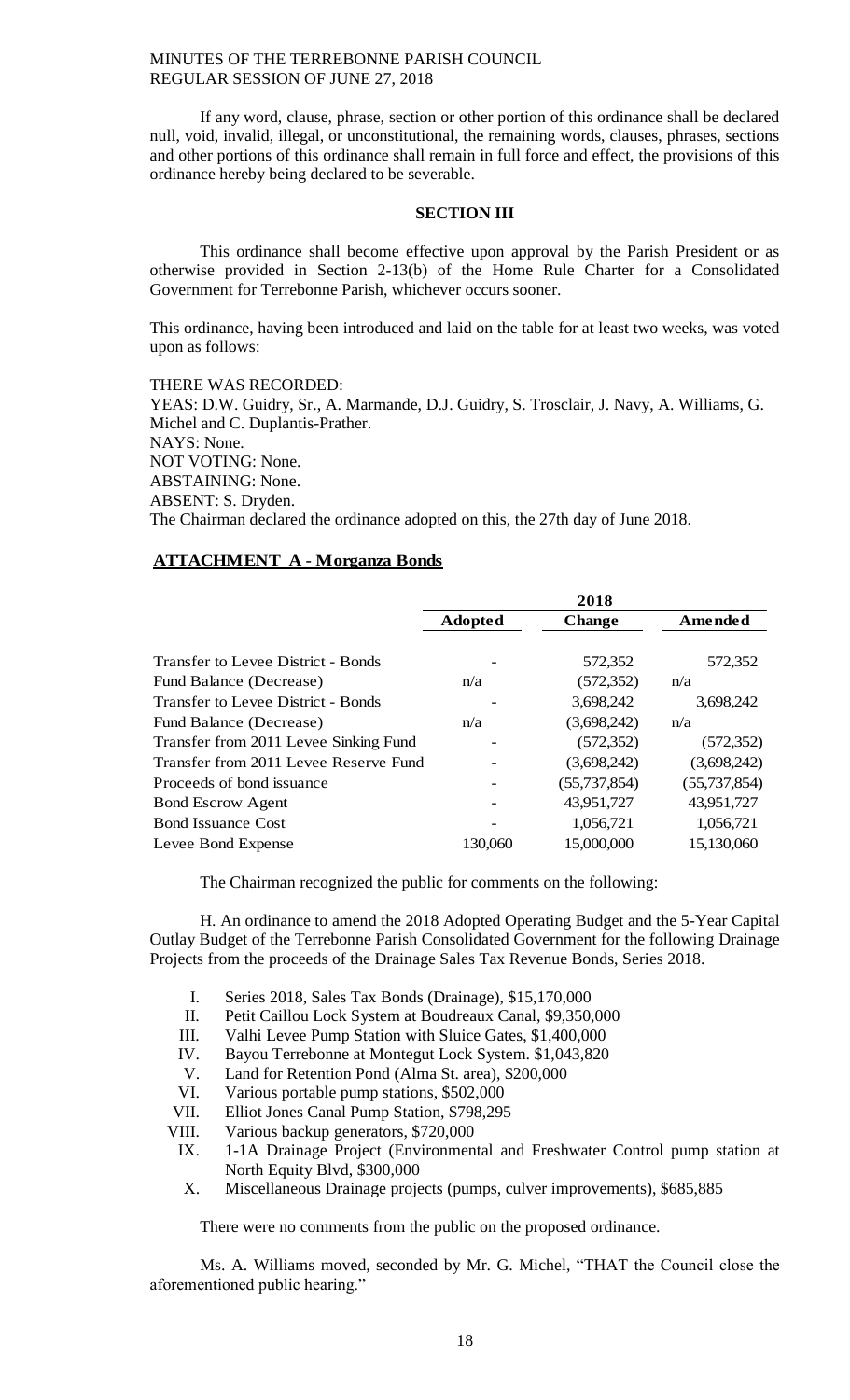> The Chairman called for a vote on the motion offered by Ms. A. Williams. THERE WAS RECORDED: YEAS: D. W. Guidry, Sr., A. Marmande, D. J. Guidry, S. Trosclair, J. Navy, A. Williams, G. Michel, and C. Duplantis-Prather. NAYS: None. ABSENT: S. Dryden. The Chairman declared the motion adopted.

OFFERED BY: MS. A. WILLIAMS SECONDED BY: MR. D. J. GUIDRY

#### **ORDINANCE NO. 8977**

AN ORDINANCE TO AMEND THE 2018 ADOPTED OPERATING BUDGETAND THE 5-YEAR CAPITAL OUTLAY OF THE TERREBONNE PARISH CONSOLIDATED GOVERNMENT FOR THE FOLLOWING DRAINAGE PROJECTS FROM THE PROCEEDS OF THE DRAINAGE SALES TAX REVENUE BONDS, SERIES 2018.

- **II.** SERIES 2018, SALES TAX BONDS (DRAINAGE), \$15,170,000
- **III.** PETIT CAILLOU LOCK SYSTEM AT BOUDREAUX CANAL, \$9,350,000
- **IV.** VALHI LEVEE PUMP STATION WITH SLUICE GATES, \$1,400,000
- **V.** BAYOU TERREBONNE AT MONTEGUT LOCK SYSTEM. \$1,043,820
- **VI.** LAND FOR RETENTION POND (ALMA ST. AREA), \$200,000
- **VII.** VARIOUS PORTABLE PUMP STATIONS, \$502,000
- **VIII.** ELLIOT JONES CANAL PUMP STATION, \$798,295
- **IX.** VARIOUS BACKUP GENERATORS, \$720,000
- **X.** 1-1A DRAINAGE PROJECT (ENVIRONMENTAL AND FRESHWATER CONTROL PUMP STATION AT NORTH EQUITY BLVD, \$300,000
- **XI.** MISCELLANEOUS DRAINAGE PROJECTS (PUMPS, CULVER IMPROVEMENTS), \$685,885

### **SECTION I**

WHEREAS, in 2018, the Parish has issued Series 2018, Sales Tax Bonds (Drainage), and

WHEREAS, in 2018, the Parish has issued the Series 2018 bonds for the purpose of funding drainage improvements, and

WHEREAS, the total funding for the various projects is \$15,000,000, and

WHEREAS, the Bond Issuance Costs and other expenses total to \$373,236.

NOW, THEREFORE BE IT ORDAINED, by the Terrebonne Parish Council, on behalf of the Terrebonne Parish Consolidated Government, that the 2018 Adopted Operating Budget and 5-year capital outlay be amended to recognize the Series 2018 Sales Tax Bonds (Drainage). (Attachment A)

### **SECTION II**

If any word, clause, phrase, section or other portion of this ordinance shall be declared null, void, invalid, illegal, or unconstitutional, the remaining words, clauses, phrases, sections and other portions of this ordinance shall remain in full force and effect, the provisions of this ordinance hereby being declared to be severable.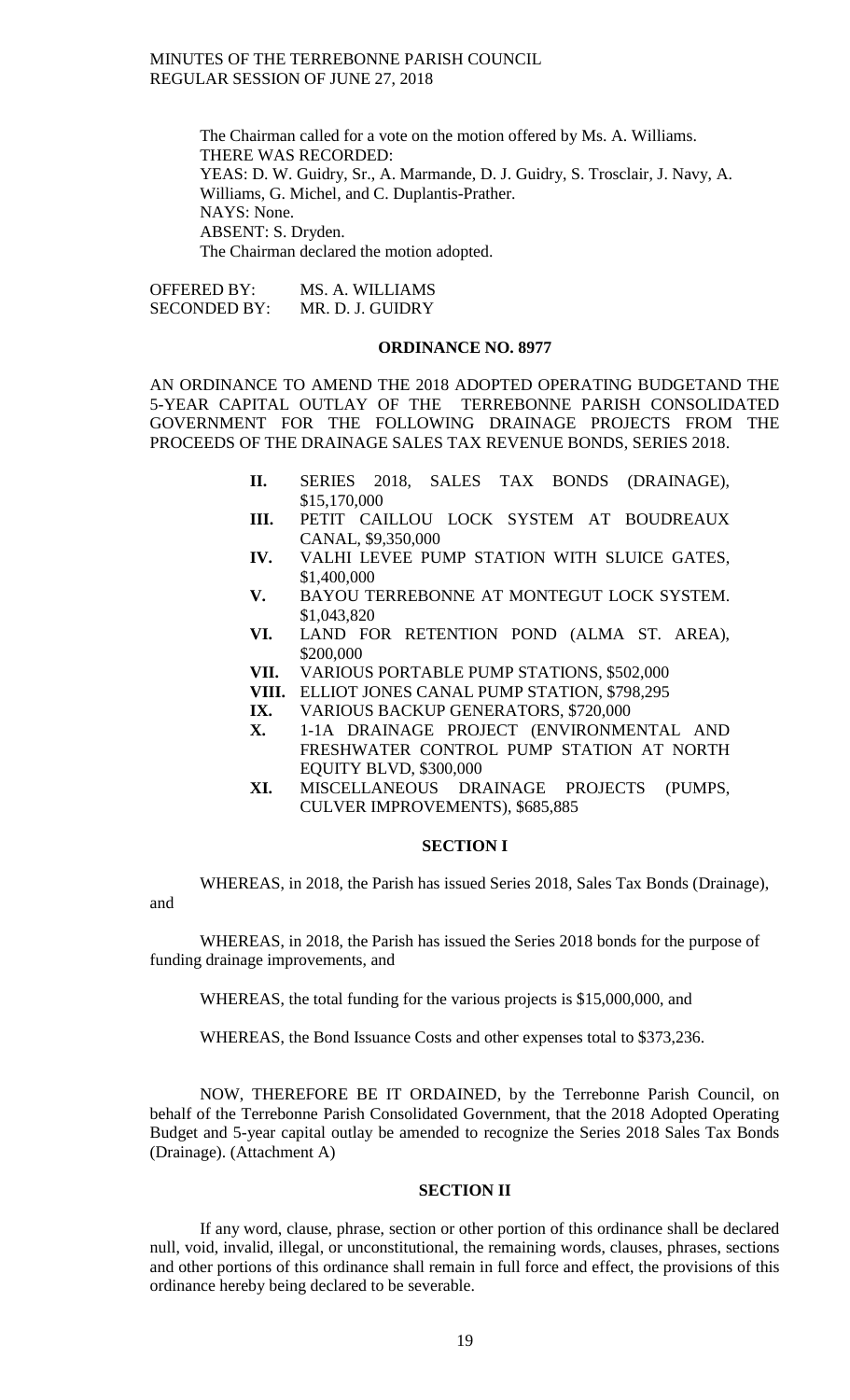## **SECTION III**

This ordinance shall become effective upon approval by the Parish President or as otherwise provided in Section 2-13(b) of the Home Rule Charter for a Consolidated Government for Terrebonne Parish, whichever occurs sooner.

This ordinance, having been introduced and laid on the table for at least two weeks, was voted upon as follows:

THERE WAS RECORDED:

YEAS: D.W. Guidry, Sr., A. Marmande, D.J. Guidry, S. Trosclair, J. Navy, A. Williams, G. Michel and C. Duplantis-Prather. NAYS: None. NOT VOTING: None. ABSTAINING: None. ABSENT: S. Dryden. The Chairman declared the ordinance adopted on this, the 27th day of June 2018.

# **ATTACHMENT A - Drainage Bonds**

|                                        | 2018           |               |                |
|----------------------------------------|----------------|---------------|----------------|
|                                        | <b>Adopted</b> | <b>Change</b> | <b>Amended</b> |
|                                        |                |               |                |
| Proceeds of bond issuance              |                | (15,170,000)  | (15,170,000)   |
| <b>Bond Premium</b>                    |                | (203, 236)    | (203, 236)     |
| <b>Bond Issuance Cost</b>              |                | 373,236       | 373,236        |
| Pumps & Motors                         | 683,533        | 1,222,000     | 1,905,533      |
| Parishwide Drainage Const Fund         | 2,603,000      | 12,892,115    | 15,495,115     |
| <b>Land Purchases</b>                  |                | 200,000       | 200,000        |
| Various Drainage Projects              |                | 685,885       | 685,885        |
| <b>Petit Caillou Lock Structure</b>    | 105,348        | 9,350,000     | 9,455,348      |
| Elliot Jones Canal Pump Station        |                | 798,295       | 798,295        |
| Valhi Levee Pump System w/ Sluice Gate |                | 1,400,000     | 1,400,000      |
| Bayour Terrebonne at Montegut Lock Sys |                | 1,043,820     | 1,043,820      |
| 1-1A Draiange Project                  | 3,386,873      | 300,000       | 3,686,873      |
| Drainage Tax Fund                      | (2,603,000)    | (12,892,115)  | (15,495,115)   |

The Chairman recognized the public for comments on the following:

I. An ordinance to amend the 2018 Adopted Operating Budget and 5-Year Capital Outlay Budget of the Terrebonne Parish Consolidated Government for the following items and to provide for related matters.

- I. Sewerage Department, \$1,820,000
- II. Sewerage Department, \$158,039

There were no comments from the public on the proposed ordinance.

Ms. A. Williams moved, seconded by Mr. D. J. Guidry, "THAT the Council close the aforementioned public hearing."

The Chairman called for a vote on the motion offered by Ms. A. Williams. THERE WAS RECORDED: YEAS: D. W. Guidry, Sr., A. Marmande, D. J. Guidry, S. Trosclair, J. Navy, A. Williams, G. Michel, and C. Duplantis-Prather. NAYS: None. ABSENT: S. Dryden. The Chairman declared the motion adopted.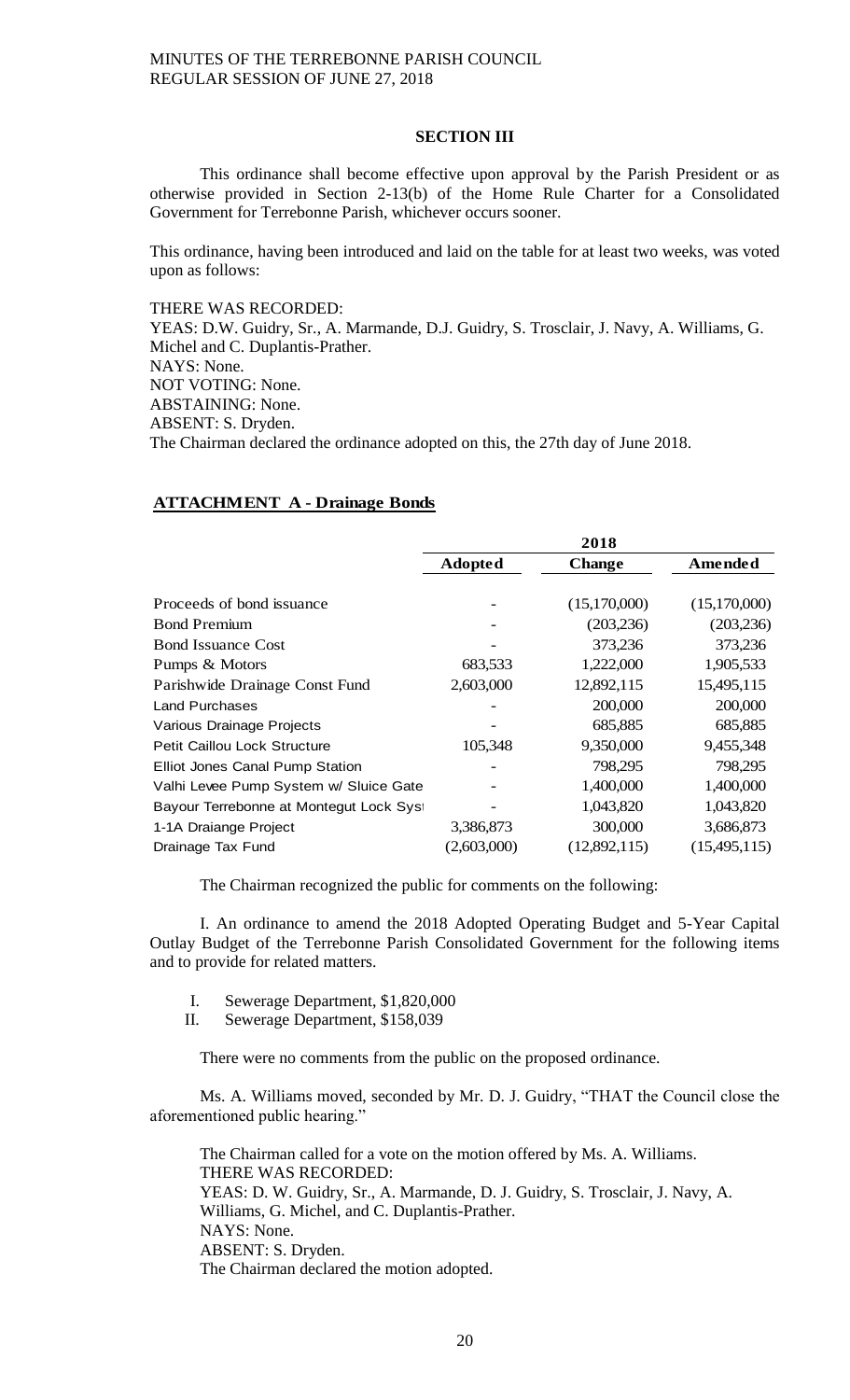OFFERED BY: MS. A. WILLIAMS SECONDED BY: MR. D. J. GUIDRY

#### **ORDINANCE NO. 8978**

AN ORDINANCE TO AMEND THE 2018 ADOPTED OPERATING BUDGET AND THE 5-YEAR CAPITAL OUTLAY BUDGET OF THE TERREBONNE PARISH CONSOLIDATED GOVERNMENT FOR THE FOLLOWING ITEMS AND TO PROVIDE FOR RELATED MATTERS.

> **XII.** SEWERAGE DEPARTMENT, \$1,820,000 **XIII.** SEWERAGE DEPARTMENT, \$158,039

#### **SECTION I**

**WHEREAS,** Administration needs additional funding for the Oakshire/Southdown 2 Holding Basin, and

**WHEREAS**, the funding source is from the Sewerage fund balance for \$1,820,000.

**NOW, THEREFORE BE IT ORDAINED**, by the Terrebonne Parish Council, on behalf of the Terrebonne Parish Consolidated Government, that the 2018 Adopted Operating Budget and 5-Year Capital Outlay Budget be amended to recognize the funding of the Oakshire/Southdown 2 Holding Basin. (Attachment A)

## **SECTION II**

**WHEREAS**, Terrebonne Parish wants to rehabilitate the Polk Street Lift Station due to the deterioration of the structure, and

**WHEREAS**, the Terrebonne Parish Consolidated Government would like to proceed with the project for the Polk Street Lift Station Rehabilitation, and

**WHEREAS**, an EPA State and Tribal Assistance Grant No. 97685601-4 has been awarded to South Central Planning and Development Commission in partnership with Terrebonne Parish Consolidated Government for use on the project for \$158,039.

**NOW, THEREFORE BE IT FURTHER ORDAINED**, by the Terrebonne Parish Council, on behalf of the Terrebonne Parish Consolidated Government, that the 2018 Adopted Operating Budget and 5-Year Capital Outlay Budget be amended to recognize the funding of the Polk Street Lift Station Rehabilitation. (Attachment B)

### **SECTION III**

If any word, clause, phrase, section or other portion of this ordinance shall be declared null, void, invalid, illegal, or unconstitutional, the remaining words, clauses, phrases, sections and other portions of this ordinance shall remain in full force and effect, the provisions of this ordinance hereby being declared to be severable.

#### **SECTION IV**

This ordinance shall become effective upon approval by the Parish President or as otherwise provided in Section 2-13(b) of the Home Rule Charter for a Consolidated Government for Terrebonne Parish, whichever occurs sooner.

This ordinance, having been introduced and laid on the table for at least two weeks, was voted upon as follows:

THERE WAS RECORDED: YEAS: D.W. Guidry, Sr., A. Marmande, D.J. Guidry, S. Trosclair, J. Navy, A. Williams, G. Michel and C. Duplantis-Prather. NAYS: None.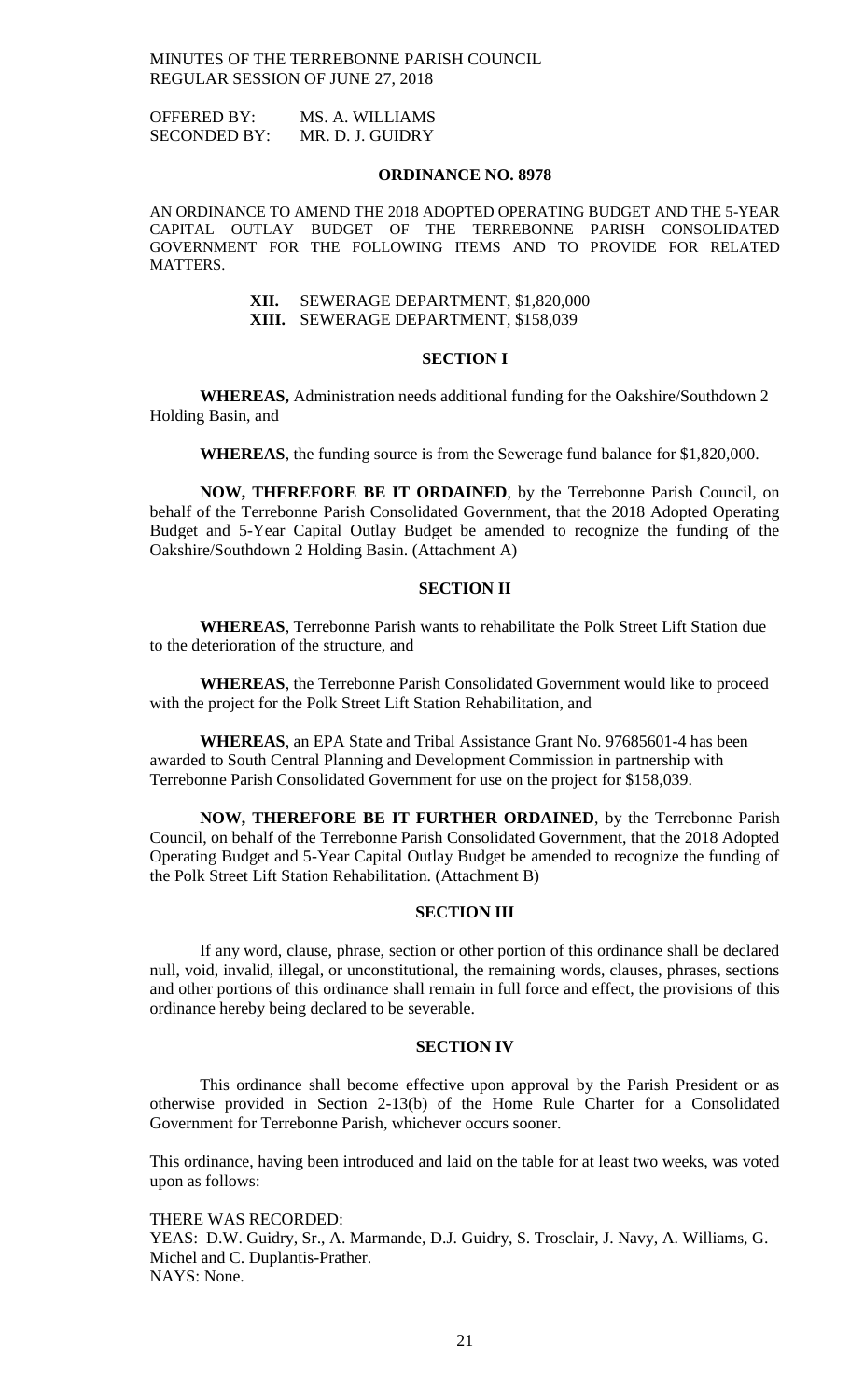NOT VOTING: None. ABSTAINING: None. ABSENT: S. Dryden. The Chairman declared the ordinance adopted on this, the 27th day of June 2018.

## **ATTACHMENT A - Sewerage**

|                                 | 2018                     |               |           |
|---------------------------------|--------------------------|---------------|-----------|
|                                 | <b>Adopted</b>           | <b>Change</b> | Amended   |
|                                 |                          |               |           |
| Oakshire/Southdown 2 Hold Basin | $\overline{\phantom{0}}$ | 1,820,000     | 1,820,000 |
| Fund Balance (decrease)         | n/a                      | (1,820,000)   | n/a       |

## **ATTACHMENT B - Sewerage**

|                                           | 2018           |               |             |
|-------------------------------------------|----------------|---------------|-------------|
|                                           | <b>Adopted</b> | <b>Change</b> | Amended     |
|                                           |                |               |             |
| <b>Polk Sewer Lift Station Renovation</b> | 210,785        | 158,039       | 368,824     |
| <b>Transfer from Sewerage Collection</b>  | (1,000,000)    | (158,039)     | (1,158,039) |
| <b>Transfer to Sewerage Capital</b>       | 1,000,000      | 158,039       | 1,158,039   |
| <b>EPA-Polk Sewer LS Renovation</b>       |                | (158,039)     | (158,039)   |

Ms. A. Williams moved, seconded by Mr. D. J. Guidry, "THAT the Council return to the regular order of business."

The Chairman called for a vote on the motion offered by Ms. A. Williams. THERE WAS RECORDED: YEAS: D. W. Guidry, Sr., A. Marmande, D. J. Guidry, S. Trosclair, J. Navy, A. Williams, G. Michel, and C. Duplantis-Prather. NAYS: None. ABSENT: S. Dryden. The Chairman declared the motion adopted.

Mr. G. Michel moved, seconded by Mr. D. J. Guidry, "THAT the Council introduce an ordinance that will authorize the acquisition of property, sites, and/or servitudes required for the Bonanza Pump Station Infrastructure Improvements (HMGP) Project, authorizing the Parish President to execute any and all documents necessary to acquire sites, property, and/or servitudes for the said purposes; to authorize the Parish Legal Staff to commence expropriation proceedings in the event the sites, property, and/or servitudes cannot be obtained conventionally; to declare that the taking, if required, is necessary and useful for the benefit of the public, providing for other matters relative thereto and calling a public hearing on July 11, 2018, at 6:30 p.m."

The Chairman called for a vote on the motion offered by Mr. G. Michel THERE WAS RECORDED: YEAS: D. W. Guidry, Sr., A. Marmande, D. J. Guidry, S. Trosclair, A. Williams, G. Michel, and C. Duplantis-Prather. NAYS: None. ABSENT: J. Navy and S. Dryden. The Chairman declared the motion adopted.

The Chairman recognized Mr. Woodrow Parker, Morgan City resident, who announced the  $2<sup>nd</sup>$  Annual People in Wheelchairs Event held by Aqua Safety First and gave a report on the program's current and upcoming efforts regarding providing swimming lessons.

Mr. D. W. Guidry, Sr. moved, seconded by Ms. C. Duplantis-Prather, "THAT Mr. Parker's time to speak be extended by three minutes."

The Chairman called for a vote on the motion offered by Mr. D. W. Guidry, Sr. THERE WAS RECORDED: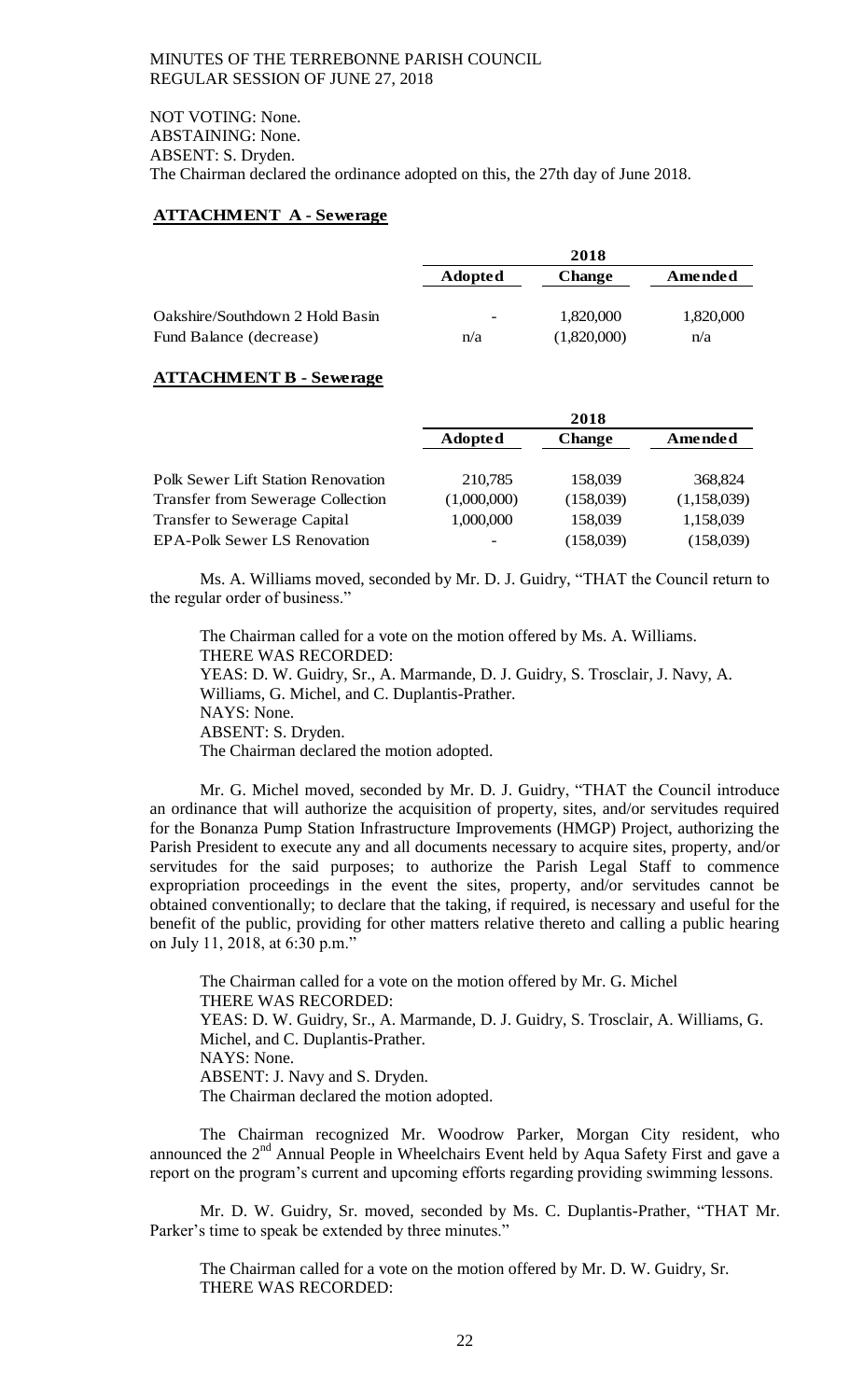YEAS: D. W. Guidry, Sr., A. Marmande, D. J. Guidry, S. Trosclair, J. Navy, A. Williams, G. Michel, and C. Duplantis-Prather. NAYS: None. ABSENT: S. Dryden. The Chairman declared the motion adopted.

Mr. Parker shared his organization's commitment in promoting Terrebonne Parish then asked for the Parish President's support in providing first responder personnel for Aqua Safety First programs.

The Chairman recognized Mr. Christopher Carter, St. Bernard resident, who asked the Council to consider rescinding of the condemnation of 1217 Division Avenue. Mr. Carter then gave a brief history regarding issues he encountered while a succession was being completed for the property during which the condemnation had been adopted. He then stated that issues on record held by those neighboring the property were being addressed at that time.

The Chairman recognized Mr. Christopher Pulaski, Planning and Zoning Director, gave a brief history regarding steps taken by Mr. Carter to address the condemnation and some of the issues to be addressed as per the nuisance abatement policy then stated that he suggested to Mr. Carter that he speak before the Council regarding the matter.

Discussion ensued relative to the Council's ability to the proper procedure regarding a possible rescinding of the condemnation and concerns for the safety of the property that were ongoing since its condemnation.

Upon Council Member J. Navy's request, the Chairman recognized Mr. Julius Hebert, Parish Attorney, who stated that his opinion was that the Council could not rescind the condemnation at this time. Mr. Hebert then suggested that the Council leave the property as condemned and that Mr. Carter be encouraged to locate a lender willing to finance the necessary repairs with the assumption that the condemnation will be lifted at a later date. He suggested that, once Mr. Carter had located a willing lender, the condemnation on the property could then be rescinded and brought up for discussion at a future meeting.

Council Member A. Williams suggested that the proper motion would be to place an item on the proper committee agenda regarding the condemnation then vote to rescind the condemnation in two weeks.

Mr. J. Navy moved, seconded by Ms. A. Williams, "THAT the Council revisit the condemnation of 1217 Division Avenue at the next Community Development and Planning Committee Meeting for discussion and possible action."

The Chairman called for a vote on the motion offered by Mr. J. Navy. THERE WAS RECORDED: YEAS: D. W. Guidry, Sr., A. Marmande, D. J. Guidry, S. Trosclair, J. Navy, A. Williams, G. Michel, and C. Duplantis-Prather. NAYS: None. ABSENT: S. Dryden. The Chairman declared the motion adopted.

The Chairman recognized Mr. Robert Dishman, Houma resident, who asked the Council to consider rescinding the condemnations for the properties at 947 East Street and 1011 East Street as he had not received notification in time to speak before the Council at the previous condemnation hearing.

Upon Council Member J. Navy's request, Mr. Christopher Pulaski stated that the property was condemned and that estimated costs had been received for demolition.

The Chairman recognized Mr. Anthony Rainey, Gray resident, who presented to the Council a petition encouraging the Parish Council and Parish President to not accept the resignation of Mr. Sterling Washington as Terrebonne Parish Recreation Director.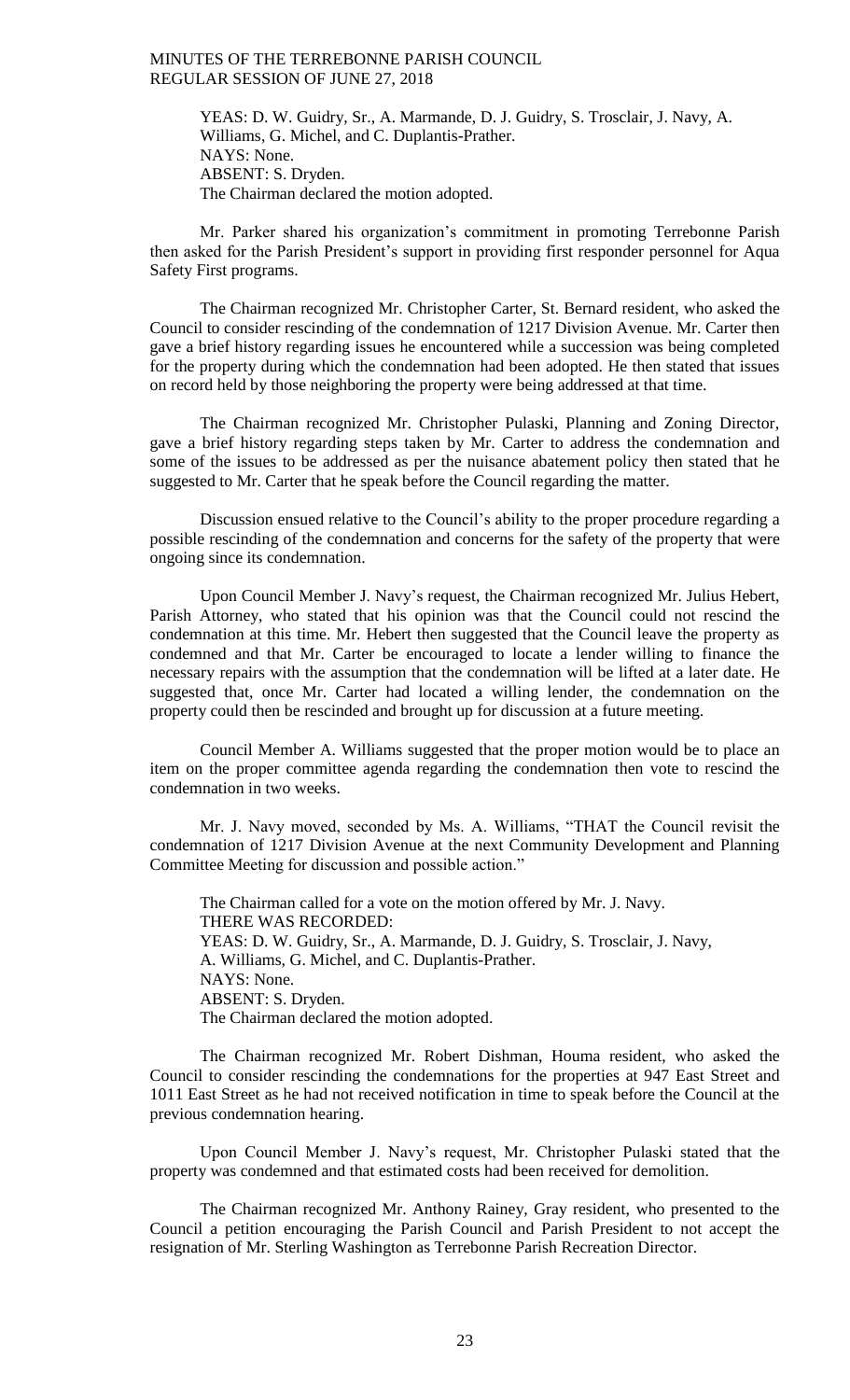Ms. A. Williams moved, seconded by Mr. J. Navy, "THAT Mr. Rainey's time to speak be extended by three minutes."

The Chairman called for a vote on the motion offered by Ms. A. Williams. THERE WAS RECORDED: YEAS: D. W. Guidry, Sr., A. Marmande, D. J. Guidry, S. Trosclair, J. Navy, A. Williams, G. Michel, and C. Duplantis-Prather. NAYS: None. ABSENT: S. Dryden. The Chairman declared the motion adopted.

Mr. Rainey then shared his concerns regarding the resignation and a possible lack of support for Mr. Washington to continue as Recreation Director.

The Chairman clarified that the Council does not have the power to hire or fire any Parish employee, only to ratify those appointed by the Parish President. He then clarified that the Council was not contacted for opinions regarding Mr. Washington's resignation prior to the acceptance of the resignation.

The Chairman recognized Mr. Mike Toups, Parish Manager, shared his experiences with Mr. Washington at the time Mr. Washington submitted his resignation.

Ms. A. Williams moved, seconded by Mr. J. Navy, "THAT the Council accept the presented petition regarding the resignation of Mr. Sterling Washington into the meeting minutes."

The Chairman called for a vote on the motion offered by Ms. A. Williams. THERE WAS RECORDED: YEAS: D. W. Guidry, Sr., A. Marmande, D. J. Guidry, S. Trosclair, J. Navy, A. Williams, G. Michel, and C. Duplantis-Prather. NAYS: None. ABSENT: S. Dryden. The Chairman declared the motion adopted.

Several Council Members shared their support for Mr. Washington and his many years of service as Recreation Director and thanked the members of the public present for their support of Mr. Washington. They then shared their concerns for some of the impacts his resignation has had and concerns with public responses regarding Mr. Washington and his resignation.

The Chairman recognized Mr. Joey Vining, Houma resident and President of Children's Water Safety Awareness, who gave a brief overview of his nonprofit organization and their annual fundraising events to sponsor swimming lessons and certified CPR training.

Mr. D. J. Guidry moved, seconded by Mr. J. Navy, "THAT Mr. Vining's time to speak be extended by three minutes."

The Chairman called for a vote on the motion offered by Mr. D. J. Guidry. THERE WAS RECORDED: YEAS: D. W. Guidry, Sr., A. Marmande, D. J. Guidry, S. Trosclair, J. Navy, A. Williams, G. Michel, and C. Duplantis-Prather. NAYS: None. ABSENT: S. Dryden. The Chairman declared the motion adopted.

Mr. Vining then explained a "lifejacket for life" program offered by the organization for children, and gave an overview of the organization's outreach events and public presentations. He then encouraged the public to attend the Kids' Day event on July 28, 2018 at the Civic Center and shared his goal of building a swimming pool to provide swimming lessons year round.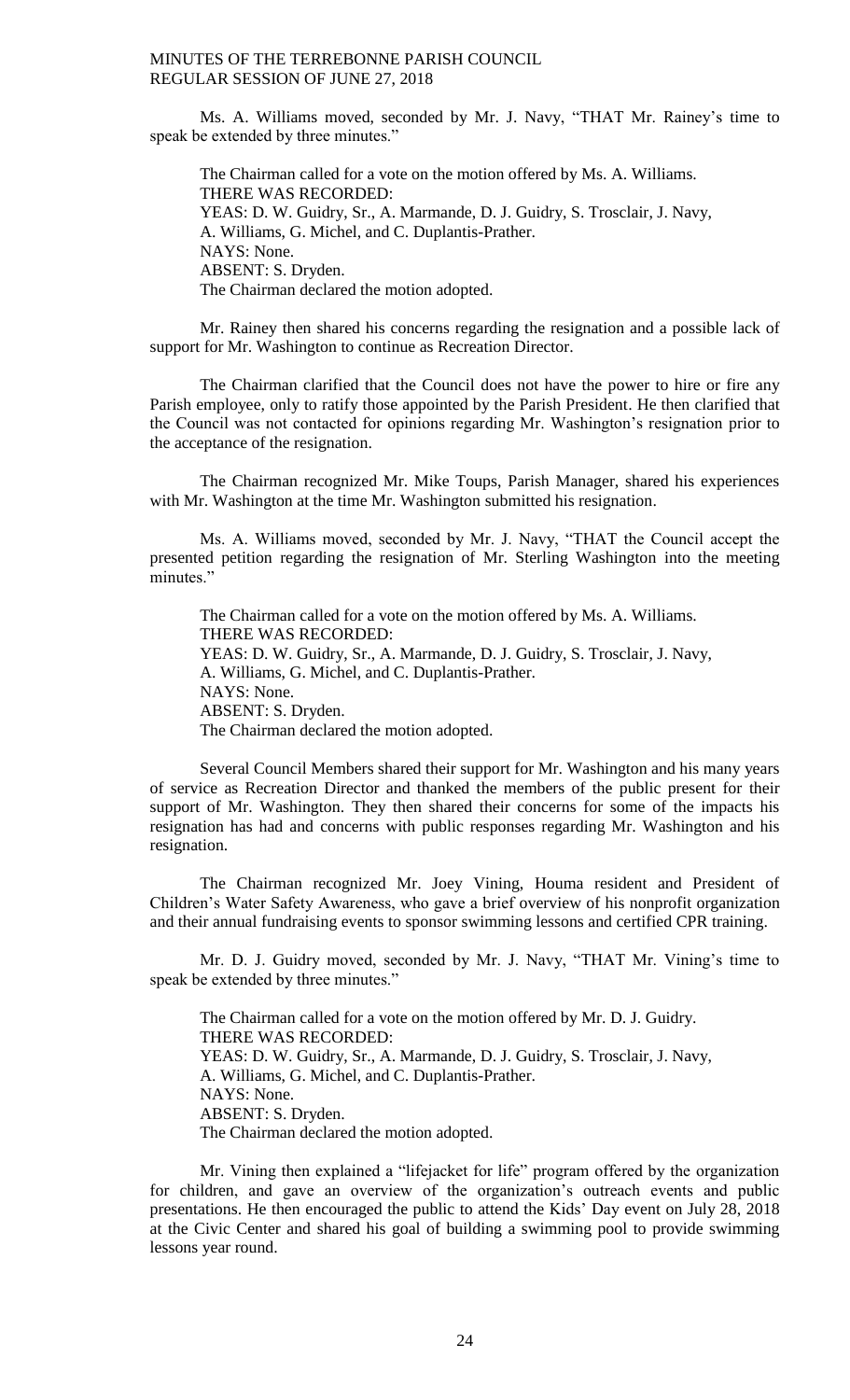Several Council Members thanked Mr. Vining and his organization for their work in providing for water safety for the children of Terrebonne Parish.

The Chairman called for a report on the Public Services Committee meeting held on June 25, 2018, whereupon the Committee Chairman, noting ratification of minutes calls public hearings on July 11, 2018 and July 25, 2018, rendered the following:

#### **PUBLIC SERVICES COMMITTEE**

#### **JUNE 25, 2018**

The Chairman, Alidore "Al" Marmande, called the Public Services Committee meeting to order at 5:30 p.m. in the Terrebonne Parish Council Meeting Room with an Invocation offered by Committee Member A. Williams and the Pledge of Allegiance led by Committee Member D. J. Guidry. Upon roll call, Committee Members recorded as present were: D. W. Guidry, Sr., A. Marmande, S. Trosclair, J. Navy, A. Williams, G. Michel and C. Duplantis-Prather. Committee Member S. Dryden was recorded as absent. A quorum was declared present.

| <b>OFFERED BY:</b>  | MR. J. NAVY     |
|---------------------|-----------------|
| <b>SECONDED BY:</b> | MS. A. WILLIAMS |

### **RESOLUTION NO. 18-234**

A RESOLUTION GIVING NOTICE OF INTENT TO ADOPT AN ORDINANCE TO CREATE A FREIGHT: LOADING/UNLOADING ZONE ALONG THE NORTH SIDE OF SCHOOL STREET STARTING AT THE INTERSECTION OF LAFAYETTE STREET FOR A DISTANCE OF APPROXIMATELY 160' ALONG THE PUBLIC RIGHT-OF-WAY AND TO PROVIDE FOR THE INSTALLATION OF SAID SIGNS AND CURB MARKINGS, AND TO ADDRESS OTHER MATTERS RELATIVE THERETO.

**THEREFORE, BE IT RESOLVED** by the Terrebonne Parish Council (Public Services Committee), on behalf of the Terrebonne Parish Consolidated Government, that Notice of Intent is given for adopting an ordinance to create a "Freight: Loading/Unloading Zone along the north side of School Street starting at the intersection of Lafayette Street for a distance of approximately 160' along the public right of way as depicted on the attached map and to provide for the installation of said signs and curb markings, and

**BE IT FURTHER RESOLVED** that a public hearing on said ordinance be called on Wednesday, July11, 2018 at 6:30 p. m.

#### **THERE WAS RECORDED:**

YEAS: D. W. Guidry, Sr., A. Marmande, D. J. Guidry, S. Trosclair, J. Navy, A. Williams, G. Michel, and C. Duplantis-Prather. NAYS: None. ABSTAINING: None. ABSENT: S. Dryden. The Chairwoman declared the resolution adopted on this the 25th day of June 2018.

OFFERED BY: MR. J. NAVY SECONDED BY: MS. A. WILLIAMS

#### **RESOLUTION NO. 18-235**

A RESOLUTION INTRODUCING AN ORDINANCE TO CREATE A "NO PARKING ZONE" ALONG THE NORTH SIDE OF ISAAC STREET STARTING AT THE INTERSECTION OF EAST STREET FOR A DISTANCE OF APPROXIMATELY 180' ALONG THE PUBLIC RIGHT OF WAY, AND TO PROVIDE FOR THE INSTALLATION OF SAID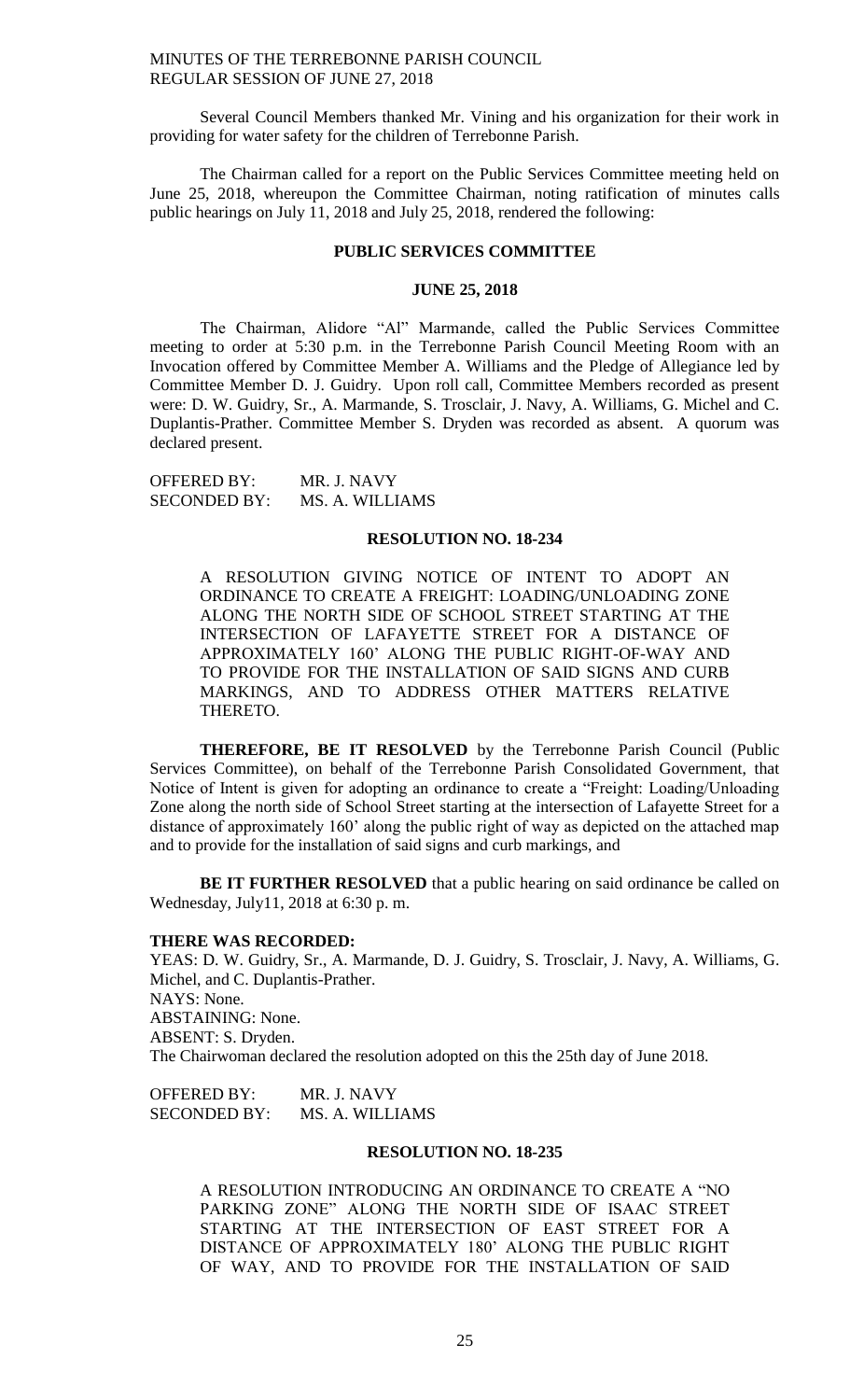## SIGNS AND CURB MARKINGS, AND TO ADDRESS OTHER MATTERS RELATIVE THERETO.

**THEREFORE, BE IT RESOLVED** by the Terrebonne Parish Council (Public Services Committee), on behalf of the Terrebonne Parish Consolidated Government, that Notice of Intent is given for adopting an ordinance to create a "No Parking Zone" along the north side of Isaac Street starting at the intersection of East Street for a distance of approximately 180' along the public right-of-way and to provide for the installation of said signs and curb markings, and

BE IT FURTHER RESOLVED that a public hearing on said matter ordinance be called for on Wednesday, July 11, 2018 at 8:30 p. m.

## **THERE WAS RECORDED:**

YEAS: D. W. Guidry, Sr., A. Marmande, D. J. Guidry, S. Trosclair, J. Navy, A. Williams, G. Michel, and C. Duplantis-Prather. NAYS: None. ABSTAINING: None. ABSENT: S. Dryden. The Chairwoman declared the resolution adopted on this the 25th day of June 2018.

| OFFERED BY:         | MS. C. DUPLANTIS-PRATHER |
|---------------------|--------------------------|
| <b>SECONDED BY:</b> | MR. D. J. GUIDRY         |

#### **RESOLUTION NO. 18-236**

A RESOLUTION AUTHORIZING THE PARISH PRESIDENT TO FILE AN APPLICATION TO AMEND A GRANT FROM DEPARTMENT OF TRANSPORTATION, UNITED STATES OF AMERICA BEARING THE FEDERAL AWARD IDENTIFICATION NUMBER LA-2016-021-02 TO INCLUDE FUNDING FOR TERREBONNE PARISH CONSOLIDATED GOVERNMENT'S FISCAL YEAR 2018 UNDER THE URBAN MASS TRANSPORTATION ACT OF 1964, AS AMENDED.

**WHEREAS**, general transportation of persons in and around Terrebonne Parish is both necessary and convenient to the public health, welfare and safety, and

**WHEREAS,** privately-owned public transportation facilities that are or may be in operation in and around Terrebonne Parish are inadequate, and it is impossible for existing operators of privately owned transportation facilities to render necessary service with adequate resulting return on investment of capital, and

**WHEREAS**, the Secretary of Transportation is authorized to make grants for a mass transportation program, and

**WHEREAS**, the contract for financial assistance will impose certain obligations upon Terrebonne Parish Consolidated Government, including the provision by it of the local share of the project costs, and

**WHEREAS**, it is required by the U.S. Department of Transportation in accordance with the provisions of Title VI of the Civil Rights Act of 1964, that in connection with the filing of an application for assistance under the Urban Mass Transportation Act of 1964, as amended, that Terrebonne Parish Consolidated Government give an assurance that it will comply with Title VI of the Civil Rights Act of 1964 and the U.S. Department of Transportation requirements thereunder, and

**WHEREAS,** it is the goal of the Terrebonne Parish Consolidated Government that minority business enterprises be utilized to the fullest extent possible in connection with this project, and that definite procedures shall be established and administered to ensure that minority business enterprises shall have the maximum feasible opportunity to compete for contracts when procuring supplies, equipment contracts, or consultant and other services.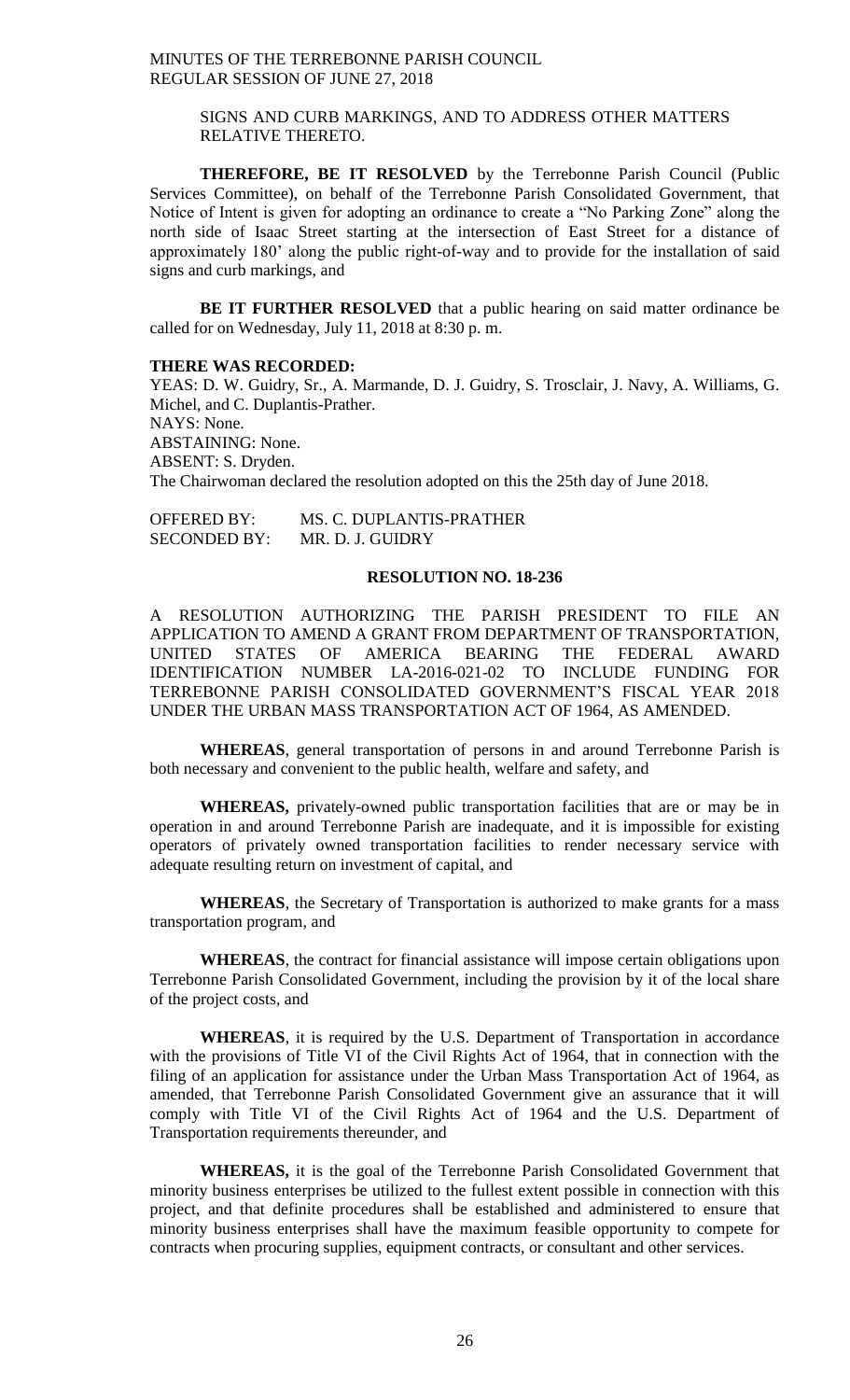**NOW THEREFORE BE IT RESOLVED**, by the Terrebonne Parish Council (Community Development and Planning Committee) on behalf of the Terrebonne Parish Consolidated Government, that:

- 1. The Parish President is authorized to submit and execute a grant amendment on behalf of the Terrebonne Parish Consolidated Government with the U.S. Department of Transportation, to aid in the financing of planning, capital, and/or operating assistance projects pursuant to Section 5307 and 5309 of the Urban Mass Transportation Act of 1964, as amended.
- 2. The Parish President is authorized to execute and file with such application an assurance or any other document required by the U.S. Department of Transportation effectuating the purpose of Title VI of the Civil Rights Act of 1964.
- 3. The Department of Public Works is authorized to furnish such additional information as the U.S. Department of Transportation may require in connection with the application for this project.
- 4. The Parish President is authorized to set forth and execute affirmative minority business policies in connection with the program of project and budgets procurement needs.
- 5. The Parish President is authorized to execute grant agreements on behalf of the Terrebonne Parish Consolidated Government with the U.S. Department of Transportation for aid in financing of the planning, capital, and/or operating assistance program of projects and budgets.

**BE IT FURTHER RESOLVED**, that all resolutions in conflict herewith are hereby repealed.

## **THERE WAS RECORDED:**

YEAS: D. W. Guidry, Sr., A. Marmande, D. J. Guidry, S. Trosclair, J. Navy, A. Williams, G. Michel, and C. Duplantis-Prather. NAYS: None. ABSTAINING: None. ABSENT: S. Dryden. The Chairwoman declared the resolution adopted on this the 25th day of June 2018.

| <b>OFFERED BY:</b>  | MR. D. J. GUIDRY         |
|---------------------|--------------------------|
| <b>SECONDED BY:</b> | MS. C. DUPLANTIS-PRATHER |

## **RESOLUTION NO. 18-237**

A RESOLUTION PROVIDING FOR THE ACCEPTANCE OF WORK PERFORMED BY CIRCLE, LLC, IN ACCORDANCE WITH THE CERTIFICATE OF SUBSTANTIAL COMPLETION FOR PARISH PROJECT NO. 17-SEW-06, SOUTH WASTEWATER TREATMENT PLANT LEVEE REHABILITATION AT CELLS 2 & 3 PROJECT, TERREBONNE PARISH, LOUISIANA.

**WHEREAS**, the Terrebonne Parish Consolidated Government entered into a contract dated January 18, 018, with Circle, LLC, Recordation Number 1550451, for Parish Project No. 17-SEW-06, South Wastewater Treatment Plant Levee Rehabilitation at Cells 2 & 3 Project, Terrebonne Parish, Louisiana, and

**WHEREAS**, the work performed has been inspected by authorized representative of the Owner, Engineer and Contractor, and found to be substantially complete, and

**WHEREAS**, the Engineer for the project, GIS Engineering, LLC, recommends the acceptance of the Substantial Completion.

**NOW, THEREFORE BE IT RESOLVED**, that the Terrebonne Parish Council (Public Services Committee), on behalf of the Terrebonne Parish Consolidated Government, does hereby accept the work performed, effective as of the date of recording of this resolution, and does authorize and direct the Clerk of Court and Ex-Officio Recorder of Mortgages of Terrebonne Parish to note this acceptance thereof in the margin of the inscription of said contract under Entry No. 1550451 of the Records of Terrebonne Parish, Louisiana, and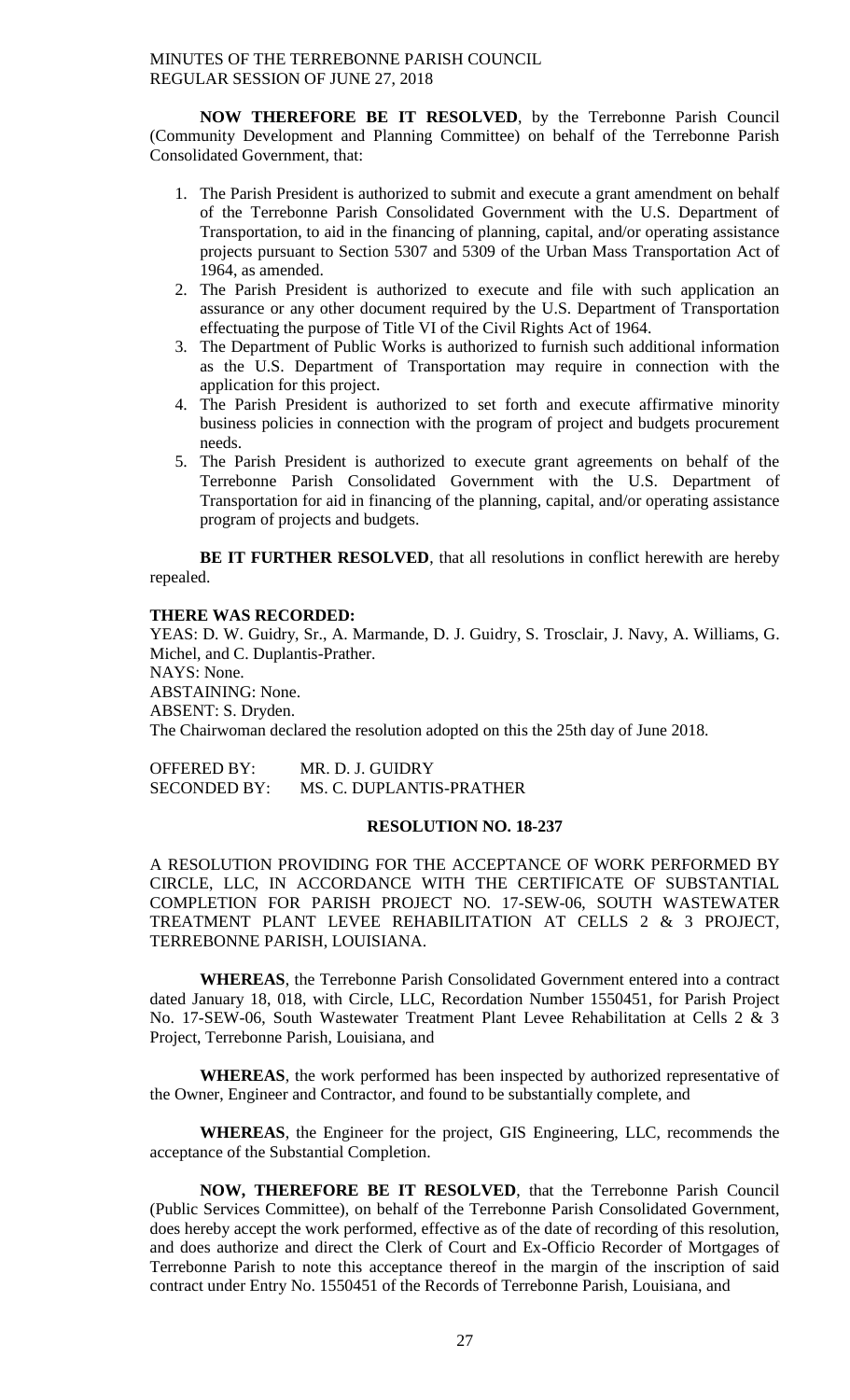**BE IT FURTHER RESOLVED** that a certified copy of the resolution be forwarded to the Engineer, GIS Engineering, LLC, and

**BE IT FURTHER RESOLVED** that a certified copy of the resolution be recorded in the office of the Clerk of Court of Terrebonne Parish to commence a 45-day clear lien period, and

BE IT FUTHER RESOLVED that the Administration is authorized to make payment of the retainage upon the presentation of a Clear Lien Certificate.

### **THERE WAS RECORDED:**

YEAS: D. W. Guidry, Sr., A. Marmande, D. J. Guidry, S. Trosclair, J. Navy, A. Williams, G. Michel, and C. Duplantis-Prather. NAYS: None. ABSTAINING: None. ABSENT: S. Dryden. The Chairwoman declared the resolution adopted on this the 25th day of June 2018.

OFFERED BY: MS. A. WILLIAMS SECONDED BY: MR. G. MICHEL

# **RESOLUTION NO. 18-238**

A RESOLUTION AUTHORIZING THE PARISH PRESIDENT TO EXECUTE AN INTERGOVERNMENTAL AGREEMENT BETWEEN THE TERREBONNE PARISH CONSOLIDATED GOVERNMENT ("TPCG") AND THE CONSOLIDATED WATERWORKS DISTRICT NO. 1 OF THE PARISH OF TERREBONNE ("CWWD").

**WHEREAS**, Article VII, Section 14(c) of the Constitution of the State of Louisiana provides that "for a public purpose, the State and its political subdivisions ...may engage in cooperative endeavors with each other.." and

**WHEREAS**, La. R.S. 33:1324 provides any parish or political subdivision of the state may make agreements among themselves to engage jointly in the construction or improvement of any public project or improvement provided that at least one of the participants to the agreement is authorized by law to complete the undertaking; and

**WHEREAS,** the TPCG has authorized the completion of Parish Project No. 16-DRA-26, Chacahoula/Gibson Drainage Project which requires installation of a 1000 cfs Pump Station in the Hanson Canal in order to reduce flooding; and

**WHEREAS**, the TPCG has requested that the CWWD grant TPCG permission to allow the contractor chosen to construct the Hanson Canal Pump Station pursuant to the Project to remove the existing tainter gate located in the Hanson Canal; and

**NOW THEREFORE BE IT RESOLVED** by the Terrebonne Parish Council (Public Services Committee), on behalf of Terrebonne Parish Consolidated Government that Parish President Gordon E. Dove is hereby authorized to negotiate and to execute all documents necessary to effect a viable Intergovernmental Agreement between the Terrebonne Parish Consolidated Government and the Consolidated Waterworks District No. 1 containing substantially the same terms as those set out in the attached agreement.

# **THERE WAS RECORDED:**

YEAS: D. W. Guidry, Sr., A. Marmande, D. J. Guidry, S. Trosclair, J. Navy, A. Williams, G. Michel, and C. Duplantis-Prather. NAYS: None. ABSTAINING: None. ABSENT: S. Dryden. The Chairwoman declared the resolution adopted on this the 25th day of June 2018.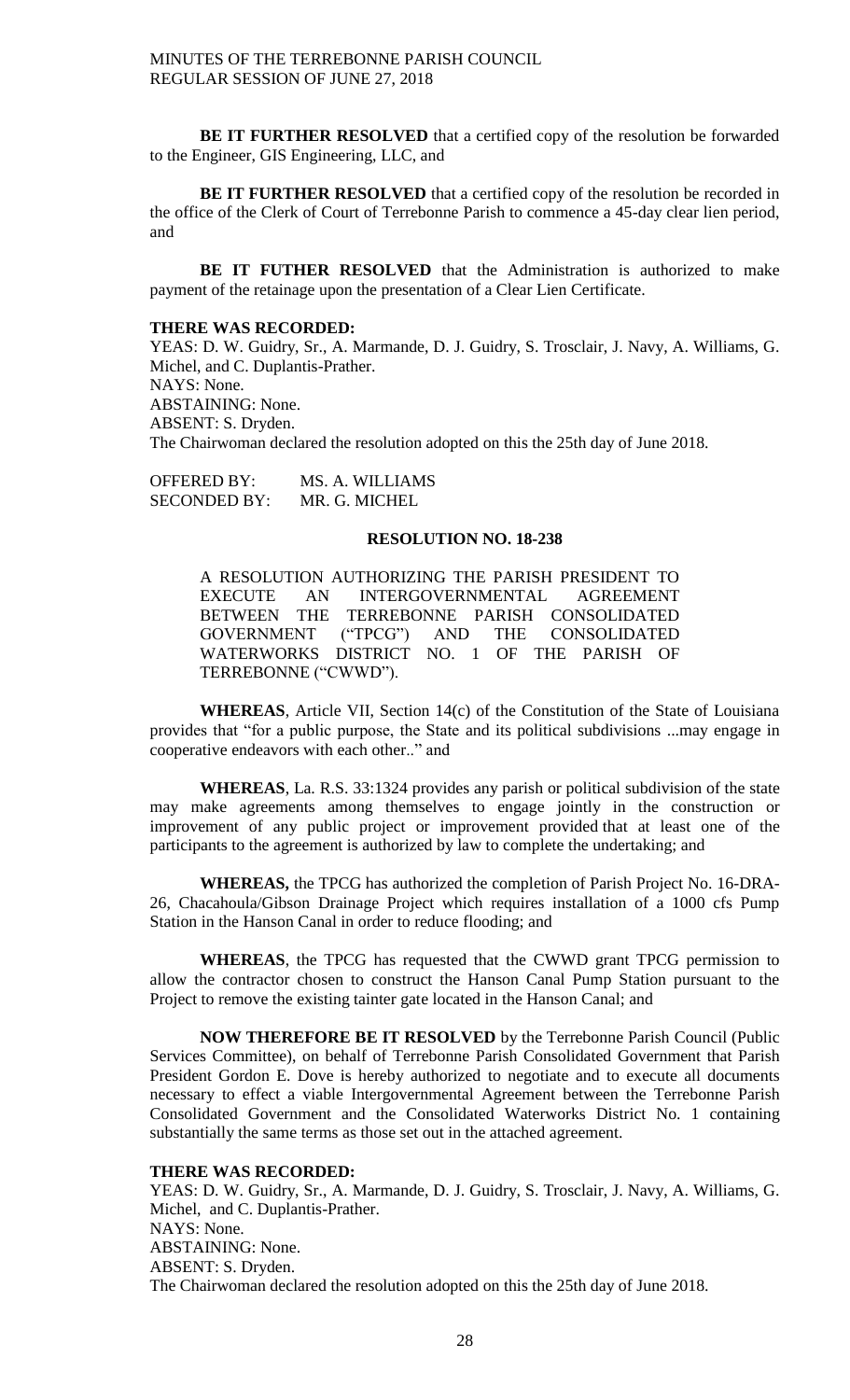OFFERED BY: MS. C. DUPLANTIS SECONDED BY: MR. D. W. GUIDRY, SR.

#### **RESOLUTION NO. 18-239**

A resolution providing for the acceptance of work performed by BET Construction, Inc., in accordance with the Certificate of Substantial Completion for Parish Project 14-HMGP-26, Critical Facilities – Courthouse Annex, Terrebonne Parish, Louisiana.

**WHEREAS**, the Terrebonne Parish Consolidated Government entered into a contract dated September 12, 2017 with BET Construction, Inc., for Parish Project 14-HMGP-26, Critical Facilities – Courthouse Annex, Terrebonne Parish, Louisiana, as will be seen by reference to said contract which is recorded under Entry No. 1542595 of the records of Terrebonne Parish, and

**WHEREAS**, the work performed has been inspected by authorized representatives of the Owner, Engineer, and Contractor and found to be substantially complete, and

**WHEREAS**, the Engineer for this project, Providence Engineering and Design, LLC, recommends the acceptance of the substantial completion, and

**NOW, THEREFORE BE IT RESOLVED** that the Terrebonne Parish Council, on behalf of the Terrebonne Parish Consolidated Government, does hereby accept the work performed, effective as of the date of recording of this resolution, and does authorize and direct the Clerk of Court and Ex-Officio Recorder of Mortgages of Terrebonne Parish to note this acceptance thereof in the margin of the inscription of said contract under Entry No. 1542595 of the Records of Terrebonne Parish, Louisiana, and

**BE IT FURTHER RESOLVED** that a certified copy of the resolution be forwarded to the Architect, Providence Engineering and Design, LLC and

**BE IT FURTHER RESOLVED** that a certified copy of the resolution be recorded in the office of the Clerk of Court of Terrebonne Parish to commence a 45-day clear lien period, and

**BE IT FURTHER RESOLVED** that the Administration is authorized to make payment of retainage upon the presentation of a Clear Lien Certificate.

### **THERE WAS RECORDED:**

YEAS: D. W. Guidry, Sr., A. Marmande, D. J. Guidry, S. Trosclair, J. Navy, A. Williams, G. Michel, and C. Duplantis-Prather. NAYS: None. ABSTAINING: None. ABSENT: S. Dryden. The Chairwoman declared the resolution adopted on this the 25th day of June 2018.

OFFERED BY: MR. D. J. GUIDRY SECONDED BY: MR. S. TROSCLAIR

### **RESOLUTION NO. 18-240**

A resolution providing approval of Amendment No. 1 to the Engineering Agreement for Parish Project No. **11-JAIL-34, Criminal Justice Complex Mechanical Renovations**, Terrebonne Parish, Louisiana.

**WHEREAS**, the Terrebonne Parish Consolidated Government did enter into an original engineering agreement with Castagnos Goodwin Utley Engineers, LLC, dated September 12, 2011, recordation number 1381940, for the Criminal Justice Complex Mechanical Renovations Project, identified as Parish Project 11-JAIL-34, and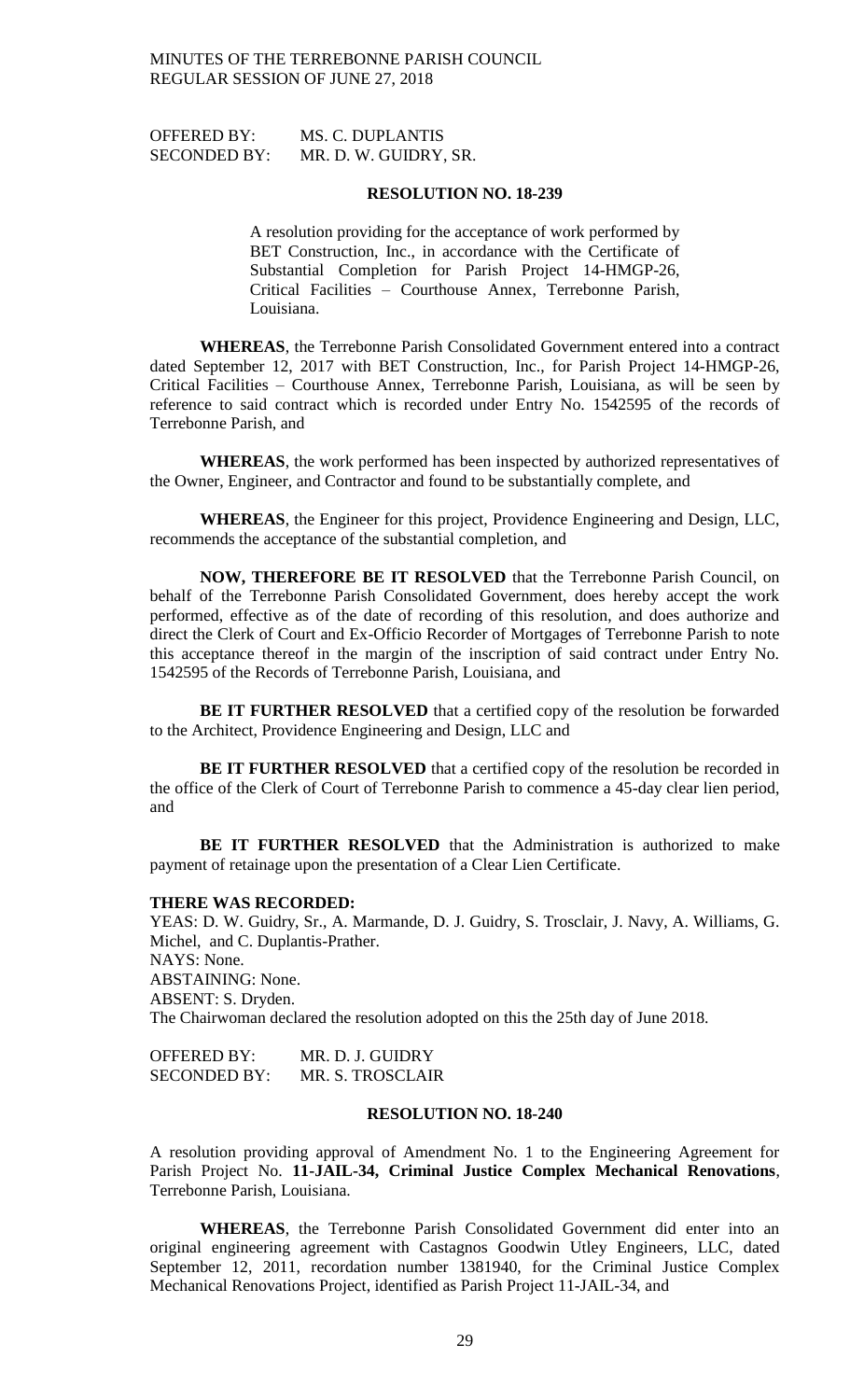**WHEREAS**, the Engineering Agreement between OWNER and ENGINEER provides for certain limitations for Basic Services and specific Additional Services, and

**WHEREAS,** the Contractor went over the contract time as stated in the construction contract, and

**WHEREAS,** the Engineer accrued additional cost associated with the inspection of the Contractor's work and office work done beyond the substantial completion date, and

**WHEREAS**, this above work will increase the Basic Services section of the contract by \$54,000.00.

**NOW, THEREFORE BE IT RESOLVED** that the Terrebonne Parish Council, on behalf of the Terrebonne Parish Consolidated Government, does hereby approve this Amendment No. 1 to the Engineering Agreement for an increase of \$54,000.00 in Basic Services authorizes Parish President Gordon E. Dove to execute this Amendment No. 1 to the Engineering Agreement for the Criminal Justice Complex Mechanical Renovations Project Parish Project No. 11-JAIL-34, with Castagnos Goodwin Utley Engineers, LLC, and

**BE IT FURTHER RESOLVED** that a certified copy of the resolution be forwarded to the Engineer, Castagnos Goodwin Utley Engineers, LLC.

### **THERE WAS RECORDED:**

YEAS: D. W. Guidry, Sr., A. Marmande, D. J. Guidry, S. Trosclair, J. Navy, A. Williams, G. Michel, and C. Duplantis-Prather. NAYS: None. ABSTAINING: None. ABSENT: S. Dryden. The Chairwoman declared the resolution adopted on this the 25th day of June 2018.

OFFERED BY: MR. D. W. GUIDRY, SR. SECONDED BY: MR. S. TROSCLAIR

## **RESOLUTION NO. 18-241**

A resolution authorizing the execution of Change Order No. 1 for Parish Project No. 14-HPD-14, Critical Facilities Hardening – Houma Police Department (HMGP), Terrebonne Parish, Louisiana.

**WHEREAS**, the Terrebonne Parish Consolidated Government did receive construction bids on Parish Project No. 14-HPD-14, Critical Facilities Hardening – Houma Police Department (HMGP), Terrebonne Parish, Louisiana, and

**WHEREAS**, TPCG is desirous of completing the installation of wind hardening materials on the Houma Police Department building, and

**WHEREAS**, TPCG is desirous of installing new HVAC units, and

**WHEREAS**, TPCG has requested the Contractor to install the units, and

**WHEREAS**, this change order will add Thirty (30) calendar days to the contract as a result of Change Order No. 1, and

**WHEREAS**, this change order will increase the overall contract price by Ninety-Seven Thousand, Six Hundred Forty Dollars and Eighty Cents (\$97,640.80), and

**WHEREAS**, this Change Order No. 1 has been recommended by the Engineer, Quality Engineering & Surveying, for this project.

**NOW, THEREFORE, BE IT RESOLVED** that the Terrebonne Parish Council on behalf of the Terrebonne Parish Consolidated Government, does hereby approve and authorize the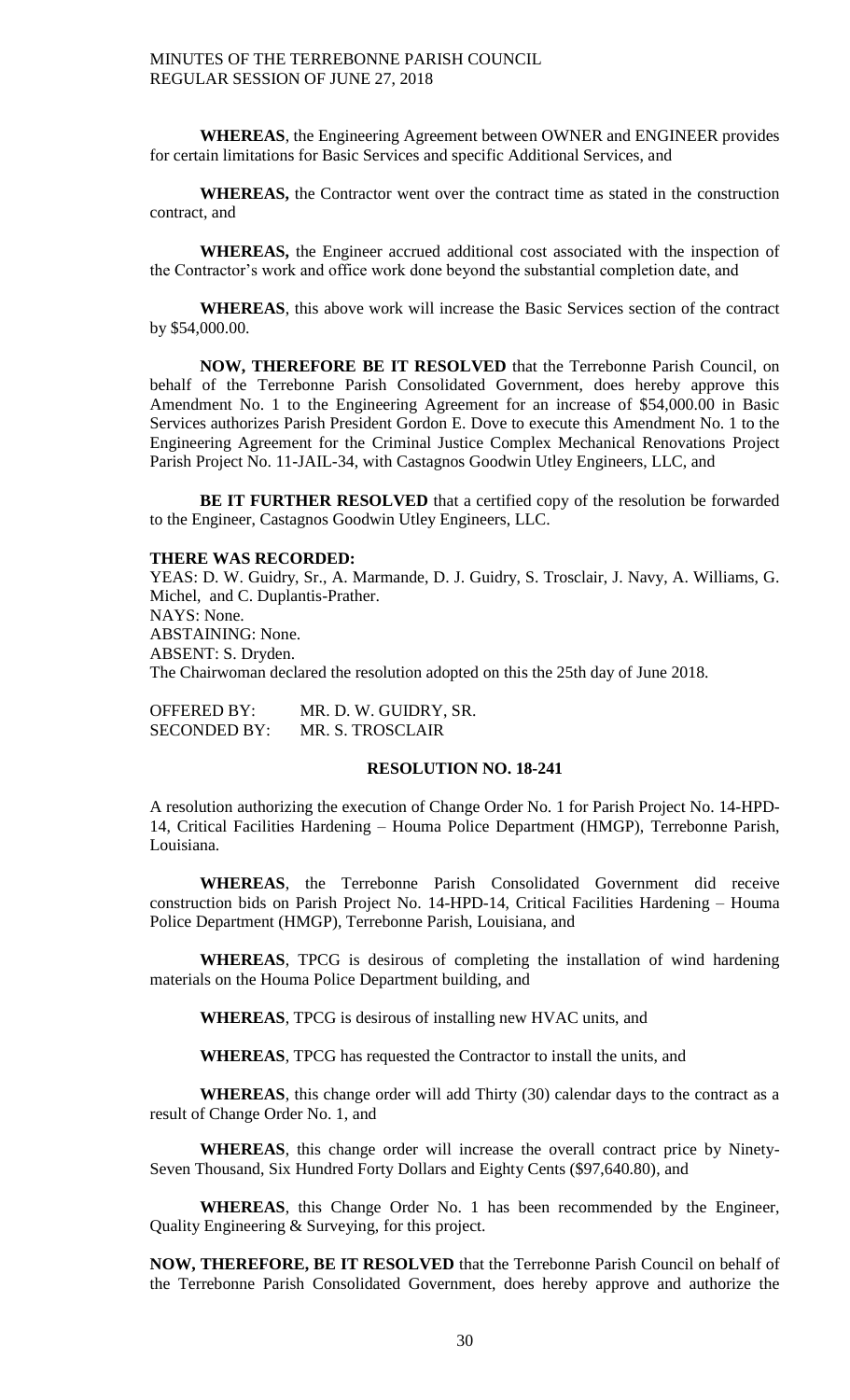execution by Terrebonne Parish President Gordon E. Dove of Change Order No. 1 to the construction agreement with Thomassie Construction, Inc. for Parish Project No. 16-HMGP-29, Critical Facilities Hardening – Houma Police Department (HMGP), Terrebonne Parish, Louisiana, for an increase of Ninety-Seven Thousand, Six Hundred Forty Dollars and Eighty Cents (\$97,640.80) and an increase of Thirty (30) calendar days to the contract, and

**BE IT FURTHER RESOLVED**, that a certified copy of the resolution be forwarded to Engineer, Quality Engineering & Surveying.

**WHEREUPON** the motion was put to a vote and the vote thereon was as follows:

#### **THERE WAS RECORDED:**

YEAS: D. W. Guidry, Sr., A. Marmande, D. J. Guidry, S. Trosclair, J. Navy, A. Williams, G. Michel, and C. Duplantis-Prather. NAYS: None. ABSTAINING: None. ABSENT: S. Dryden. The Chairwoman declared the resolution adopted on this the 25th day of June 2018.

\* \* \* \* \* \* \* \* \*

OFFERED BY: MR. D. J. GUIDRY SECONDED BY: MR. S. TROSCLAIR

### **RESOLUTION NO. 18-242**

A RESOLUTION AUTHORIZING THE EXECUTION OF CHANGE ORDER NO. 3 FOR THE CONSTRUCTION AGREEMENT FOR PARISH PROJECT NO. 10-LEV-31; SUZIE CANAL LEVEE EXTENSION PROJECT, TERREBONNE PARISH, LOUISIANA.

**WHEREAS**, the Terrebonne Parish Consolidated Government entered into a contract dated August 1, 2017, with River Road Construction, Inc., for the Suzie Canal Levee Extension Project, Parish Project No. 10-LEV-31, Terrebonne Parish, Louisiana, and

**WHEREAS**, TPCG is desirous of completing the construction of Suzie Canal Levee, and

**WHEREAS**, the Contractor was instructed to add two (2) 45-degree fittings on the new 24" discharge pipe along with an adapter and duckbill on the existing 20" discharge pipes, and

**WHEREAS**, this change order will increase the construction cost by Seven Thousand Eight Hundred and Fifty-Five Dollars and Fifty-Two Cents (\$7,855.52), and

**WHEREAS,** this change order will increase Contract Time by Four (4) calendar days, and

**WHEREAS**, this change order has been approved by the Louisiana Office of Community Development (OCD), and

**WHEREAS**, this Change Order No. 3 has been recommended by the ENGINEER for this project, Providence Engineering and Design, LLC

**NOW, THEREFORE BE IT RESOLVED** that the Terrebonne Parish Council, on behalf of the Terrebonne Parish Consolidated Government, does hereby approve and authorize the execution by Terrebonne Parish President Gordon E. Dove of Change Order No. 3 to the construction agreement with River Road Construction, Inc., increasing the construction cost by Thousand Eight Hundred and Fifty-Five Dollars and Fifty-Two Cents (\$7,855.52) and with an increase of Four (4) calendar days in Contract Time, and

**BE IT FURTHER RESOLVED** that a certified copy of the resolution be forwarded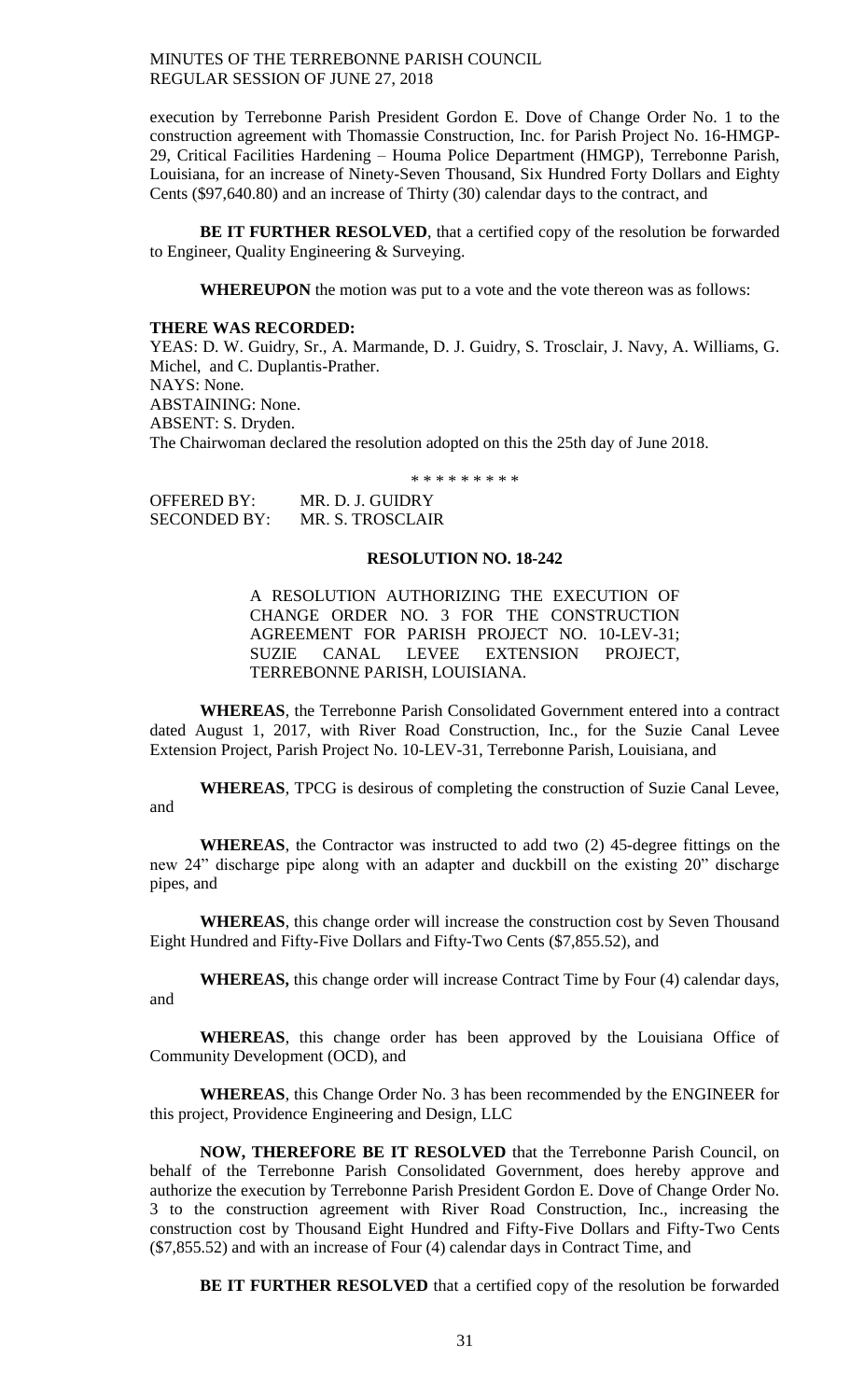to the Engineer, Providence Engineering and Design, LLC.

### **THERE WAS RECORDED:**

YEAS: D. W. Guidry, Sr., A. Marmande, D. J. Guidry, S. Trosclair, J. Navy, A. Williams, G. Michel, and C. Duplantis-Prather. NAYS: None. ABSTAINING: None. ABSENT: S. Dryden. The Chairwoman declared the resolution adopted on this the 25th day of June 2018.

Mr. D. J. Guidry moved, seconded by Mr. G. Michel, "THAT, the Public Services Committee introduce an ordinance that will amend Chapter 18, Section 18-93 of the Parish Code to create a "No Through Truck Traffic Zone" for Glynn Avenue and call a public hearing on July 11, 2018 at 6:30 p.m."

The Chairman called for the vote on the motion offered by Mr. D. J. Guidry. THERE WAS RECORDED: YEAS: D. W. Guidry, Sr., A. Marmande, D. J. Guidry, S. Trosclair, J. Navy, A. Williams, G. Michel and C. Duplantis-Prather. NAYS: None. ABSENT: S. Dryden. The Chairman declared the motion adopted.

Mr. D. J. Guidry moved, seconded by Mr. G. Michel, "THAT, the Public Services Committee introduce an ordinance that will rescind Ordinance No. 3243 adopted June 26, 1979 by the City of Houma and amended the Parish Code of Terrebonne Parish, Chapter 18: Motor Vehicles and Traffic, Article IV: Operation of Vehicles, Division 3: City, Section 18- 119(4 & 5): Increasing the Existing 15 speed limit within City Limits on Glynn Avenue to 25 mph; to provide for the installation of said signs; and to provide for other matters relative thereto and call a public hearing on July 11, 2018 at 6:30 p.m."

The Chairman called for the vote on the motion offered by Mr. D. J. Guidry. THERE WAS RECORDED: YEAS: D. W. Guidry, Sr., A. Marmande, D. J. Guidry, S. Trosclair, J. Navy, A. Williams, G. Michel, and C. Duplantis-Prather. NAYS: None. ABSENT: S. Dryden. The Chairman declared the motion adopted.

Committee Member D. J. Guidry explained to the public, for clarification purposes, that the reason for increasing the speed limit in the aforementioned area is due to half of the street, the residential area, being one speed and the other half of the street being another speed; noting that adding this change will have a speed limit that is consistent throughout the neighborhood.

Mr. G. Michel moved, seconded by Ms. C. Duplantis-Prather, "THAT, the Public Services Committee introduce an ordinance that will establish a "3-Way Stop at the intersection of Sugar Plum Street and Sugar Brook Street and call a public hearing on July 25, 2018 at 6:30 p.m."

The Chairman called for the vote on the motion offered by Mr. G. Michel. THERE WAS RECORDED: YEAS: D. W. Guidry, Sr., A. Marmande, D. J. Guidry, S. Trosclair, A. Williams, G. Michel and C. Duplantis-Prather. NAYS: None. ABSENT: J. Navy and S. Dryden. The Chairman declared the motion adopted.

Committee Member G. Michel explained that the aforementioned change in this area is due to the numerous calls that he received concerning speeding.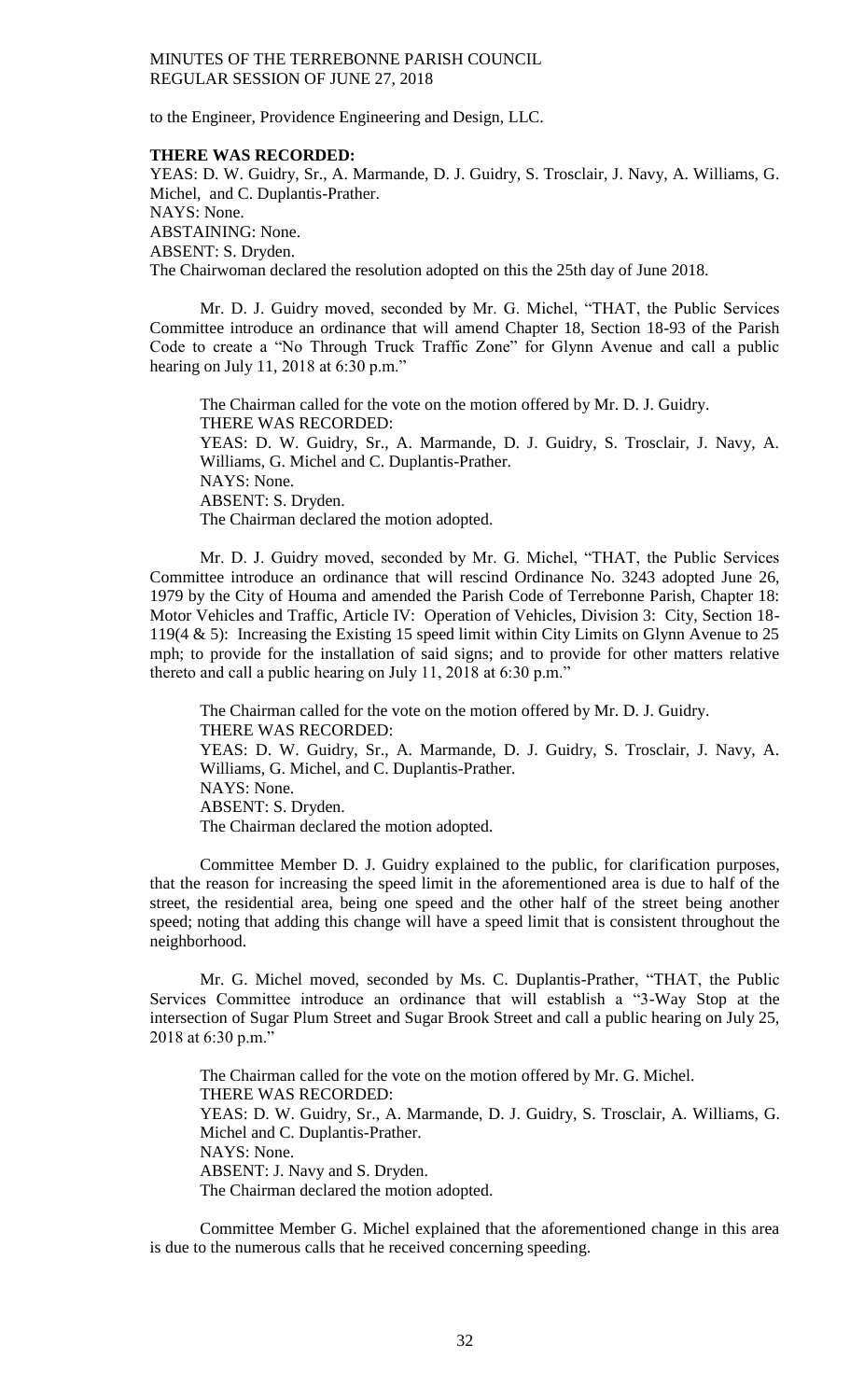Mr. G. Michel moved, seconded by Ms. C. Duplantis-Prather, "THAT, the Public Services Committee introduce an ordinance that will establish a "3-Way Stop" at the intersection of Sugar Brook Street and Sugar Lane Street and call a public hearing on July 25, 2018 at 6:30 p.m."

The Chairman called for the vote on the motion offered by Mr. G. Michel. THERE WAS RECORDED: YEAS: D. W. Guidry, Sr., A. Marmande, D. J. Guidry, S. Trosclair, A. Williams, G. Michel, and C. Duplantis-Prather. NAYS: None. ABSENT: J. Navy and S. Dryden. The Chairman declared the motion adopted.

Mr. G. Michel moved, seconded by Mr. S. Trosclair, "THAT, the Public Services Committee introduce an ordinance that will establish a "3-Way Stop" at the intersection Sugar Hill Street and Sugar Plum Street and call a public hearing on July 25, 2018 at 6:30 p.m."

The Chairman called for the vote on the motion offered by Mr. G. Michel. THERE WAS RECORDED: YEAS: D. W. Guidry, Sr., A. Marmande, D. J. Guidry, S. Trosclair, A. Williams, G. Michel and C. Duplantis-Prather. NAYS: None. ABSENT: J. Navy and S. Dryden. The Chairman declared the motion adopted.

Mr. G. Michel moved, seconded by Mr. D. J. Guidry, "THAT, the Public Services Committee introduce an ordinance that will establish a "3-Way Stop" at the intersection of Sugar Hill Street and Sugar Land Street and call a public hearing on July 25, 2018 at 6:30 p.m."

The Chairman called for the vote on the motion offered by Mr. G. Michel. THERE WAS RECORDED: YEAS: D. W. Guidry, Sr., A. Marmande, D. J. Guidry, S. Trosclair, A. Williams, G. Michel and C. Duplantis-Prather. NAYS: None. ABSENT: J. Navy and S. Dryden. The Chairman declared the motion adopted.

Mr. G. Michel moved, seconded by Mr. S. Trosclair, "THAT, there being no further business to come before the Public Services Committee, the meeting be adjourned."

The Chairman called for the vote on the motion offered by Mr. G. Michel. THERE WAS RECORDED: YEAS: D. W. Guidry, Sr., A. Marmande, D. J. Guidry, S. Trosclair, J. Navy, A. Williams, G. Michel and C. Duplantis-Prather. NAYS: None. ABSENT: S. Dryden. The Chairman declared the motion adopted and the meeting was adjourned at 5:39

p.m.

Alidore Marmande, Chairman

Tammy E. Triggs, Minute Clerk

Mr. A. Marmande moved, seconded by Mr. D. J. Guidry, "THAT the Council accept and ratify the minutes of the Public Services Committee meeting held on June 25, 2018."

The Chairman called for a vote on the motion offered by Mr. A. Marmande. THERE WAS RECORDED: YEAS: D. W. Guidry, Sr., A. Marmande, D. J. Guidry, S. Trosclair, J. Navy, A. Williams, G. Michel, and C. Duplantis-Prather. NAYS: None.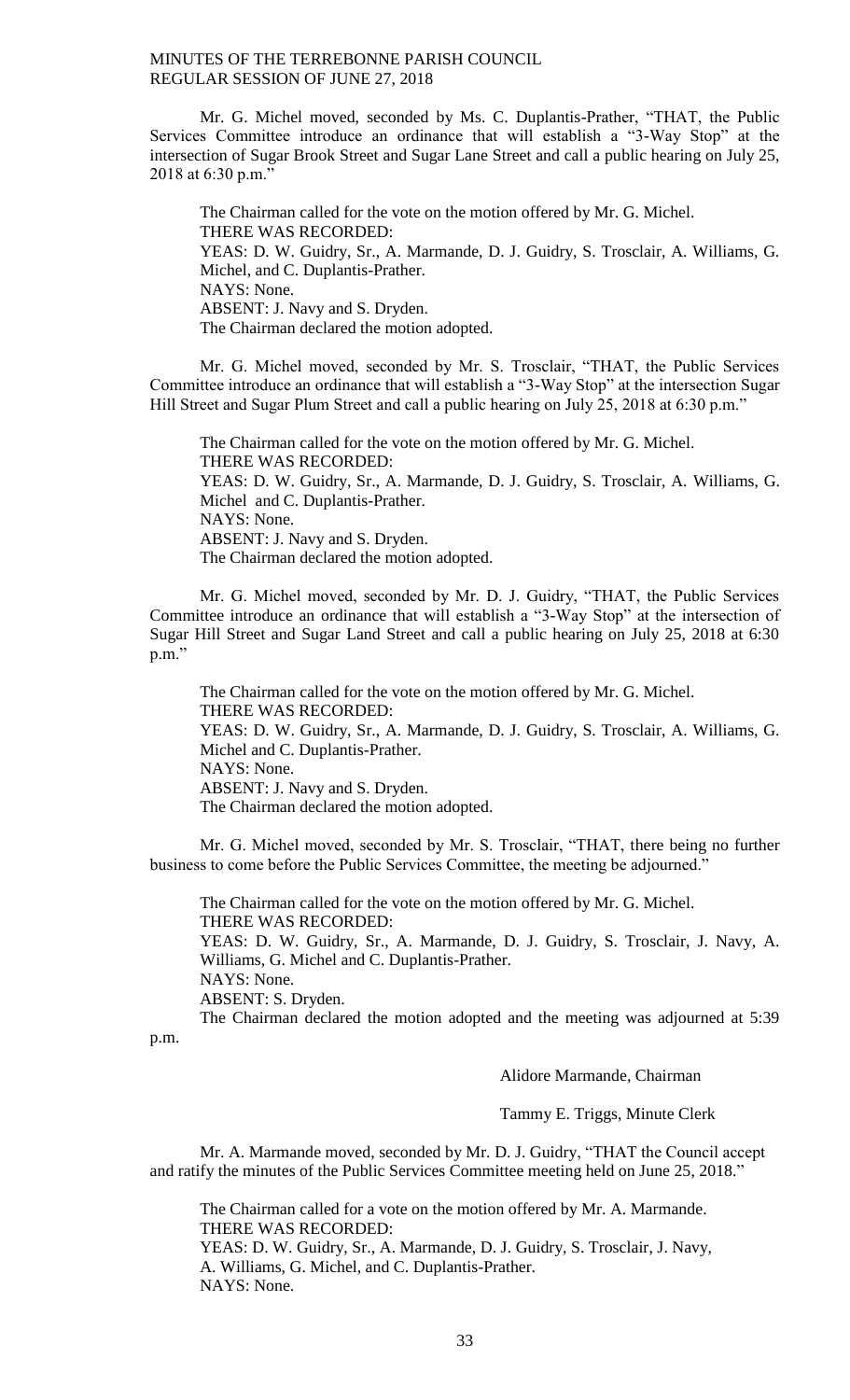ABSENT: S. Dryden.

The Chairman declared the motion adopted.

The Chairman called for a report on the Budget and Finance Committee meeting held on June 25, 2018, whereupon the Committee Chairwoman, noting ratification of minutes calls public hearings on July 11, 2018, rendered the following:

#### **BUDGET & FINANCE COMMITTEE**

#### **JUNE 25, 2018**

The Chairwoman, Arlanda Williams, called the Budget & Finance Committee meeting to order at 5:41 p. m. in the Terrebonne Parish Council Meeting Room with an Invocation offered by Committee Member J. Navy and the Pledge of Allegiance led by Committee Member D. J. Guidry. Upon roll call, Committee Members recorded as present were: D. W. Guidry, Sr., A. Marmande, D. J. Guidry, S. Trosclair, J. Navy, A. Williams, G. Michel and C. Duplantis-Prather. Committee Member S. Dryden was recorded as absent. A quorum was declared present.

OFFERED BY: MS. C. DUPLANTIS-PRATHER SECONDED BY: MR. D. J. GUIDRY

# **RESOLUTION NO. 18-243**

A RESOLUTION AUTHORIZING THE PARISH PRESIDENT TO EXECUTE A COOPERATIVE ENDEAVOR AGREEMENT BETWEEN TERREBONNE PARISH CONSOLIDATED GOVERNMENT AND BAYOU REGIONAL ARTS COUNCIL

**WHEREAS**, Article VII, Section 14 of the Louisiana Constitution further provides that "[F]or a public purpose, the state and its political subdivisions or political corporations may engage in cooperative endeavors with each other, with the United States or its agencies, or with any public or private association, corporation or individual"; and,

**WHEREAS**, the mission of the Arts Council is to promote and provide cultural activities, through a partnership of private and public funding, that meets the needs of the community; and

**WHEREAS**, TPCG finds that providing funding for the terms of this cooperative endeavor will serve a public purpose and have a public benefit commensurate with the cost.

**WHEREAS**, it is the best interest of Terrebonne Parish to enter into an agreement with the Arts Council for the provisions of the Parish Art Funding Program.

**NOW THEREFORE, BE IT RESOLVED** by the Terrebonne Parish Council (Budget and Finance Committee), on behalf of Terrebonne Parish Consolidated Government, that the Parish President, Gordon E. Dove, is hereby authorized to execute a Cooperative Endeavor Agreement between Terrebonne Parish Consolidated Government and Bayou Regional Arts Council, containing substantially the same terms as those set out in the agreement.

### **THERE WAS RECORDED:**

YEAS: D. W. Guidry, Sr., A. Marmande, D. J. Guidry, S. Trosclair, J. Navy, A. Williams, G. Michel, and C. Duplantis-Prather. NAYS: None. ABSTAINING: None. ABSENT: S. Dryden. The Chairwoman declared the resolution adopted on this the 25th day of June 2018.

\* \* \* \* \* \* \* \* \*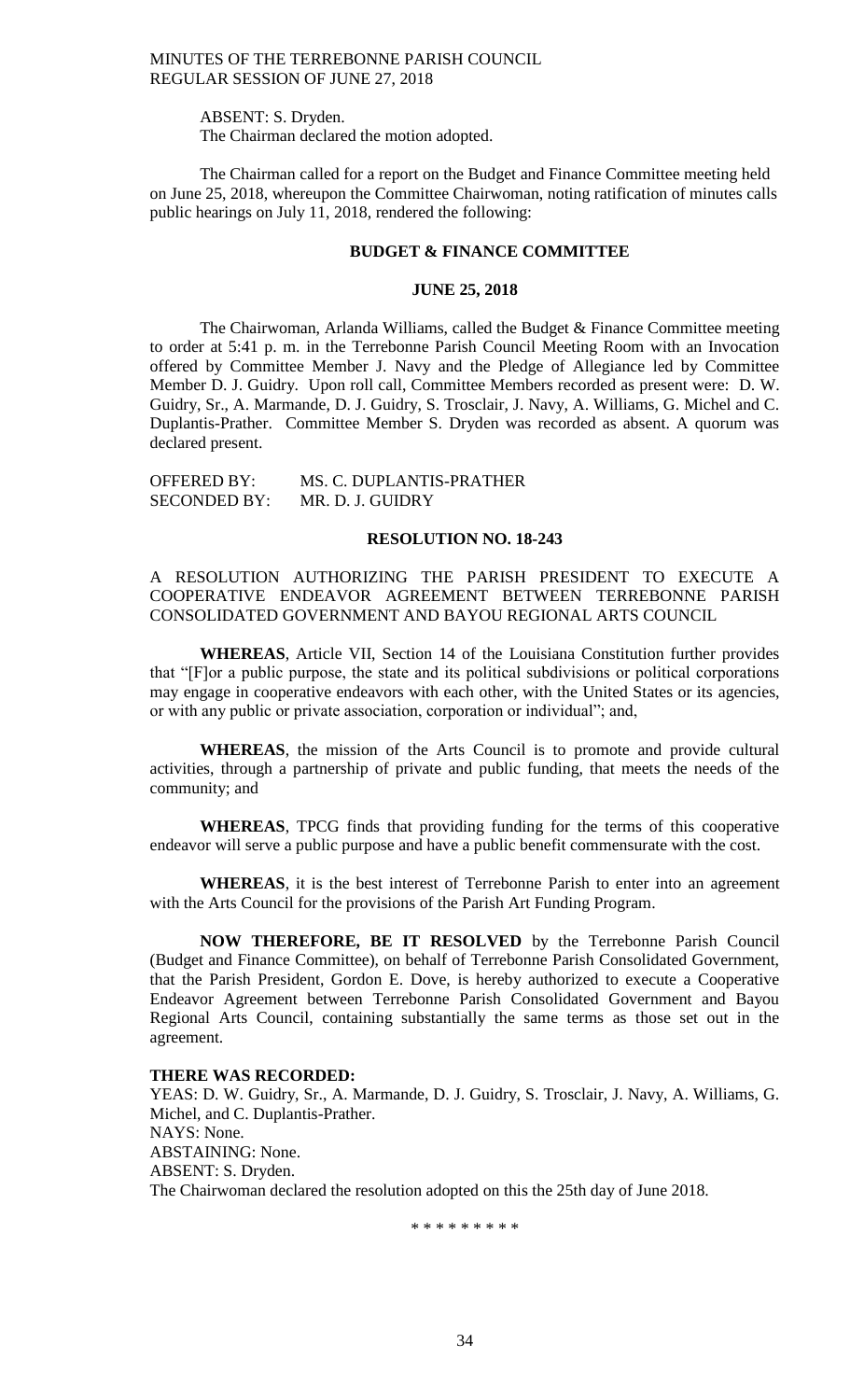OFFERED BY: MS. C. DUPLANTIS-PRATHER SECONDED BY: MR. D. W. GUIDRY, SR.

## **RESOLUTION NO. 18-244**

A Resolution authorizing the Parish President, Gordon E. Dove, to enter into an agreement with South Louisiana Wetlands Discovery Center to provide \$30,000 to be used for the Rougarou Festival being held October 20-21, 2018.

**WHEREAS,** Article VII, Section 14 of the Louisiana Constitution provides that for a public purpose, the state and its political subdivisions or political corporations may engage in cooperative endeavors with each other, with the United States or its agencies, or with any public or private association, corporation or individual; and

**WHEREAS**, the Rougarou Festival (Festival), a first time event in 2012, was designed by the CENTER to celebrate Cajun Folklore and raise awareness about coastal landloss, and which exceeded expectations with people attending the Festival from as far as Canada; and

**WHEREAS**, TPCG and CENTER believe they can substantially benefit the tourism efforts in Terrebonne Parish by entering into this cooperative endeavor; and

**NOW, THEREFORE BE IT RESOLVED** by the Terrebonne Parish Council (Budget and Finance Committee), on behalf of the Terrebonne Parish Consolidated Government, hereby authorizes Gordon E. Dove, Parish President to enter into a Cooperative Endeavor Agreement pending Legal review with South Louisiana Wetlands Discovery Center for an amount not to exceed \$30,000.

### **THERE WAS RECORDED:**

YEAS: D. W. Guidry, Sr., A. Marmande, D. J. Guidry, S. Trosclair, J. Navy, A. Williams, G. Michel, and C. Duplantis-Prather. NAYS: None. ABSTAINING: None. ABSENT: S. Dryden. The Chairwoman declared the resolution adopted on this the 25th day of June 2018.

\* \* \* \* \* \* \* \* \*

OFFERED BY: MR. D. J. GUIDRY SECONDED BY: MS. C. DUPLANTIS-PRATHER

### **RESOLUTION NO. 18-245**

**WHEREAS,** on June 6, ,2017 bids were received electronically via Central Auction House by the Terrebonne Parish Consolidated Government for Bid 18-WHSE-22 Purchase of New/Unused Creosote Poles for warehouse inventory , and

**WHEREAS,** after careful review by the Angela Guidry, Purchasing Manager, and Tommy LeCompte, Electric Distribution Superintendent, it has been determined that the lowest qualified bid is that of Wesco Distribution in the amount of Forty-Two Thousand, One Hundred Sixty Dollars and Twenty-Eight Cents (\$42,160.28), and

**WHEREAS,** Parish Administration concurs with the recommendation to award Bid 18- WHSE-22 Purchase of New/ Unused Creosote Poles to Wesco Distribution at the aforementioned pricing , and

**NOW, THEREFORE BE IT RESOLVED** by the Terrebonne Parish Council (Budget and Finance Committee), on behalf of the Terrebonne Parish Consolidated Government, that the recommendation of Parish Administration be approved for the purchase of creosote poles for warehouse inventory as per the attached documents.

# **THERE WAS RECORDED:**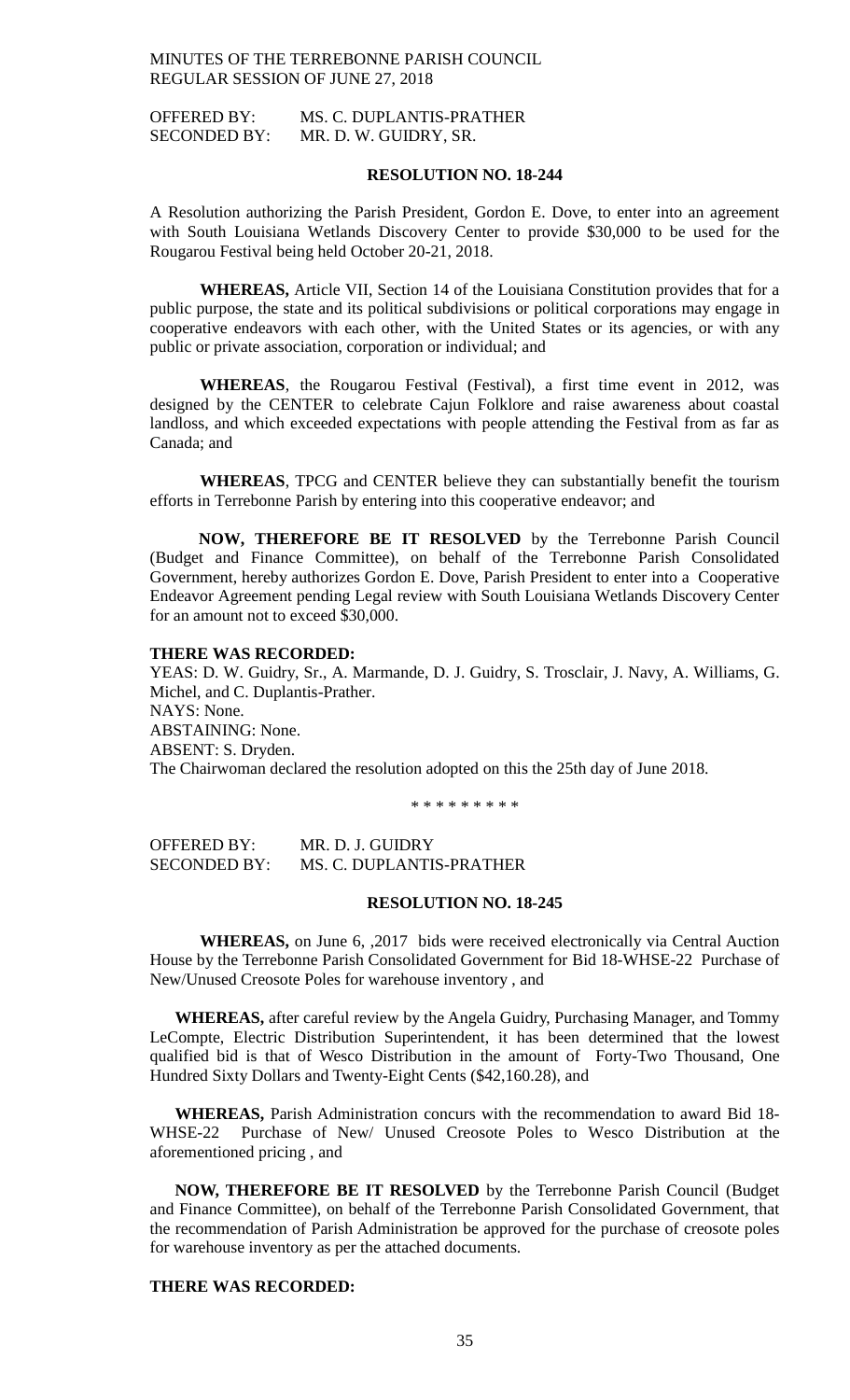YEAS: D. W. Guidry, Sr., A. Marmande, D. J. Guidry, S. Trosclair, J. Navy, A. Williams, G. Michel, and C. Duplantis-Prather. NAYS: None. ABSTAINING: None. ABSENT: S. Dryden. The Chairwoman declared the resolution adopted on this the 25th day of June 2018.

\* \* \* \* \* \* \* \* \*

OFFERED BY: MR. D. W. GUIDRY, SR. SECONDED BY: MR. G. MICHEL

# **RESOLUTION NO. 18-246**

**WHEREAS**, on May 30, 2018 bids were received by the Terrebonne Parish Consolidated Government for Bid 18-DRA-23 Purchase of New Emergency Generators for the Forced Drainage Division of the Public Works Department, and

**WHEREAS,** after careful review by the Purchasing Division, Carl Ledet, Forced Drainage Superintendent, and David Rome, Public Works Director, it has been determined that the bids of Hugg & Hall Equipment, Reeco Rental Supply, Inc. and M & L Engine must be rejected due vendor delivery times being inconsistence with the needs of the Parish, and

**WHEREAS,** a re-bid for the generators is necessary and a date has been set, and

**WHESREAS,** the division requests authorization to award the re-bid to the lowest responsive, responsible bidder, and

**WHEREAS,** Parish Administration has concurred with the recommendation that the aforementioned bids be rejected for Bid 18-DRA-23 Purchase of New Emergency Generators and approves award of re-bid to the lowest qualified bidder as per attached documents, and

**NOW, THEREFORE BE IT RESOLVED** by the Terrebonne Parish Council (Budget & Finance Committee), on behalf of the Terrebonne Parish Consolidated Government that the recommendation of Parish Administration be accepted for the rejection of bids and authorize re-bid be awarded for new emergency generators as per attached documents.

### **THERE WAS RECORDED:**

YEAS: D. W. Guidry, Sr., A. Marmande, D. J. Guidry, S. Trosclair, J. Navy, A. Williams, G. Michel, and C. Duplantis-Prather. NAYS: None. ABSTAINING: None. ABSENT: S. Dryden. The Chairwoman declared the resolution adopted on this the 25th day of June 2018.

\* \* \* \* \* \* \* \* \*

Mr. D. J. Guidry moved, seconded by Ms. C. Duplantis-Prather, "THAT, the Budget & Finance Committee introduce an ordinance to amend the 2018 Adopted Operating budget and the 5-Year Capital Outlay Budget of the Terrebonne Parish Consolidated Government for the following items and to provide for related matters:

- I. Parish Prisoners Fund, \$1,170
- II. Houma Police Department, \$6,901
- III. General Fund, Coroner's Office, \$22,011
- IV. General Fund Housing and Human Services, \$5,000
- V. Houma Fire Department, \$4,085
- VI. Country Drive Improvements Project, \$184,764
- VII. Animal Shelter Building, (\$83,800)
- VIII. Animal Shelter Building, \$8,535
- IX. FMA Flood Mitigation, \$317,331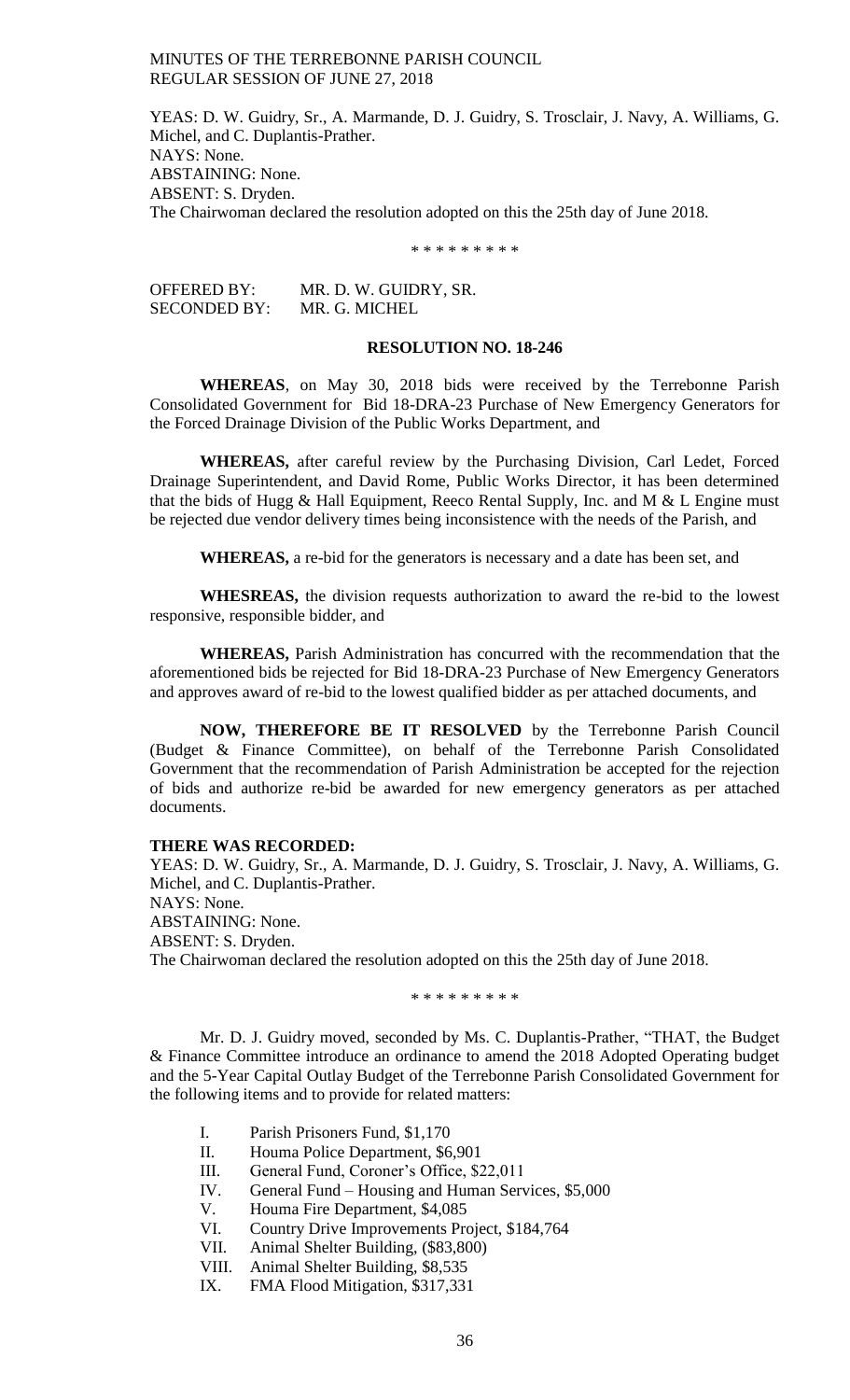X. Bayou Black Pump Station, \$1,250,427

and call a public hearing on said matter on July 11, 2018 at 6:30 p.m."

The Chairwoman called for the vote on the motion offered by Mr. D. J. Guidry. THERE WAS RECORDED: YEAS: D. W. Guidry, Sr., A. Marmande, D. J. Guidry, S. Trosclair, J. Navy, A. Williams, G. Michel and C. Duplantis-Prather. NAYS: None. ABSENT: S. Dryden. The Chairwoman declared the motion adopted.

OFFERED BY: MR. S. TROSCLAIR<br>SECONDED BY: MR. J. NAVY SECONDED BY:

### **RESOLUTION NO. 18-247**

A resolution authorizing the purchase and implementation of software titled, "Touch Assisted Command and Control System (TACCS™) to provide data integration, information sharing, collaboration and decision making, and associated hardware within the Terrebonne Parish Office of Homeland Security and Emergency Preparedness, and

**WHEREAS**, American Integration Contractors, L.LC., the prime contractor, and Priority 5 Holdings, Inc. (Priority 5), subcontractor through American Integration Contractors, L.L.C., will provide all necessary software, installation, maintenance and training to the Parish, and

**WHEREAS**, American Integration Contractors, L.L.C. will provide all services through Louisiana State Contract number 4400014173 and through Priority 5's US Government Services Administration (GSA) Advantage contract number GS-35F-0152X, and

**WHEREAS**, this software will provide the capability of the Parish's Emergency Operations Center to monitor various systems throughout the Parish, such as but not limited to, drainage pump station telemetry, drainage sluice gate operations, Terrebonne Levee and Conservation District flood gate data, USGS water guage data, traffic and crime cameras, parish building security cameras and 911 dispatch data within one software application, and

**WHEREAS**, during emergency and non-emergency activations of the Joseph L. Waitz Emergency Operations Center, the software will enable the Office of Homeland Security and Emergency Preparedness and other Parish Public Safety Departments to rapidly reach decisions by visualizing the operational environment and data, creating a trusted collaboration environment that incorporates a dynamic common operating picture, and

**WHEREAS**, after careful review by the Parish Administration, it had determined that the price of One Hundred Thirty-Five Thousand Dollars (\$123,000.00) from American Integration Contractors, L.L.C. for the purchase of the software, and Twelve Thousand Dollars (\$12,000.00) for the purchase of hardware through the Parish's Information Technology Department be accepted as per the State Contract Catalog and the US Government Services Administration (GSA) Advantage Contract, and

**WHEREAS**, the Parish Finance Department has verified that funds are available for the purchase of the aforementioned software and hardware, and

**NOW, THEREFORE BE IT RESOLVED**, by the Terrebonne Parish Council, on behalf of the Terrebonne Parish Consolidated Government, that the purchase of software from American Integration Contractors, L.L.C. and hardware through the Parish's Information Technology Department be, and is hereby approved, and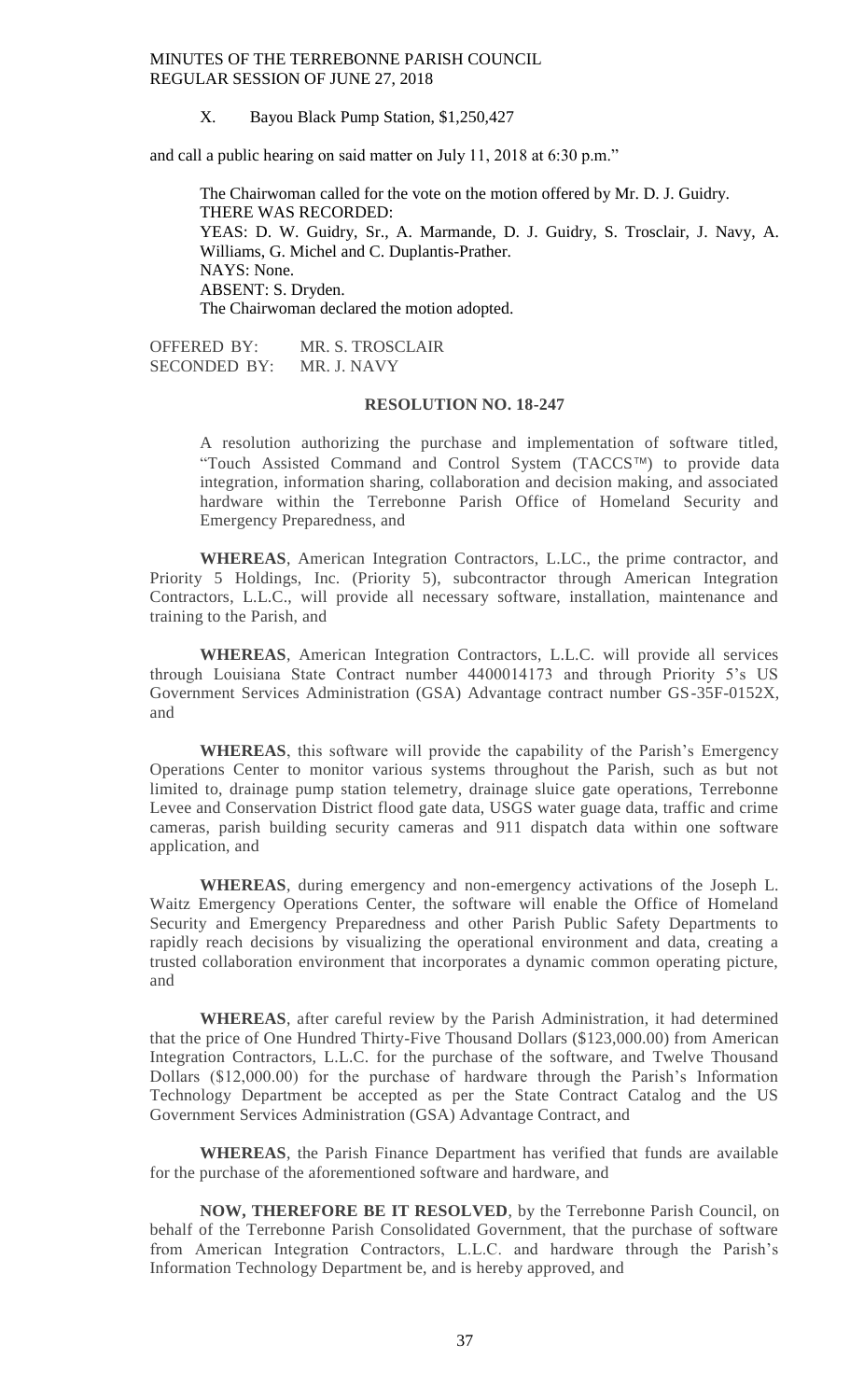**BE IT FURTHER RESOLVED**, that the Parish President and all other appropriate parties be, and they are hereby authorized to execute any and all contract documents associated therewith.

### **THERE WAS RECORDED:**

YEAS: D. W. Guidry, Sr., A. Marmande, D. J. Guidry, S. Trosclair, J. Navy, A. Williams, G. Michel, and C. Duplantis-Prather.. NAYS: None. ABSTAINING: None. ABSENT: S. Dryden. The Chairwoman declared the resolution adopted on this the 25th day of June 2018.

\* \* \* \* \* \* \* \* \*

Mr. G. Michel moved, seconded by Ms. C. Duplantis-Prather, "THAT, the Budget & Finance Committee introduce an ordinance that will set the salaries of the Council Staff for inclusion of a 2018 2% Cost of Living Adjustments; addressing other matters relative thereto and call a public hearing on July 11, 2018 at 6:30 p.m."

The Chairwoman called for the vote on the motion offered by Mr. G. Michel. THERE WAS RECORDED: YEAS: D. W. Guidry, Sr., A. Marmande, D. J. Guidry, S. Trosclair, J. Navy, A. Williams, G. Michel and C. Duplantis-Prather. NAYS: None. ABSENT: S. Dryden. The Chairwoman declared the motion adopted.

OFFERED BY: MR. J. NAVY SECONDED BY: MR. S. TROSCLAIR

### **RESOLUTION NO. 18-248**

A RESOLUTION TO APPROVE MONETARY SPENDING FOR "VILLAGE EAST SUMMER ENRICHMENT PROGRAM', COOPERATIVE ENDEVOR AGREEMENT FOR ADMINSTRATION OF THE "VILLAGE EAST SUMMER ENRICHMENT PROGRAM" BY MDW, INC. WITH TERREBONNE PARISH CONSOLIDATED GOVERNMENT.

**WHEREAS**, Louisiana Constitution Article VI, Section 20, Louisiana Revised Statutes 33:1324 and Section 1-07 of the Terrebonne Parish Charter provides "the parish government is authorized, as provided by state law, to enter into joint service agreements or cooperative efforts with other governmental agencies and political subdivisions"; and,

**WHEREAS**, Article VII, Section 14 of the Louisiana Constitution further authorizes "the use of public funds for programs of social welfare for the aid and support of the needy"; and

**WHEREAS**, TPCG believes that supporting the "Village East Summer Enrichment Program" will serve a public purpose and is not gratuitous in light if the benefit provided for support of the poor pursuant to Louisiana Revised Statute 33:1236(11) & 33:4563;

**WHEREAS,** MDW, Inc. is a Louisiana Non-Profit Corporation organized in accordance with Louisiana law;

**WHEREAS**, the Terrebonne Parish Council finds the project, contract, or purchase, as proposed and attached hereto, to be acceptable; and

**NOW THEREFORE, BE IT RESOLVED** that the Terrebonne Parish Council approves the project, contract, cooperative endeavor or purchase subject to approval by the TPCG Legal Department.

# **THERE WAS RECORDED:**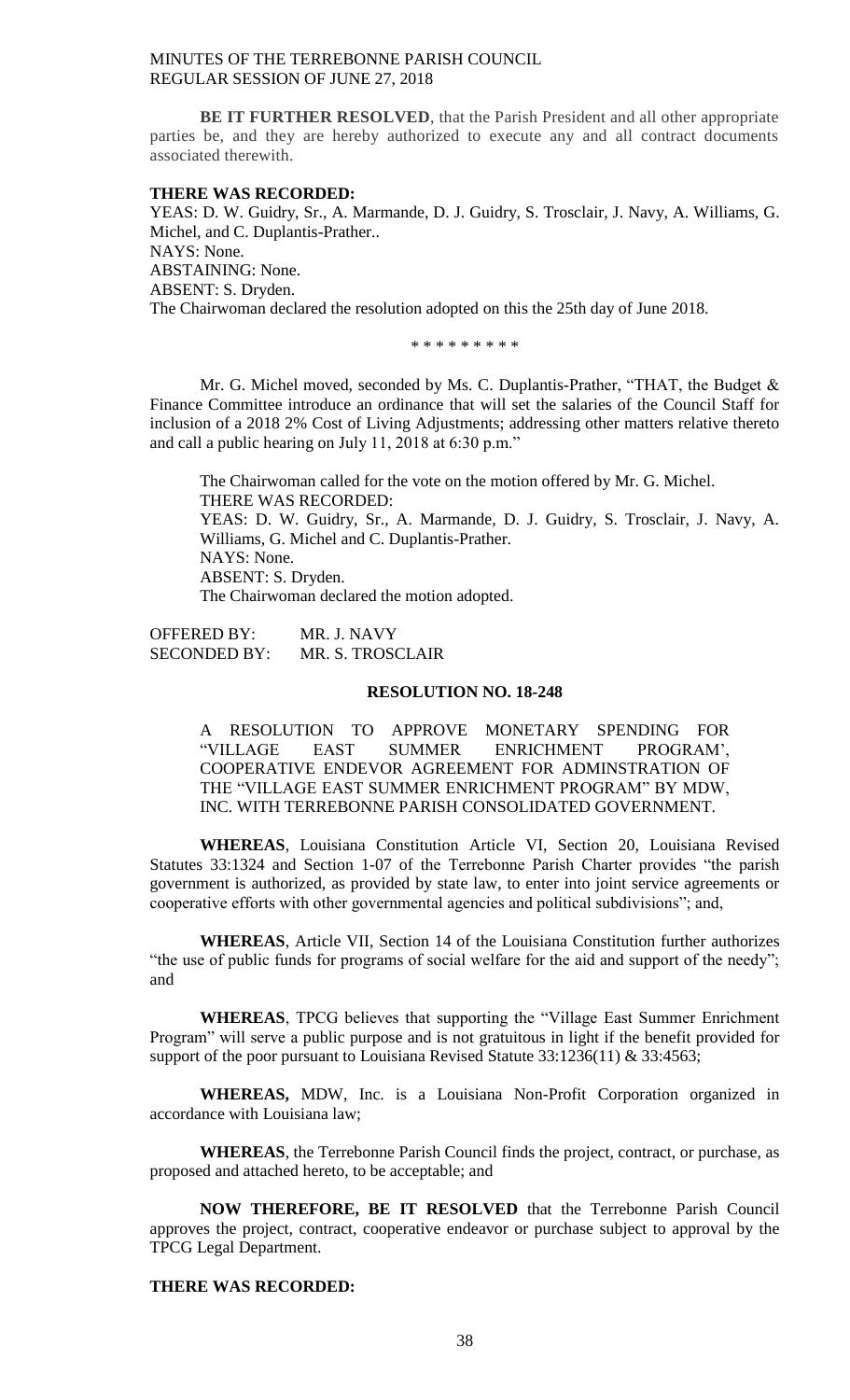YEAS: D. W. Guidry, Sr., A. Marmande, D. J. Guidry, S. Trosclair, J. Navy, A. Williams, G. Michel, and C. Duplantis-Prather.. NAYS: None. ABSTAINING: None. ABSENT: S. Dryden. The Chairwoman declared the resolution adopted on this the 25th day of June 2018.

\* \* \* \* \* \* \* \* \*

Mr. G. Michel moved, seconded by Mr. S. Trosclair, "THAT, there being no further business to come before the Budget & Finance Committee, the meeting be adjourned."

The Chairwoman called for the vote on the motion offered by Mr. G. Michel. THERE WAS RECORDED: YEAS: D. W. Guidry, Sr., A. Marmande, D. J. Guidry, S. Trosclair, J. Navy, A.

Williams, G. Michel and C. Duplantis-Prather.

NAYS: None.

ABSENT: S. Dryden.

The Chairwoman declared the motion adopted and the meeting was adjourned at 5:46 p.m.

Arlanda J. Williams, Chairwoman

Tammy E. Triggs, Minute Clerk

Ms. A. Williams moved, seconded by Mr. D. J. Guidry, "THAT the Council accept and ratify the minutes of the Budget and Finance Committee meeting held on June 25, 2018."

The Chairman called for a vote on the motion offered by Ms. A. Williams. THERE WAS RECORDED: YEAS: D. W. Guidry, Sr., A. Marmande, D. J. Guidry, S. Trosclair, J. Navy, A. Williams, G. Michel, and C. Duplantis-Prather. NAYS: None. ABSENT: S. Dryden. The Chairman declared the motion adopted.

The Chairman called for a report on the Policy, Procedure, and Legal Committee meeting held on June 25, 2018, whereupon the Committee Chairman rendered the following:

### POLICY, PROCEDURE, & LEGAL COMMITTEE

## JUNE 25, 2018

The Chairman, Darrin W. Guidry, Sr., called the Policy, Procedure, & Legal Committee meeting to order at 5:48 p.m. in the Terrebonne Parish Council Meeting Room with an Invocation offered by Committee Member G. Michel and the Pledge of Allegiance led by Committee Member C. Duplantis-Prather. Upon roll call, Committee Members recorded as present were: D. W. Guidry, Sr., A. Marmande, D. J. Guidry, S. Trosclair, J. Navy, A. Williams, G. Michel and C. Duplantis-Prather. Committee Member S. Dryden was recorded as absent. A quorum was declared present.

The Chairman read a letter from Committee Member S. Dryden explaining his absence from this evening's Committee meeting.

Mr. D. J. Guidry moved, seconded by Ms. C. Duplantis-Prather, "THAT, the Policy, Procedure, & Legal Committee approve a co-sponsorship request from the MacDonell United Methodist Children's Services for the '2018 Celebrate the Child Benefit' on August 10, 2018 at the Houma Municipal Auditorium."

The Chairman called for the vote on the motion offered by Mr. D. J. Guidry THERE WAS RECORDED: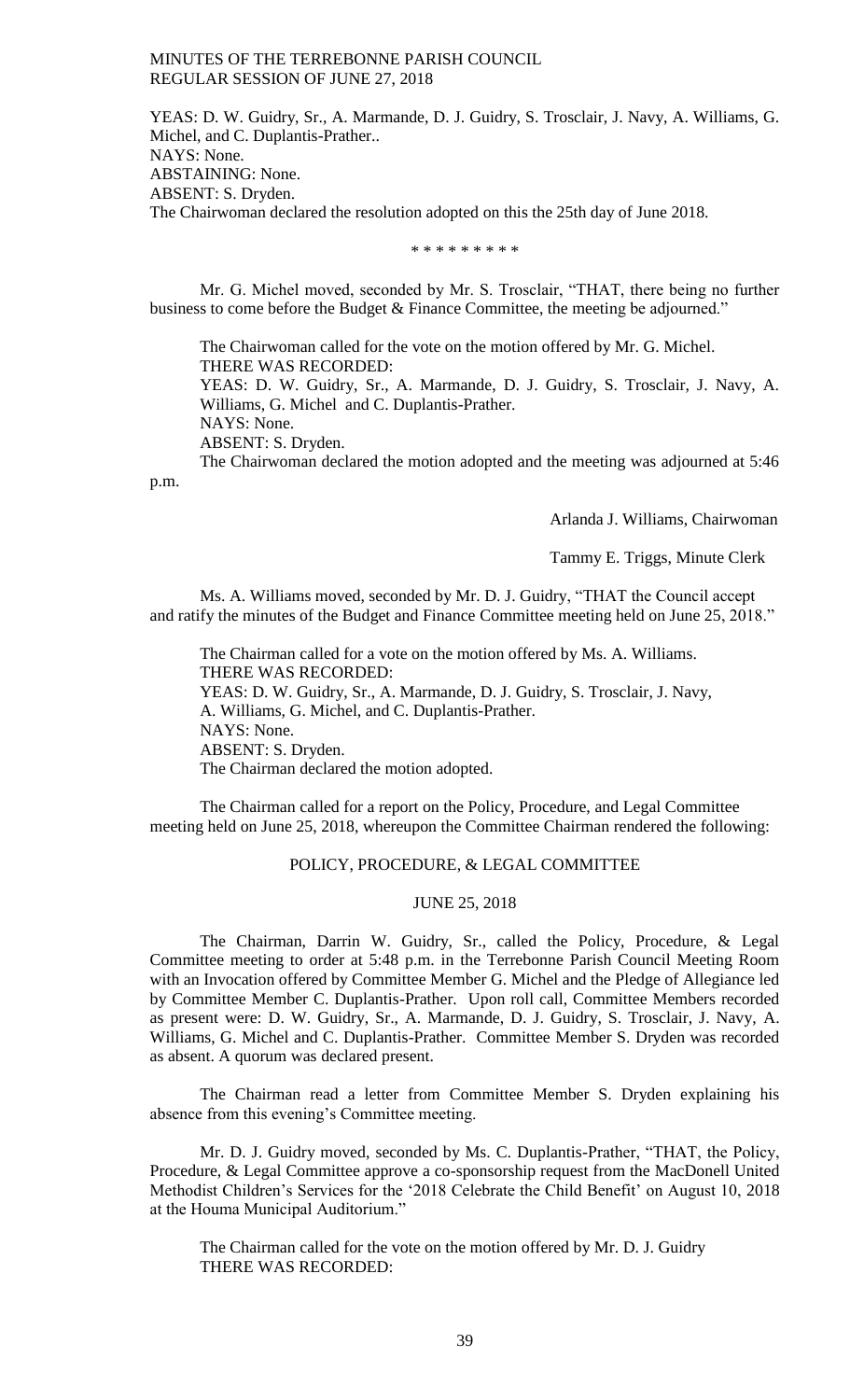YEAS: D. W. Guidry, Sr., A. Marmande, D. J. Guidry, S. Trosclair, J. Navy, A. Williams, G. Michel and C. Duplantis-Prather. NAYS: None. ABSENT: S. Dryden. The Chairman declared the motion adopted.

Ms. A. Williams moved, seconded by Ms. C. Duplantis-Prather, "THAT, the Policy, Procedure, & Legal Committee approve a co-sponsorship request from the Junior Auxiliary of Houma for the '4<sup>th</sup> Annual Moonlight Masquerade' to be held at the Municipal Auditorium on August 18, 2018."

The Chairman called for the vote on the motion offered by Ms. A. Williams THERE WAS RECORDED: YEAS: D. W. Guidry, Sr., A. Marmande, D. J. Guidry, S. Trosclair, J. Navy, A. Williams, G. Michel and C. Duplantis-Prather. NAYS: None. ABSENT: S. Dryden. The Chairman declared the motion adopted.

Mr. D. J. Guidry moved, seconded by Ms. C. Duplantis-Prather, "THAT, the Policy, Procedure, & Legal Committee approve the co-sponsorship request from the Steve Rummler Hope Network Organization for the 'FedUp Rally in response to the Federal Response to the Opiod Epidemic Memorial/Vigil' in the Courthouse Square on September 1, 2018." **(\*\*MOTION ADOPTED AFTER BRIEF COMMENTS)**

The Chairman inquired about whether or not the aforementioned event was a nonprofit entity of which Council Clerk V. Chauvin indicated that it was.

**\*\***The Chairman called for the vote on the motion offered by Mr. D. J. Guidry. THERE WAS RECORDED:

YEAS: D. W. Guidry, Sr., A. Marmande, D. J. Guidry, S. Trosclair, J. Navy, A. Williams, G. Michel and C. Duplantis-Prather.

NAYS: None.

ABSENT: S. Dryden.

The Chairman declared the motion adopted.

Ms. A. Williams moved, seconded by Mr. G. Michel, "THAT, there being no further business to come before the Policy, Procedure, & Legal Committee, the meeting be adjourned."

The Chairman called for the vote on the motion offered by Ms. A. Williams. THERE WAS RECORDED:

YEAS: D. W. Guidry, Sr., A. Marmande, D. J. Guidry, S. Trosclair, J. Navy, A. Williams, G. Michel and C. Duplantis-Prather.

NAYS: None.

ABSENT: S. Dryden.

The Chairman declared the motion adopted and the meeting was adjourned at 5:58 p.

m.

Darrin W. Guidry, Sr., Chairman

Tammy E. Triggs, Minute Clerk

Mr. D. W. Guidry moved, seconded by Mr. D. J. Guidry, "THAT the Council accept and ratify the minutes of the Policy, Procedure, and Legal Committee meeting held on June 25, 2018."

The Chairman called for a vote on the motion offered by Mr. D. W. Guidry, Sr. THERE WAS RECORDED:

YEAS: D. W. Guidry, Sr., A. Marmande, D. J. Guidry, S. Trosclair, J. Navy, A. Williams, G. Michel, and C. Duplantis-Prather.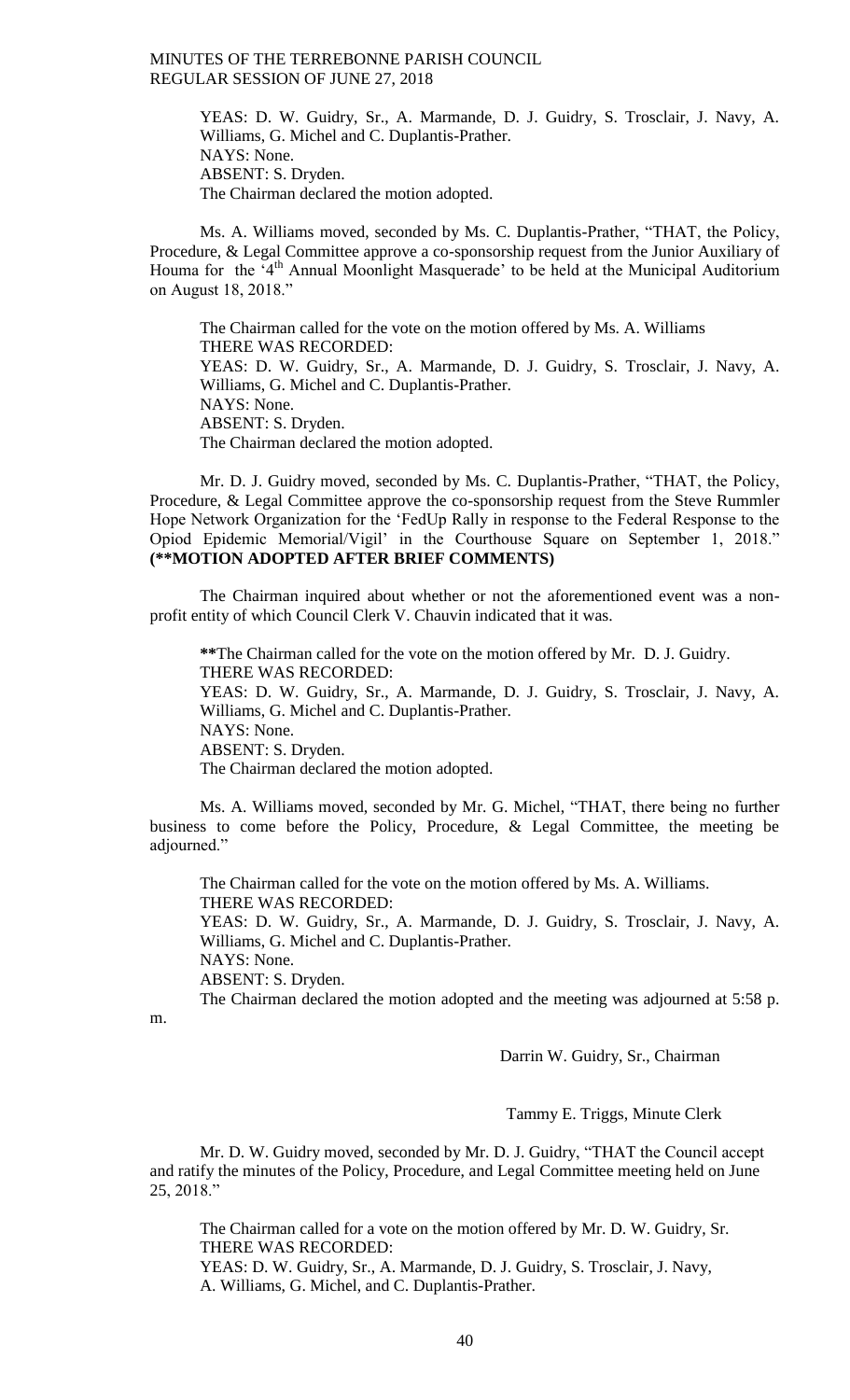> NAYS: None. ABSENT: S. Dryden. The Chairman declared the motion adopted.

Mr. D. J. Guidry moved, seconded by Mr. G. Michel, "THAT the Council approve the following street light list:

#### **STREET LIGHT LIST 6-27-18**

INSTALL ONE (3) 100-WATT HPS STREET LIGHTS ON EXISTING POLES ON GULF ACCESS ROAD,  $2^{ND}$ ,  $3^{RD}$  AND  $4^{TH}$  POLES; SLECA; RLD #10; (CALLED IN BY MR. TONY AUTHEMENT); JOHN NAVY; DISTRICT 1."

The Chairman called for a vote on the motion offered by Mr. D. J. Guidry. THERE WAS RECORDED: YEAS: D. W. Guidry, Sr., A. Marmande, D. J. Guidry, S. Trosclair, J. Navy, A. Williams, G. Michel, and C. Duplantis-Prather. NAYS: None. ABSENT: S. Dryden. The Chairman declared the motion adopted.

Ms. C. Duplantis-Prather moved, seconded by Mr. G. Michel, "THAT the Council hold nominations open for two weeks the vacant positions on the Terrebonne Parish Youth Advisory Council."

The Chairman called for a vote on the motion offered by Ms. C. Duplantis-Prather. THERE WAS RECORDED: YEAS: D. W. Guidry, Sr., A. Marmande, D. J. Guidry, S. Trosclair, J. Navy, A. Williams, G. Michel, and C. Duplantis-Prather. NAYS: None. ABSENT: S. Dryden. The Chairman declared the motion adopted.

Mr. D. W. Guidry Sr. moved, seconded by Ms. C. Duplantis-Prather, "THAT the Council open nominations for the one vacancy due to a resignation on the Bayou Cane Fire Protection District Board, nominate Ms. Kellie Graffagnino, close nominations and appoint Ms. Graffagnino to serve on the aforementioned board."

The Chairman called for a vote on the motion offered by Mr. D. W. Guidry, Sr. THERE WAS RECORDED: YEAS: D. W. Guidry, Sr., A. Marmande, D. J. Guidry, S. Trosclair, J. Navy, A. Williams, G. Michel, and C. Duplantis-Prather. NAYS: None. ABSENT: S. Dryden. The Chairman declared the motion adopted.

Mr. G. Michel moved, seconded by Mr. D. J. Guidry, "THAT the Council open nominations for the one expiring on the Recreation District No. 11 Board, nominate Rev. Vincent Fuselier and Mr. Kevin Champagne, close nominations, and that voice vote be taken to determine who will fill said Council appointment vacancy."

The Chairman called for a vote on the motion offered by Mr. G. Michel. THERE WAS RECORDED: YEAS: D. W. Guidry, Sr., A. Marmande, D. J. Guidry, S. Trosclair, J. Navy, A. Williams, G. Michel, and C. Duplantis-Prather. NAYS: None. ABSENT: S. Dryden. The Chairman declared the motion adopted.

Voting to appoint Rev. Vincent Fuselier J. Navy A. Williams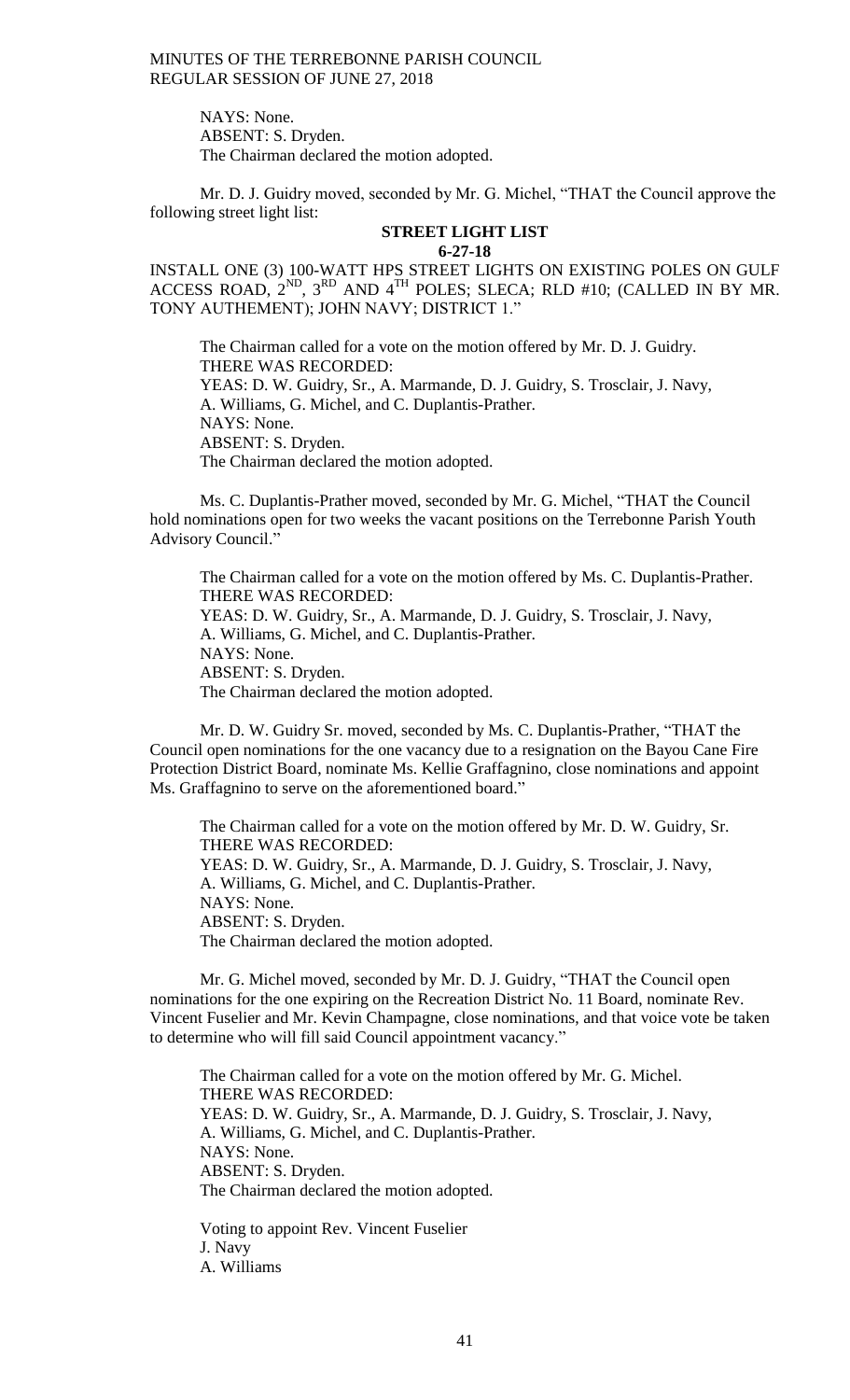Voting to appoint Mr. Kevin Champagne G. Michel D. W. Guidry, Sr. A. Marmande D. J. Guidry S. Trosclair

Minute Clerk K. Hampton announced the votes tallied for the one expiring term on the Recreation District No. 11 Board and they were recorded as follows: two (2) votes for Rev. Vincent Fuselier, and five (5) votes for Mr. Kevin Champange.

The Chairman announced, as per the above voice vote, that Mr. Kevin Champagne is appointed to serve a term on the Recreation District No. 11 Board.

Mr. D. W. Guidry, Sr. moved, seconded by Mr. D. J. Guidry, "THAT the Council hold nominations open for two weeks for the one unexpired term on the Recreation District No. 3 Board."

The Chairman called for a vote on the motion offered by Mr. D. W. Guidry, Sr. THERE WAS RECORDED: YEAS: D. W. Guidry, Sr., A. Marmande, D. J. Guidry, S. Trosclair, J. Navy, A. Williams, G. Michel, and C. Duplantis-Prather. NAYS: None. ABSENT: S. Dryden. The Chairman declared the motion adopted.

The Chairman announced that there was one term expiring on 7/31/18 on the Recreation District No. 6 Board and three terms expiring on 7/31/18 on the TGMC Hospital Service District No. 1 Board representing a Civic Organization, the Chamber of Commerce, and BISCO.

Council Member A. Williams congratulated her daughter on becoming an internationally published scientist while working as a NASA research student and encouraged her to keep making Terrebonne Parish proud.

Council Member D. W. Guidry, Sr. asked that the Legal Department investigate the Council's ability to declare public libraries in Terrebonne Parish as gun-free zones in order to promote safety for library patrons.

Council Member J. Navy congratulated Mr. Percy Miller and the local NAACP organization for a successful Freedom Fund banquet held recently. He then congratulated Council Member A. Williams and her daughter on their success.

Council Member C. Duplantis-Prather encouraged the public to attend the Independence Celebration being held at the Civic Center on Saturday, June  $30<sup>th</sup>$  starting at 10:00 a.m. She then encouraged the public to have their pets spayed and neutered in order to help control the pet population.

The Chairman encouraged the public to keep all veterans, active military, law enforcement, firefighters, and first responders in their thoughts and prayers daily.

Ms. C. Duplantis-Prather moved, seconded by Mr. J. Navy, "THAT the Council approve the following monthly engineering reports:

A. APTIM Coastal, Inc.

The Chairman called for a vote on the motion offered by Ms. C. Duplantis-Prather. THERE WAS RECORDED: YEAS: D. W. Guidry, Sr., A. Marmande, D. J. Guidry, S. Trosclair, J. Navy, A. Williams, G. Michel, and C. Duplantis-Prather. NAYS: None. ABSENT: S. Dryden.